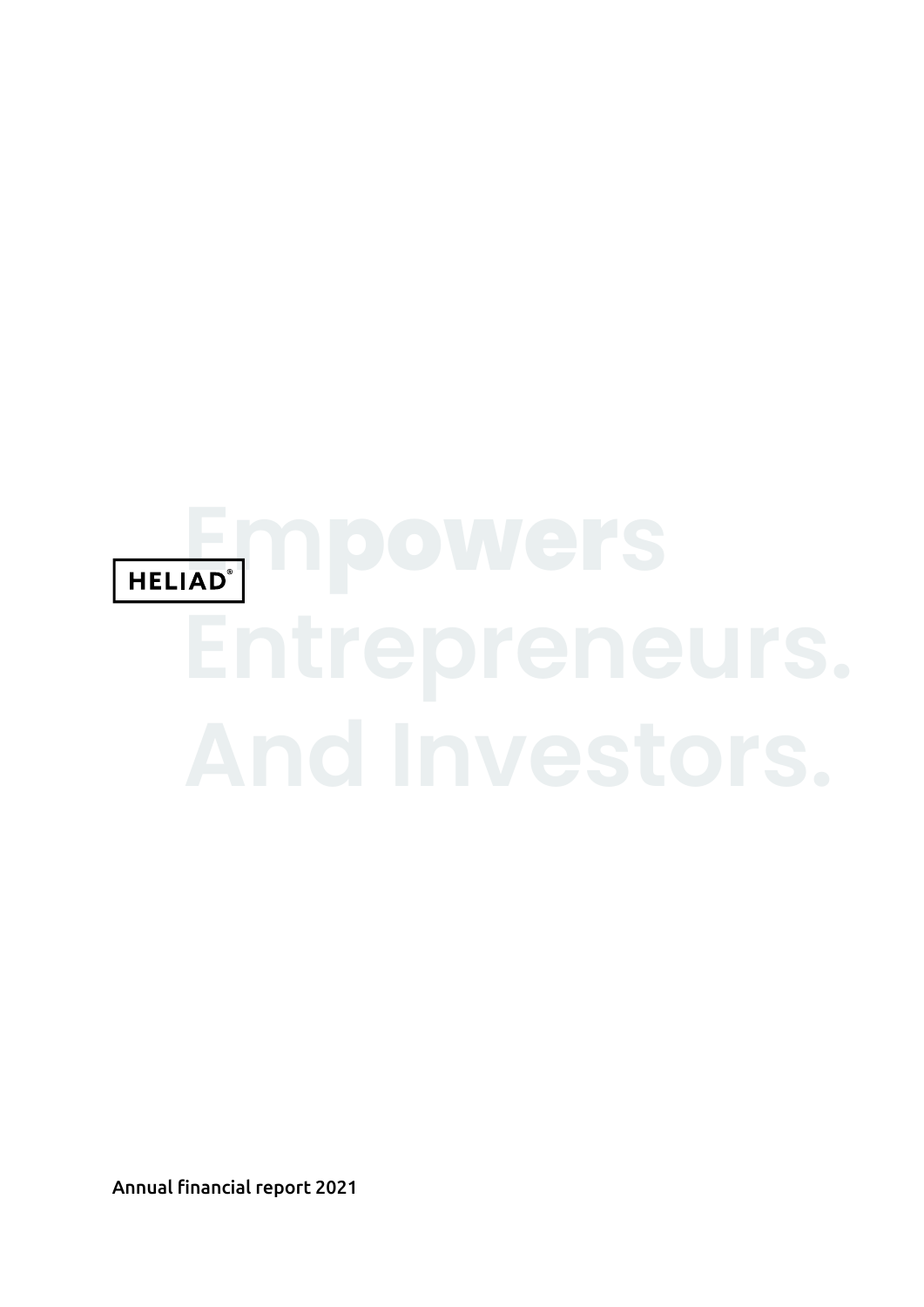# **Contents**

**Report of the Supervisory Board \_04**

# **IFRS**

**Income Statement \_07 Balance Sheet \_08 + 09 Statement of Changes in Equity \_10 Cash Flow Statement \_11 Notes \_12 Independent Auditor's Report \_37**

# **HGB**

**Balance Sheet \_40 + 41 Income Statement \_42 Notes \_43 Independent Auditor's Report \_48**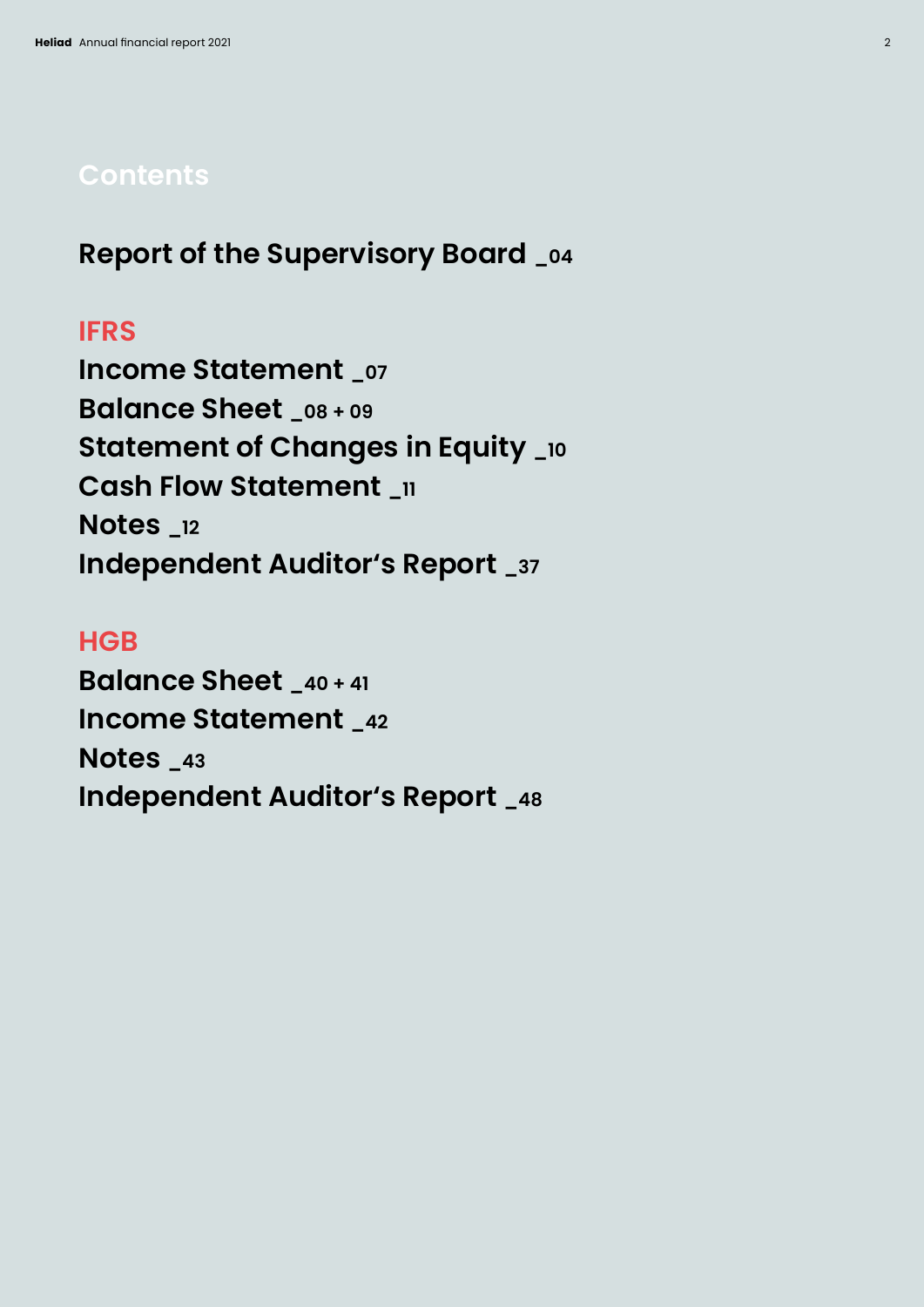# **Report of the Supervisory Board**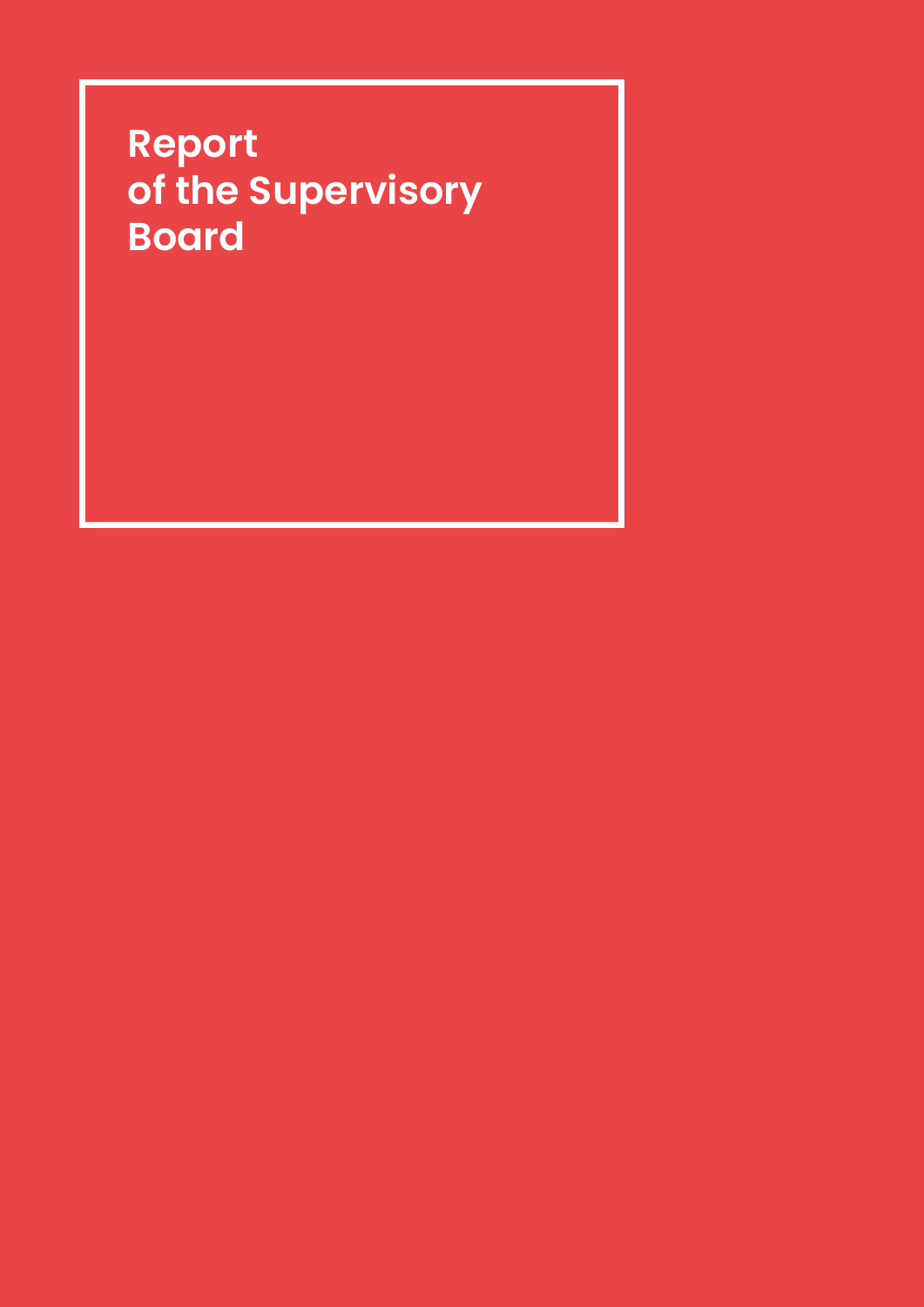# **Dear Shareholders,**

In accordance with the law and the Articles of Association, we again conscientiously performed the task of monitoring the management in the past financial year. The Managing Director of the General Partner informed the members of the Supervisory Board on an ongoing basis, both verbally and in writing, about all the issues relating to planning and business development, the earnings and financial situation, the risk situation, risk management and compliance. The Supervisory Board was involved in all important business transactions and regularly consulted with the Management Board on business policy and fundamental issues. The strategic orientation and the status of its implementation were discussed and agreed upon by the Executive Board with the Supervisory Board. The Supervisory Board was always involved in such matters that are subject to the involvement of the Supervisory Board according to the law and the Articles of Association. The cooperation with the management was always characterised by commitment and the necessary confidentiality, the discussion by open interaction.

# Meetings and resolutions in the financial year 2021

There were no changes to the Supervisory Board of Heliad Equity Partners GmbH & Co. KGaA in the 2021 reporting year; the terms of office of the three Supervisory Board members in office in accordance with the Articles of Association, Volker Rofalski (Chairman of the Supervisory Board), Stefan Müller (Deputy Chairman of the Supervisory Board) and Herbert Seuling, will end at the end of the Annual General Meeting in 2022. The Supervisory Board dealt with Heliad's business activities at all meetings held in the financial year 2021. Due to the pandemic, the meetings were held both as face-to-face meetings and as telephone or video conferences or in mixed form with all members of the Supervisory Board present. The deliberations and resolutions of the Supervisory Board related in particular to the following topics:

- *· At the balance sheet meeting on 22 March 2021, the 2020 annual financial statements were discussed and approved and information was provided on the current business performance and the development of the portfolio companies. In addition, the topic of a "virtual general meeting" was discussed and it was decided to hold the ordinary general meeting as a virtual general meeting.*
- *· In the virtual Supervisory Board meeting on 12 May 2021, there was a general update on the existing investments, as well as reports on upcoming new engagements.*
- *· The following Supervisory Board meeting took place on 9 June 2021 in the context of the ordinary virtual general meeting. The subject of the Supervisory Board meeting was the report of the Executive Board on the current course of business, a review of the Annual General Meeting and the development of the portfolio companies. No resolutions were passed at this meeting.*
- *· In the Supervisory Board meeting held by telephone on 30 June 2021, it was resolved to issue the stock options from the 2016 Stock Options Program to the new management of the general partner.*
- *· The subject of the Supervisory Board meeting on 11 November 2021 was the development of the portfolio companies and the current situation, target figures (NAV, liquidity and income statement) and investor relations activities at Heliad. The annual planning for 2022 was then adopted.*
- *· The subject of the Supervisory Board meeting on 15 November 2021, which was held by video conference, was the amendment of the Articles of Association in connection with the increase of the share capital from the Conditional Capital 2016.*
- *· The Supervisory Board meeting on 9 December 2021 focused on current developments at Heliad and preparations for the cash capital increase from Authorised Capital. A capital increase from the 2018 Authorised Capital against cash contributions and the conclusion of an acquisition agreement were approved and resolved.*
- *· Share acquisitions were approved in various circular resolutions in 2021.*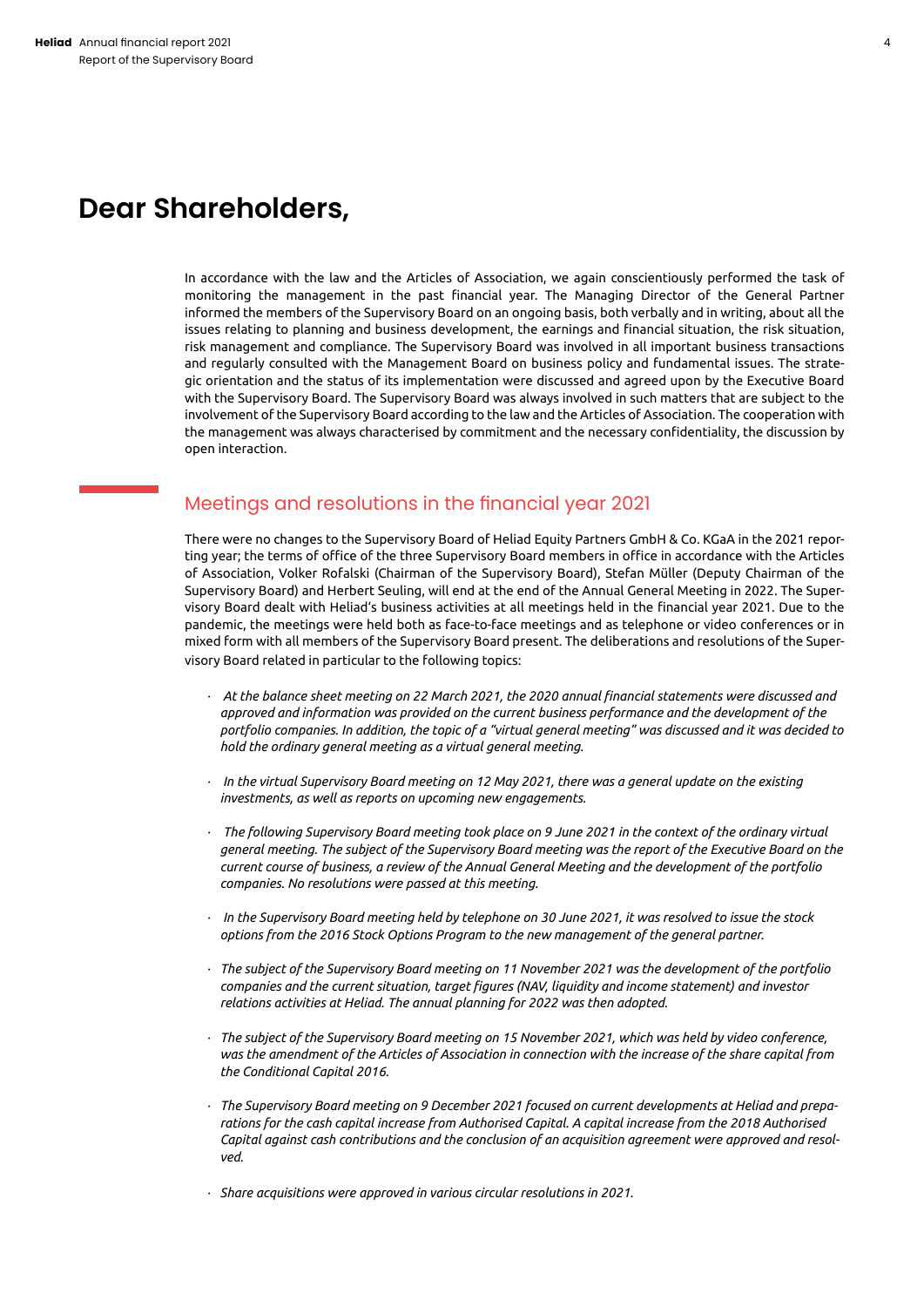# Audit of the financial statements without objections

The Annual General Meeting appointed ifb Treuhand GmbH Wirtschaftsprüfungsgesellschaft, Grünwald, as auditor for the financial year 2021 on 9 June 2021. The auditor has audited these annual financial statements for the financial year 2021 of Heliad Equity Partners GmbH & Co. KGaA and issued an unqualified audit opinion.

The Supervisory Board received the audited and certified annual financial statements for the financial year 2021 in good time, reviewed them itself and discussed the documents in detail with the Executive Board. The result of the audit did not give rise to any objections.

At the meeting on 22 March 2022, we approved the annual financial statements and proposed that the annual financial statements be submitted to the Annual General Meeting of the Company for adoption in accordance with § 286 (1) Cl. 1 of the German Stock Corporation Act (AktG).

Heliad Equity Partners GmbH & Co. KGaA can look back on a challenging financial year in which the operational management of the existing portfolio companies, as well as the transactions carried out and changes made, laid the foundations for the Company's successful development – even against the backdrop of the burdensome Corona pandemic.

# Audit of the report of the Management Board on relations with affiliated companies

The report on relations with affiliated companies (dependency report) prepared by the management of the general partner in accordance with § 312 of the German Stock Corporation Act (AktG) for the financial year 2021 was submitted to the Supervisory Board together with the audit report on this prepared by the auditor.

The auditor has audited the dependency report and issued the following unqualified audit opinion in accordance with § 313 German Stock Corporation Act (AktG): "Following our audit and assessment in accordance with professional standards, we confirm that

- *· the factual information in the report is correct,*
- *· the legal transactions listed in the report and the company's performance was not inappropriately high or disadvantages were compensated,*
- *· in the case of the measures set out in the report, there are no circumstances that would support a materially different assessment to that made by the directors."*

For its part, the Supervisory Board examined the dependence report of the Executive Board and the audit report of the auditor. The Supervisory Board came to the conclusion that the audit report – as well as the audit conducted by the auditor itself – complied with the legal requirements. The Supervisory Board examined the dependency report in particular for completeness and correctness and also satisfied itself that the group of affiliated companies had been determined with due care and that the necessary precautions had been taken to record the legal transactions and measures subject to the reporting requirements. No indications for objections to the dependency report became apparent during this audit. After the final result of its examination, the Supervisory Board raises no objections to the final declaration and agrees with the result of the audit by the auditor.

The Supervisory Board of Heliad Equity Partners GmbH & Co. KGaA would like to thank the Management Board and all employees of the general partner for their activities and commitment, as well as their constructive and successful work in the financial year 2021.

*Frankfurt am Main, March 2022* 

*Volker Rofalski For the Supervisory Board*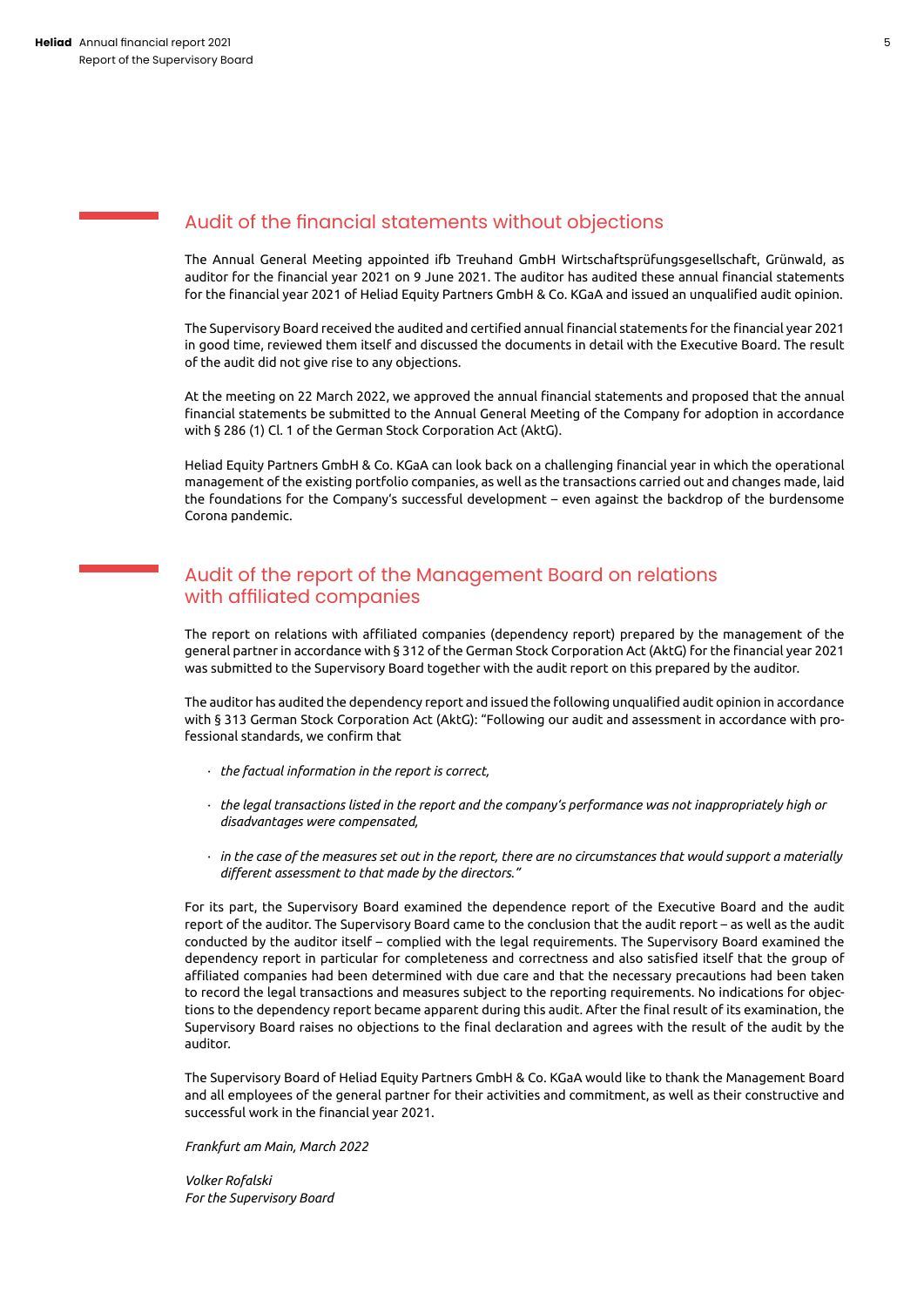# **IFRS Financial statements as of 31 December 2021**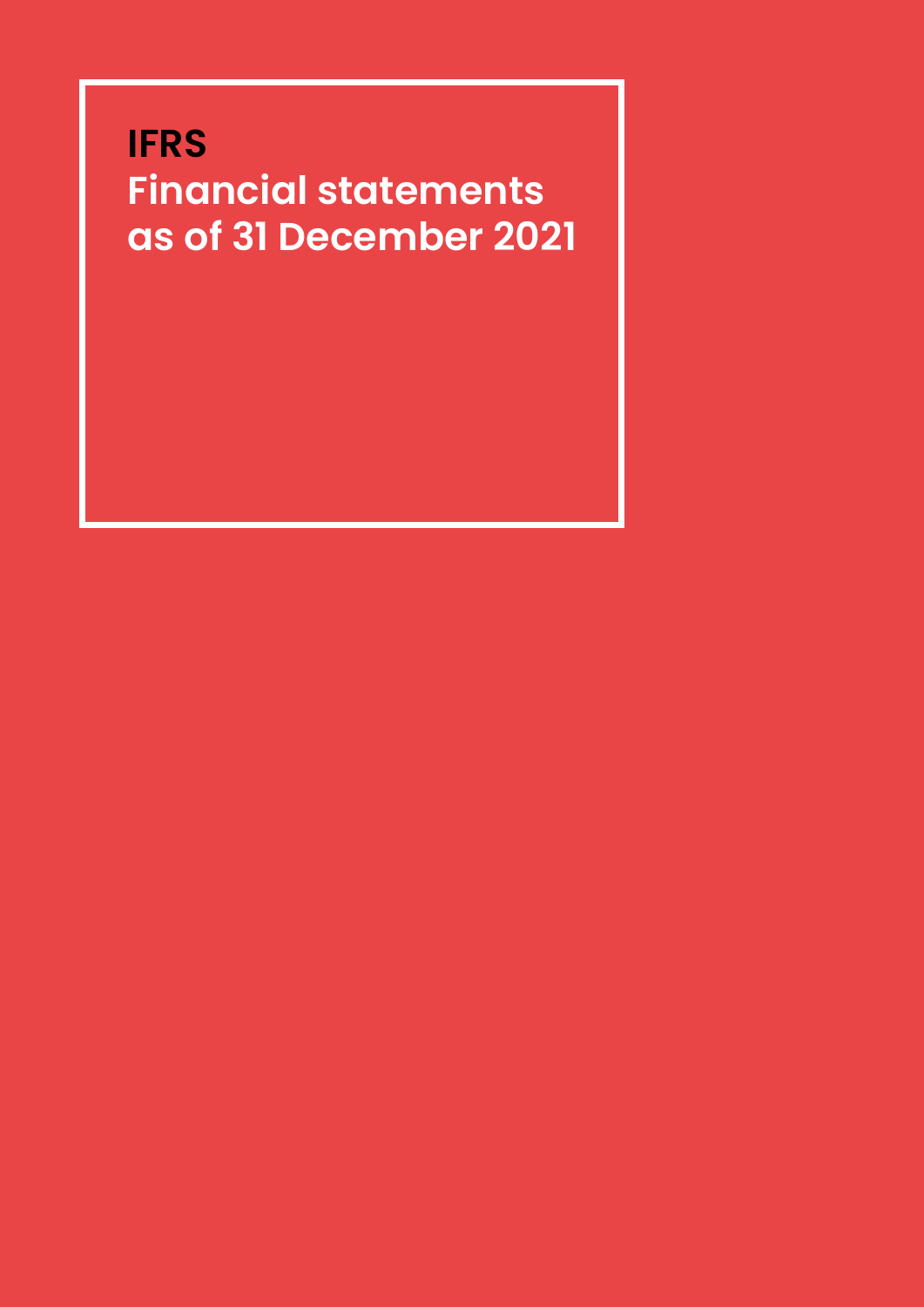# **IFRS Income Statement for the year 2021**

| in TEUR                                     | <b>Notes</b> | 01/01-31/12/2021 | 01/01-31/12/2020 |
|---------------------------------------------|--------------|------------------|------------------|
| Income from the sale of financial assets    | 5.1          | 947              | 26,235           |
| Other operating income                      | 5.2          | 3                | 17               |
| Income from revaluation                     | 5.3          | 28,814           | 56,895           |
| Book value disposal of financial assets     | 5.4          | $-573$           | $-16,867$        |
| Depreciation on intangible assets           | 5.5          | $-1$             | $\mathbf 0$      |
| Other operating expenses                    | 5.6          | $-9,297$         | $-2,615$         |
| Income from investments                     | 5.7          | 980              | 84               |
| Depreciation of financial assets            | 5.3          | $-3,653$         | $-6,012$         |
| Financial income                            | 5.8          | 241              | 344              |
| Financial expenses                          | 5.8          | $\mathbf 0$      | $\Omega$         |
| Earning before tax                          |              | 17,461           | 58,080           |
| Taxes on income                             | 5.9          | $-425$           | $-801$           |
| Period result                               |              | 17,036           | 57,279           |
| Average number of shares issued (undiluted) | 5.10         | 10,189,434       | 9,872,941        |
| Average number of shares issued (diluted)   | 5.10         | 10,190,159       | 9,878,941        |
| Undiluted earnings per share in EUR         |              | 1.67             | 5.80             |
| Diluted earnings per share in EUR           |              | 1.67             | 5.80             |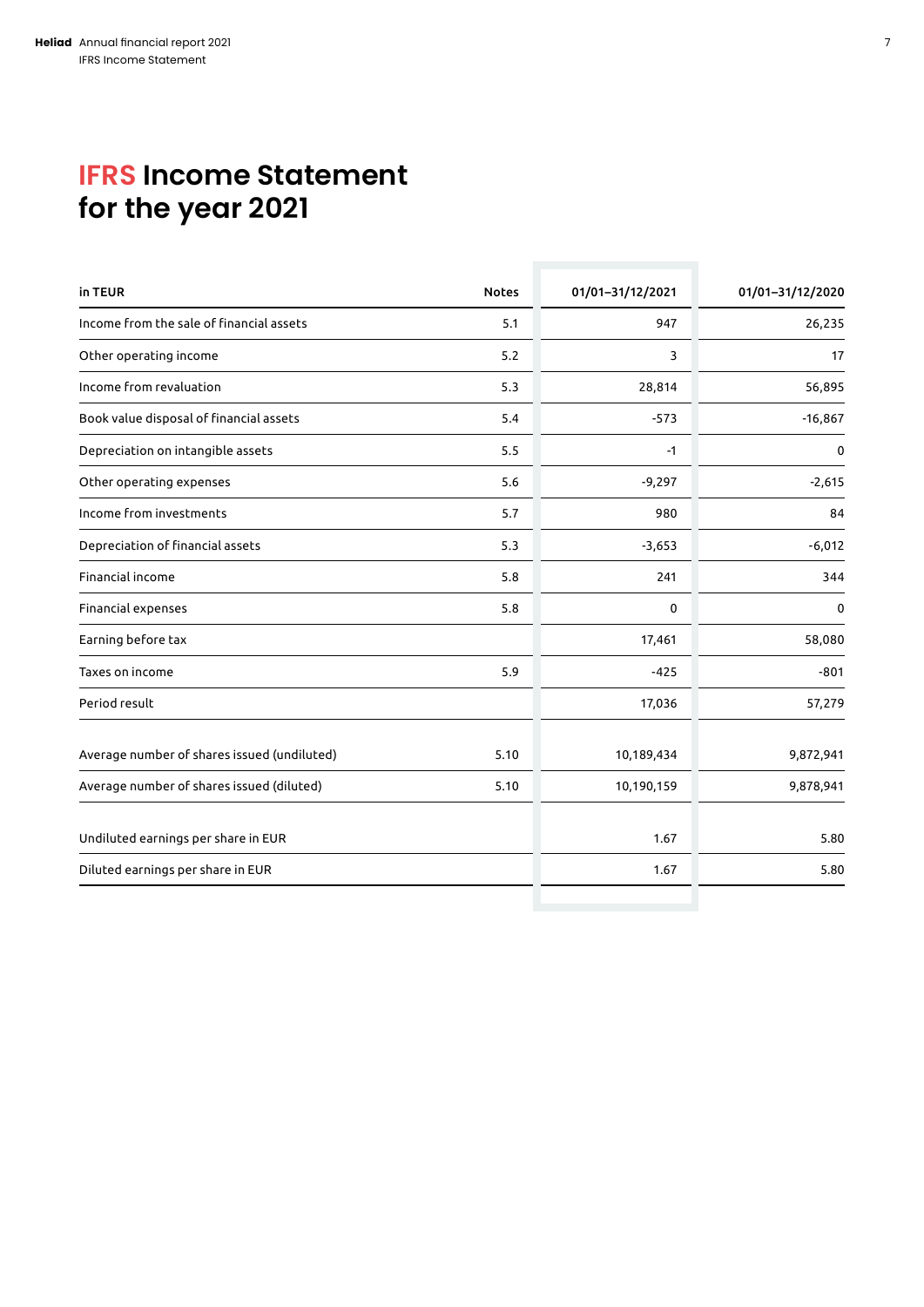# **IFRS Balance Sheet as of 31 December 2021**

# **Assets**

| <b>Notes</b> | 31/12/2021 | 31/12/2020 |
|--------------|------------|------------|
|              |            |            |
|              | 29         | 0          |
| 6.1          | 169,279    | 106,810    |
|              | 169,308    | 106,810    |
|              |            |            |
|              | 85         | 0          |
|              | 50         | 101        |
|              | 321        | 8          |
| $6.2$        | 9,696      | 24,469     |
|              | 10,152     | 24,578     |
|              | 179,460    | 131,389    |
|              |            |            |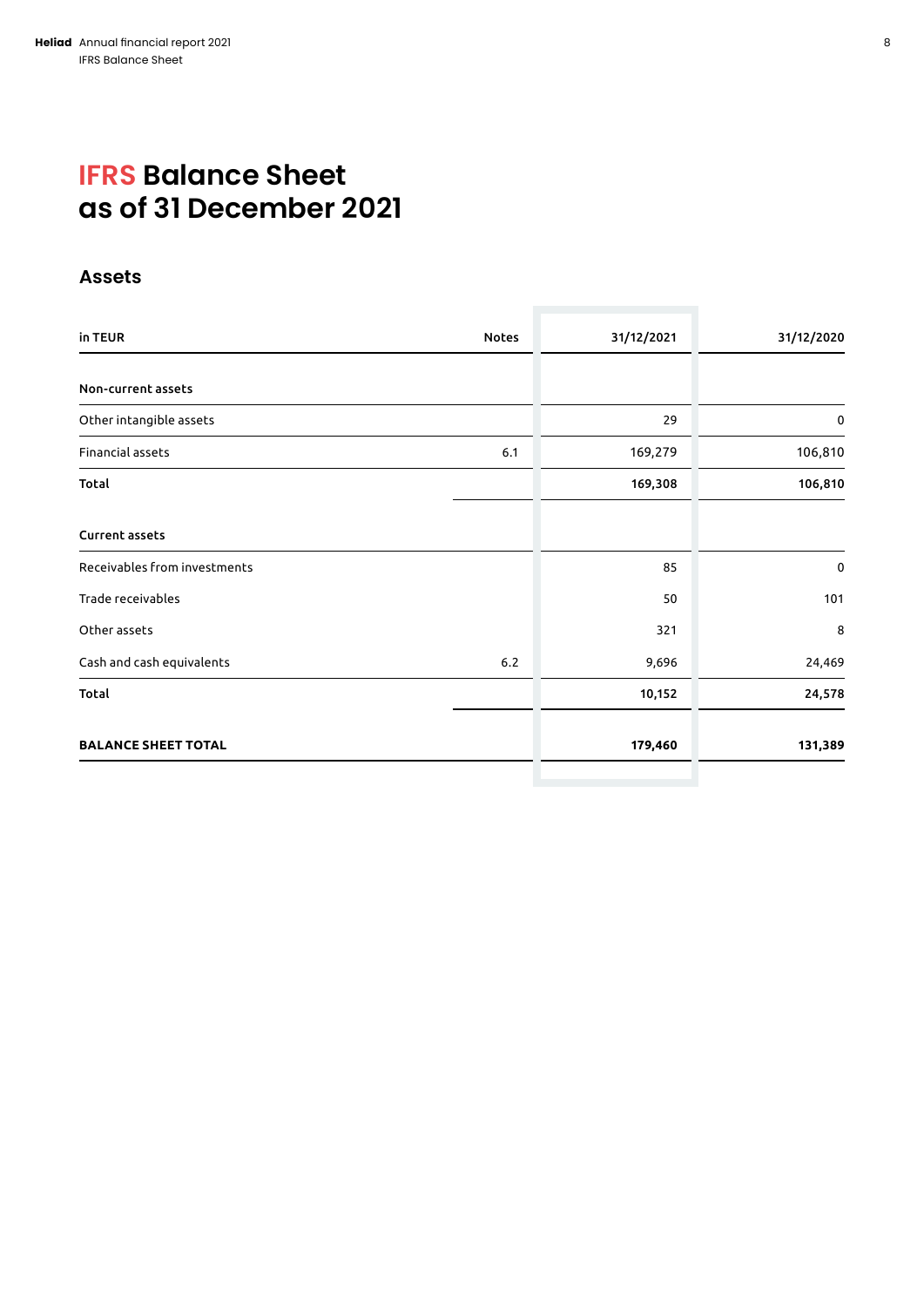# **IFRS Balance Sheet as of 31 December 2021**

# **Equity and liabilities**

| <b>Notes</b> | 31/12/2021 | 31/12/2020 |
|--------------|------------|------------|
| 6.3          |            |            |
|              | 11,217     | 9,873      |
|              | 41,820     | 31,452     |
|              | 88,621     | 31,342     |
|              | 17,036     | 57,279     |
|              | 158,694    | 129,946    |
|              |            |            |
| 4.2          | 1,559      | 1,134      |
| $6.4$        | 6          | 6          |
|              | 1,564      | 1,139      |
|              |            |            |
| $6.4\,$      | 203        | 152        |
| 6.5          | 113        | 90         |
| 6.5          | 18,823     | $\pmb{0}$  |
| 6.5          | 63         | 61         |
|              | 19,202     | 303        |
|              | 179,460    | 131,389    |
|              |            |            |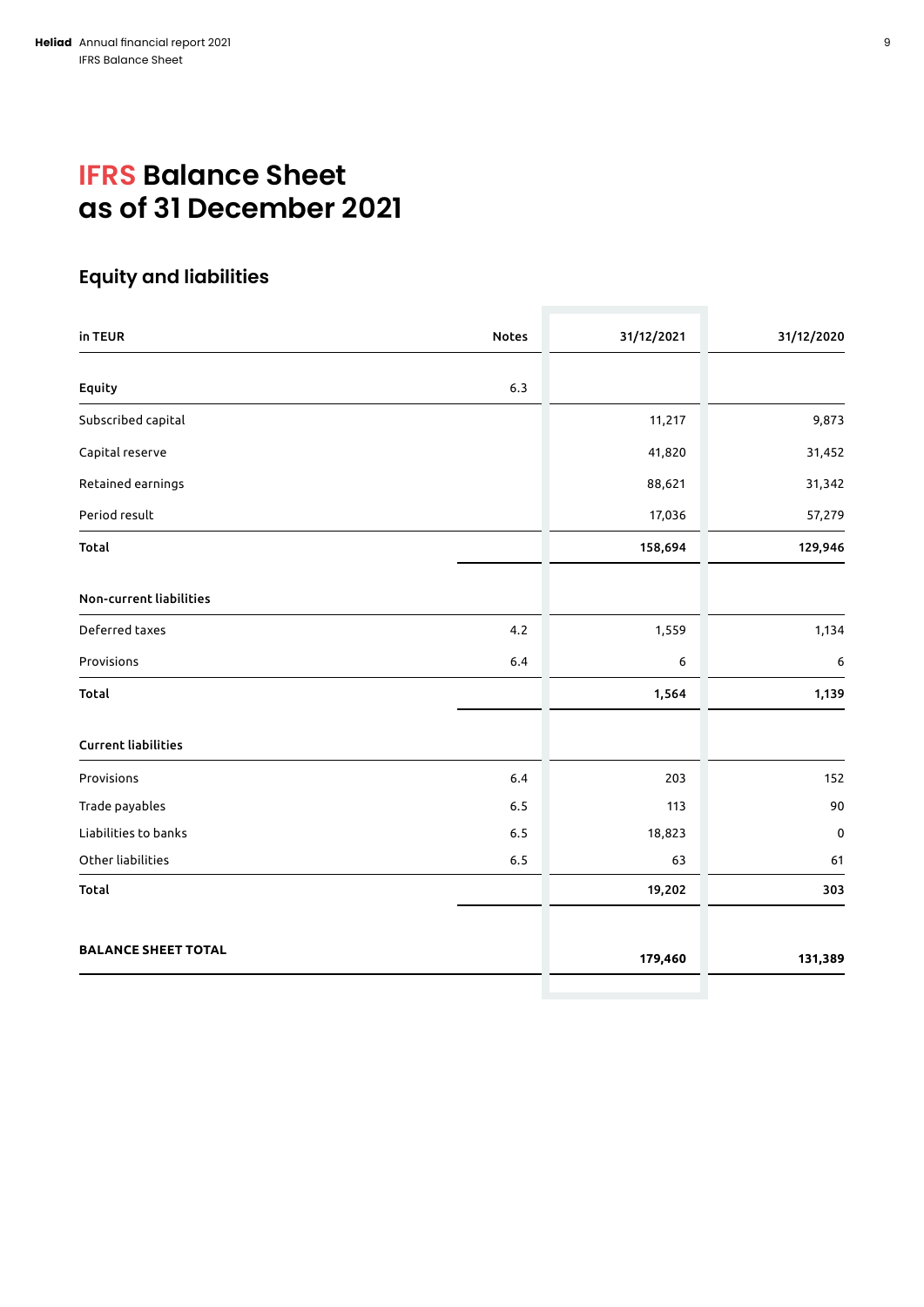# **IFRS Statement of Changes in Equity**

# **2021**

| in TEUR                    | <b>Notes</b> | <b>Subscribed</b><br>Capital | Capital<br>reserve | Retained<br>earnings | <b>Total equity</b> |
|----------------------------|--------------|------------------------------|--------------------|----------------------|---------------------|
| Status as of 01/01/2021    | 6.3          | 9,873                        | 31,452             | 88,621               | 129,946             |
| Period result              |              |                              |                    | 17,036               | 17,036              |
| Total comprehensive income |              |                              |                    | 17,036               | 17,036              |
| Capital increases          | 6.3          | 1.344                        | 10,312             |                      | 11,656              |
| Stock Options Program      | 6.3          |                              | 56                 |                      | 56                  |
| Status as of 31/12/2021    | 6.3          | 11,217                       | 41,820             | 105,657              | 158,694             |

# **2020**

| in TEUR                      | <b>Notes</b> | <b>Subscribed</b><br>Capital | Capital<br>reserve | Retained<br>earnings | <b>Total equity</b> |
|------------------------------|--------------|------------------------------|--------------------|----------------------|---------------------|
| Status as of 01/01/2020      | 6.3          | 9,873                        | 31,439             | 31,342               | 72,653              |
| Period result                |              |                              |                    | 57,279               | 57,279              |
| Total comprehensive income   |              |                              |                    | 57,279               | 57,279              |
| <b>Stock Options Program</b> | 6.3          |                              | 14                 |                      | 14                  |
| Status as of 31/12/2020      | 6.3          | 9,873                        | 31,452             | 88,621               | 129,946             |
|                              |              |                              |                    |                      |                     |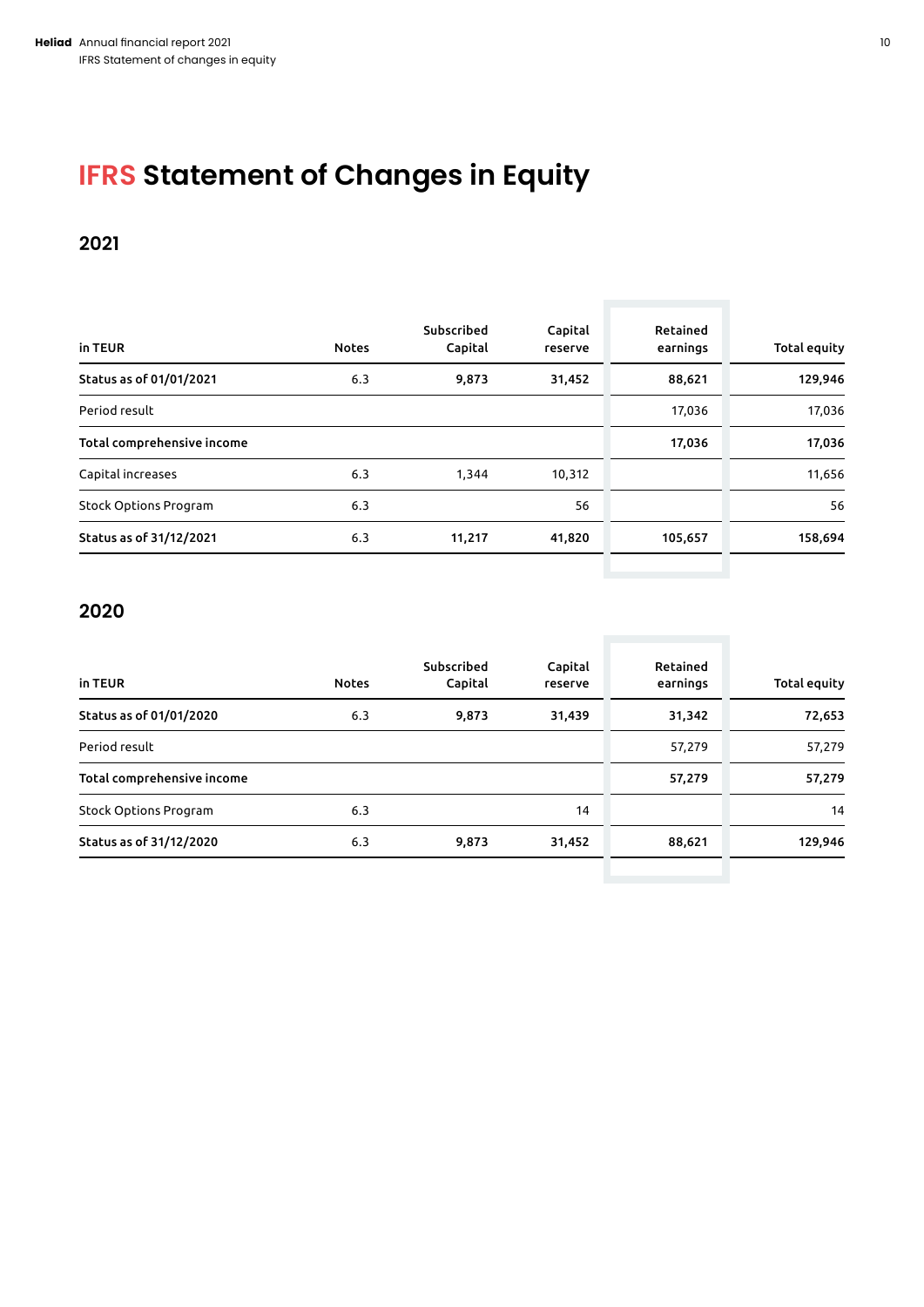# **IFRS Cash Flow Statement for the year 2021**

| in TEUR                                                         | <b>Notes</b> | 01/01-31/12/2021 | 01/01-31/12/2020 |
|-----------------------------------------------------------------|--------------|------------------|------------------|
| Period result                                                   |              | 17,036           | 57,279           |
| Deprication of non-current assets                               | 5.3          | 3,425            | 6,012            |
| Write-ups on financial instruments                              | 5.3          | $-28,814$        | $-56,895$        |
| -/+ Gains on/losses from disposals of financial assets          | 5.1/5.4      | $-374$           | $-9,367$         |
| +/- Increase/decrease in accruals                               | 6.4          | 51               | $-13$            |
| +/- Other non-operative expenses and income                     | 5            | 904              | 815              |
| +/- Decrease/increase in receivables and other assets           | 7.2          | $-351$           | $-299$           |
| +/- Decrease/increase in other liabilities                      | 6.5          | 25               | 43               |
| Cash flow from operating activity                               |              | $-8,100$         | $-2,426$         |
| Proceeds from disposals of financial assets and securities<br>+ | 5.1          | 947              | 26,129           |
| Payments with the scope of short-term treasury management       | 6.1/6.2      | $\mathbf 0$      | $-65$            |
| Payments for investments in financial assets and securities     | 6.2/6.5      | $-38,099$        | $-326$           |
| Cash flow from investment activity                              |              | $-37,152$        | 25,738           |
| Deposit from the taking up of loans<br>÷                        | 6.2/6.5      | 18,823           | $\mathbf 0$      |
| Deposit from capital increases<br>$\ddot{}$                     | 6.3          | 11,656           | 0                |
| Cash flow from financing activity                               |              | 30,479           | 0                |
| Net change in cash and cash equivalents                         |              | $-14,773$        | 23,313           |
| Cash and cash equivalents at the beginning of the period        | 6.2          | 24,469           | 1,156            |
| <b>CASH AND CASH EQUIVALENTS</b>                                |              | 9,696            | 24,469           |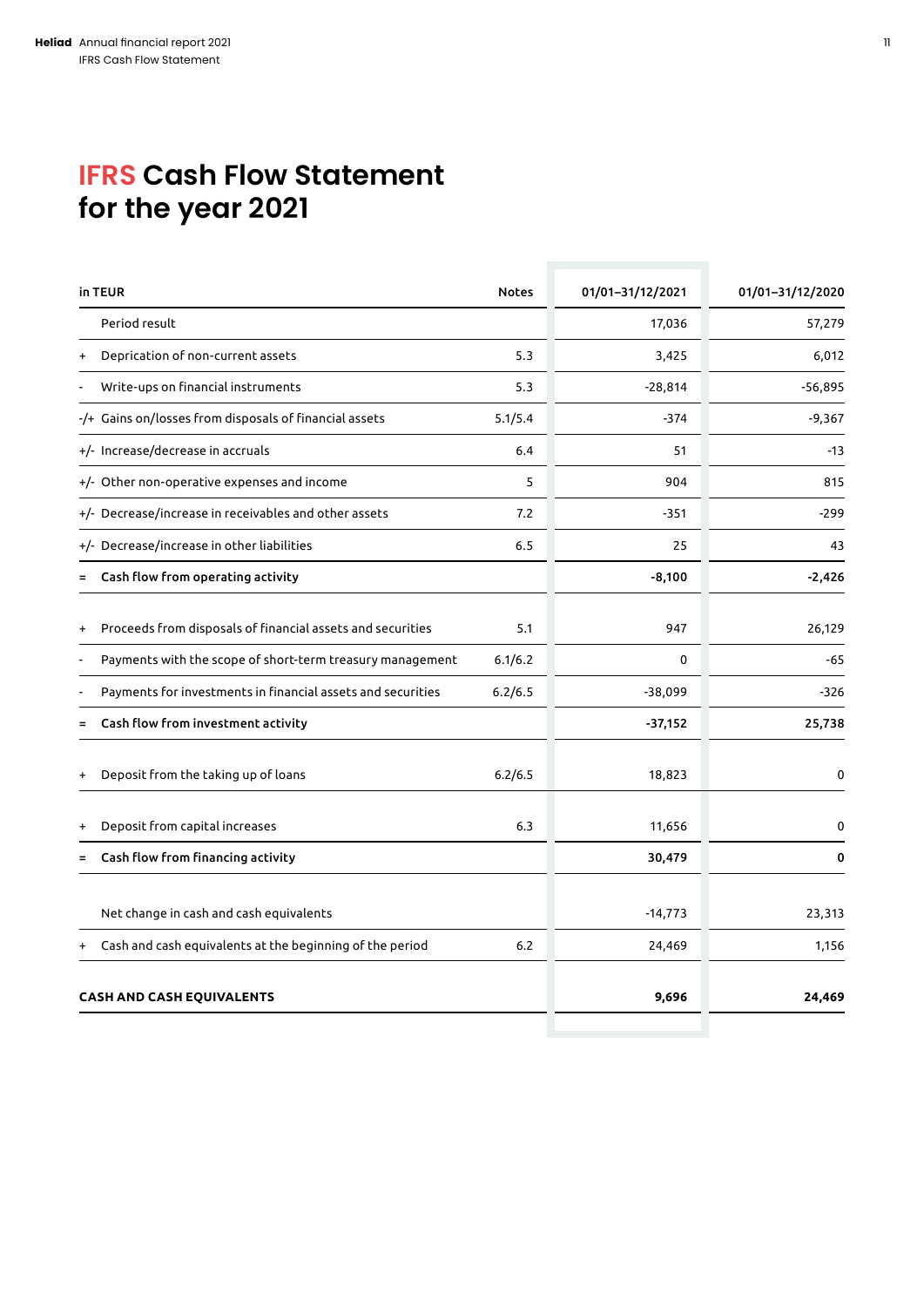# **IFRS Notes for the year 2021**

# 1. Company details

Heliad Equity Partners GmbH & Co. KGaA (Heliad) is based at Grüneburgweg 18 in Frankfurt am Main, Germany and is registered in the district trade register for Frankfurt am Main under the number HRB 73524.

Heliad makes investments with a long investment horizon in market-leading, high-growth technology companies with the aim of triggering the next growth phase or the exit of these companies. The listing in the Scale Standard of the Frankfurt Stock Exchange supports the increase of capital. As a listed company, Heliad provides long-term support with a strong team and strategic partners before, during and after an IPO and paves the way to public capital markets. In doing so, the evergreen structure allows Heliad to act independently of the restrictions of customary financing terms and offers shareholders unique access to market returns even before the IPO, without restrictions or limitations on the size of the investments and without term commitments for the shareholders. The objective is to achieve capital appreciations and capital gains. The success of the investments is evaluated on the basis of the fair value.

Heliad meets the definition of an investment company in accordance with IFRS 10, which was applicable for the first time in financial years beginning on or after 1 January 2014.

# 2. Basics of IFRS financial statements

The IFRS financial statements are prepared in euros (EUR). Unless otherwise stated, all values are rounded to thousands of euros (TEUR). Due to this presentation, rounding differences may occur. The company's financial year corresponds to the calendar year.

The IFRS financial statements comprise the balance sheet, the statement of comprehensive income, the statement of changes in equity, the cash flow statement and the appendix (notes). The statement of comprehensive income is prepared using the nature of the expense method.

The framework for the preparation and presentation of the IFRS financial statements defines materiality as a conditional factor among the qualitative requirements for financial statements to determine the relevance of information in addition to its nature. The determination of the company-specific definition of a materiality criterion should be based on the primary target factors. For the preparation of Heliad's financial statements, a threshold of 1% of the net asset value (NAV) as determined for the most recently prepared financial statements is therefore to be considered material for the relevance of the information.

The IFRS financial statements have been prepared taking into account all the standards and interpretations published and adopted as part of the EU endorsement process that were mandatory for the financial year 2021.

The amended accounting pronouncements had no material impact on the Company's net assets, financial position and results of operations. The option to apply new standards prematurely has not been exercised.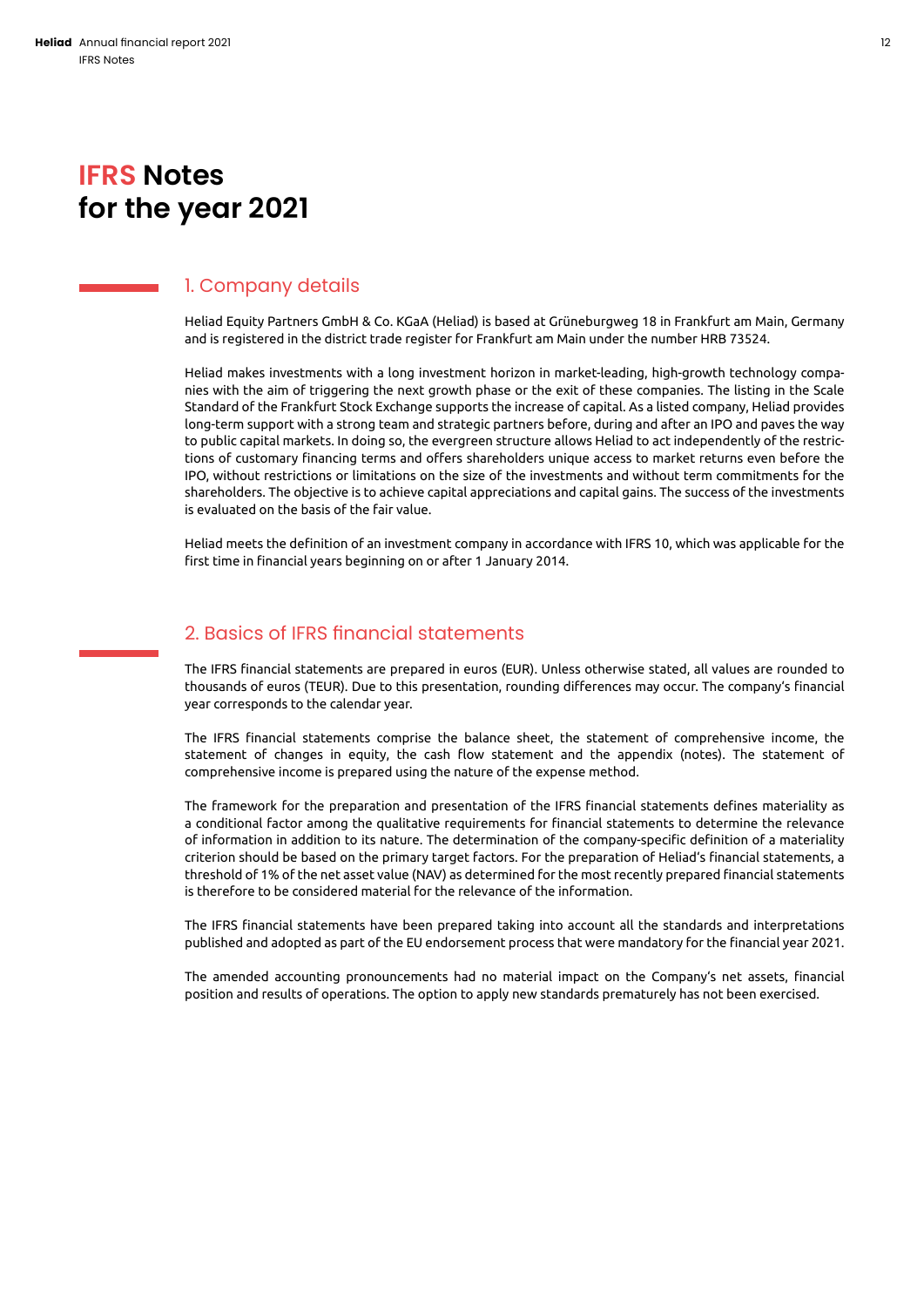The following standards, amendments to standards and interpretations are mandatory on or after 1 January 2021:

| Standard                                                       | Content and significance for the financial statements                                |
|----------------------------------------------------------------|--------------------------------------------------------------------------------------|
| Amendments to IFRS 16                                          | Covid-19-Related Rent Concessions<br>Effects for Heliad do not result                |
| Amendments to IFRS 4                                           | Deferral of IFRS 9<br>Effects for Heliad do not result                               |
| Amendments to IFRS 9,<br>IAS 39, IFRS 7, IFRS 4<br>and IFRS 16 | Reform of the reference interest rates (phase 2)<br>Effects for Heliad do not result |

The following standards, amendments to standards and interpretations had not been endorsed by the EU when the financial statements were prepared or their application was not yet mandatory for the financial year 2021. The potential impact of these standards, which have not yet been approved, on Heliad's financial statements is currently still being examined.

| Standard                         | Content and significance for the financial statements                  |
|----------------------------------|------------------------------------------------------------------------|
| <b>IFRS17</b>                    | Insurance contracts                                                    |
| Amendments to IFRS 3             | Adaptation to the framework concept                                    |
| Amendments to IAS 37             | Scope of performance costs for onerous contracts                       |
| Amendments to IAS 16             | Yields before reaching the operational state                           |
| Annual improvements<br>2018-2020 | Improvements to IFRS 1, IFRS 9, IFRS 16 and IAS 41                     |
| Amendments to IAS 1              | Accounting policies                                                    |
| Amendments to IAS 8              | Accounting-related estimates                                           |
| Amendments to IAS 1              | Classification of liabilities as short-term or long-term               |
| Amendments to IAS 12             | Deferred taxes on a single transaction                                 |
| Amendments to IFRS 17            | First-time application of IFRS 17 and IFRS 9 – Comparative information |

# 3. Investments with a participation rate higher than 20 %

For investments in associates, venture capital companies have an option under IAS 28.18 to account for the investments using the equity method or at fair value through profit or loss in accordance with IFRS 9. Heliad makes use of this option and measures the associated companies at fair value through profit or loss.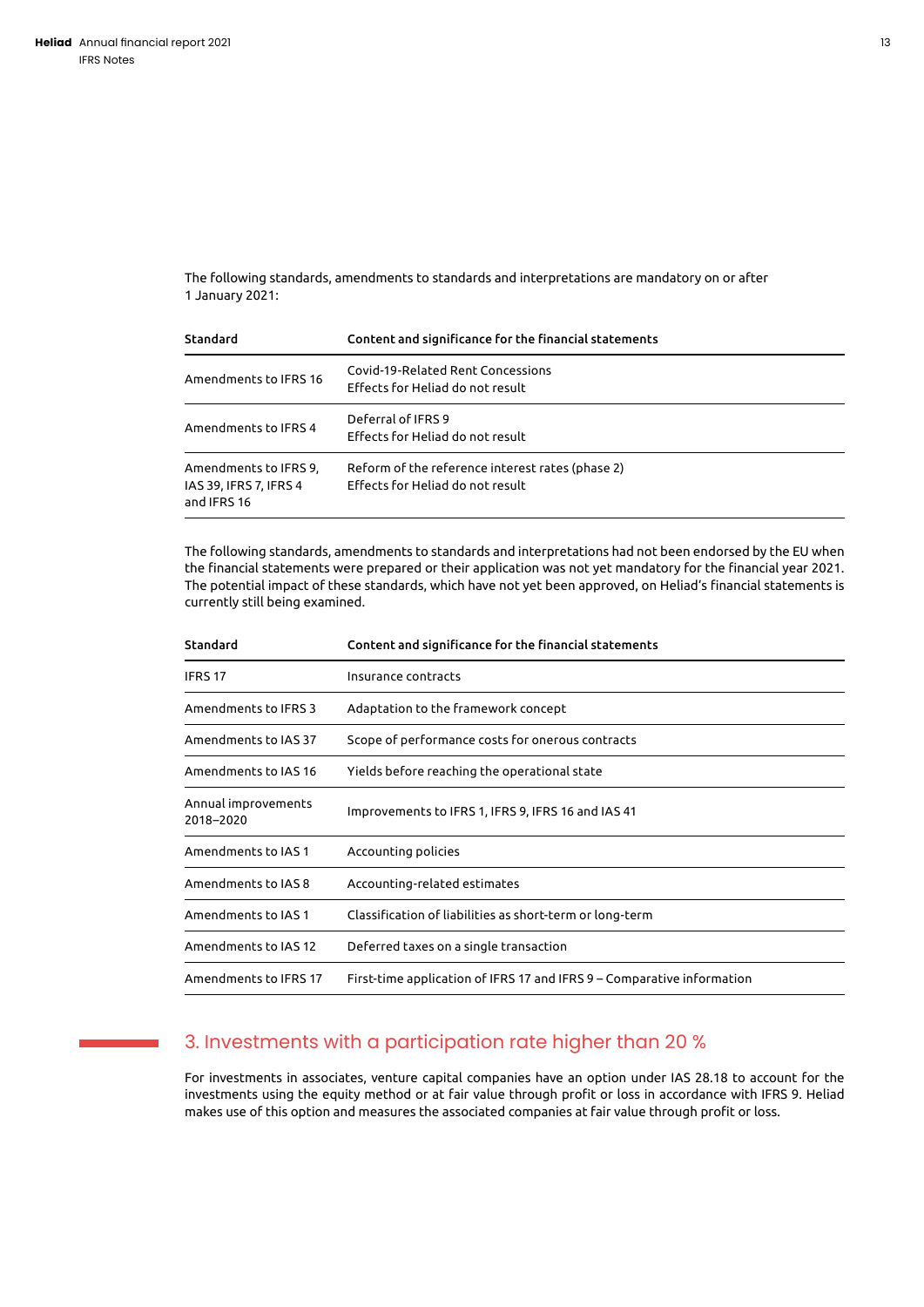The conditions for exercising the option were met for the following investments, which were recognised at fair value through profit or loss:

| Investments                                | Nominal<br>share capital<br>in TEUR | Heliad's share as of<br>31/12/2020 in % | Inflow<br>in % | Outflow<br>in % | <b>Heliad's share</b><br>as of 31/12/2021<br>in % |
|--------------------------------------------|-------------------------------------|-----------------------------------------|----------------|-----------------|---------------------------------------------------|
| MT Holding GmbH,<br>Bisamberg/Austria      | 42                                  | 35.35                                   | 0.00           | 0.00            | 35.35                                             |
| Grapevine World GmbH,<br>Bisamberg/Austria | 35                                  | 28.00                                   | 0.00           | 0.00            | 28.00                                             |
| Springlane GmbH,<br>Düsseldorf             | 363                                 | 26.50                                   | 0.00           | 0.00            | 26.50                                             |

# 4. Accounting and valuation principles

The significant accounting policies used in the preparation of these financial statements are set out below. Unless otherwise stated, the methods described have been applied consistently to the reporting periods presented.

# **4.1 Financial assets**

Loans and the securities and participations allocated to non-current assets are reported under financial assets. All shares in companies that are not recorded as securities are reported under participations.

IFRS 9 requires that the classification of financial assets be determined based on both the business model used to manage the financial assets and the contractual cash flow characteristics of the financial asset.

According to IFRS 9, three business models are available:

*· Intention to Hold ("Hold to Collect")*

*Financial assets held for the purpose of collecting the contractual cash flows.*

- *· Hold to Collect and Sell Intention ("Hold to Collect and Sell") Financial assets held for the purpose of both collecting the contractual cash flows and selling financial assets.*
- *· Other*

*Financial assets held with the intent to trade or that do not meet the criteria of "Hold to Collect" or "Hold to Collect and Sell".*

The assessment of the business model requires an examination based on facts and circumstances at the time of the assessment. Qualitative factors include how the performance of the business model and the financial assets held in that business model are assessed and reported to key personnel at Heliad (e.g. whether reporting is based on the fair value of the assets under management or on the contractual cash flows received). If a financial asset is held in either a "hold to collect" or a "hold to collect and sell" business model, an assessment of whether the contractual cash flows are solely payments of principal and interest on the principal outstanding is required to determine the classification at initial recognition.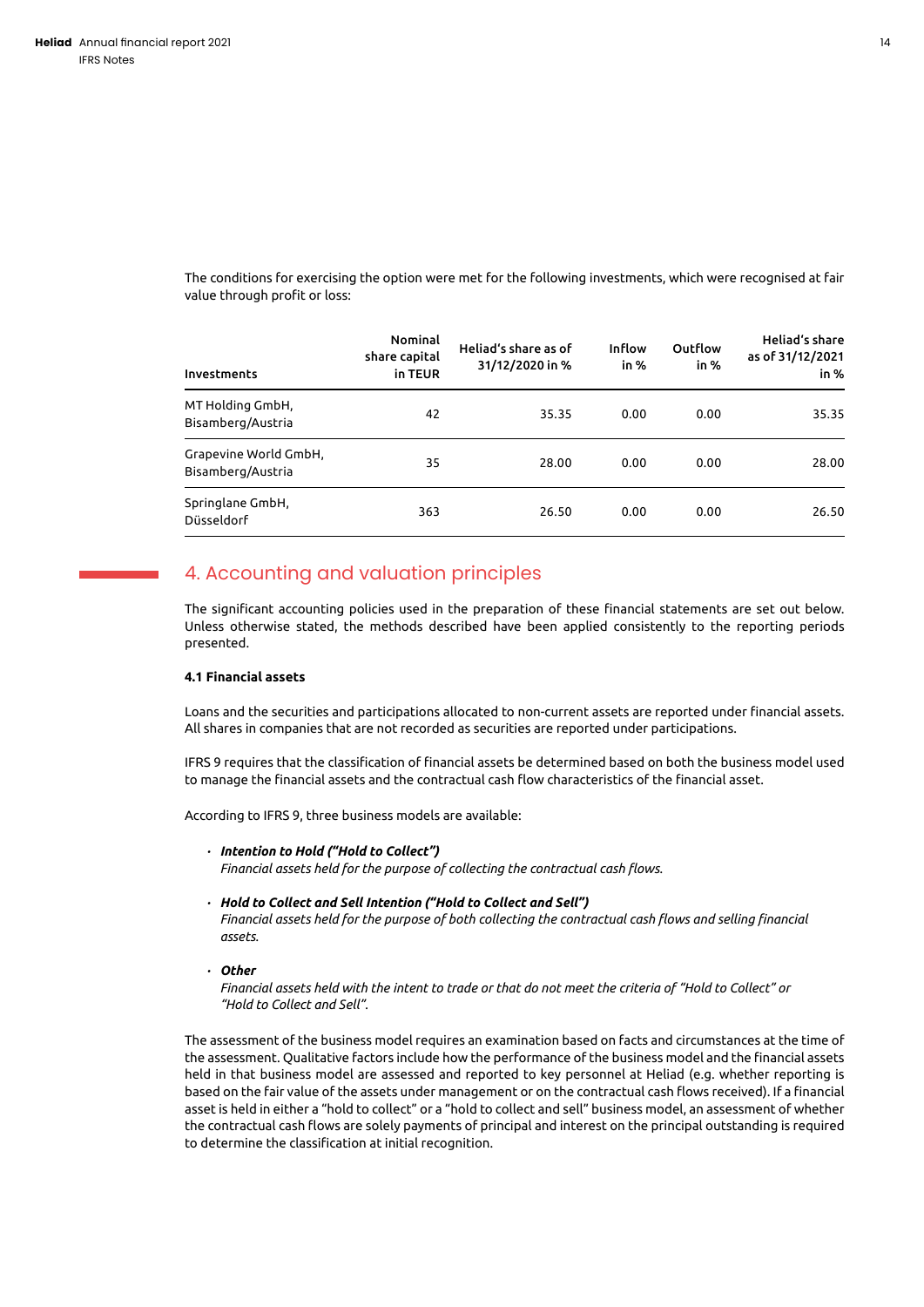A financial asset is classified and subsequently measured "at amortised cost", unless it is classified under the "fair value option", when the financial asset is held in a "hold to collect" business model and the contractual cash flows are solely payments of principal and interest.

In this measurement category, the financial asset is measured at fair value less principal repayments, plus or minus the cumulative amortisation of any difference between the original amount and the maturity amount using the effective interest method, and adjusted for any impairment losses.

A financial asset is classified and measured as "at fair value through other comprehensive income" ("FVOCI"), unless classified under the fair value option, when the financial asset is held in a "hold to collect and sell" business model and the contractual cash flows are solely payments of principal and interest.

In the FVOCI classification, a financial asset is measured at fair value with all changes in fair value recognised in other comprehensive income.

It is possible to designate equity instruments for which there is no intention to trade as "at fair value with changes in the value recognised in other comprehensive income". However, this category has not been applied by Heliad to date. Any financial asset that is held for trading or does not fall into the "hold to collect" or "hold to collect and sell" business models is allocated to the "other" business model and measured at fair value through profit or loss ("FVTPL").

Any financial asset whose contractual cash flows are not solely payments of principal and interest must also be measured at fair value with changes in value recognised in the income statement; even if that financial asset is held in a "hold to collect" or "hold to collect and sell" business model. Upon initial recognition, Heliad may irrevocably classify a financial asset as measured at fair value with changes in value in the income statement that would otherwise be measured at the amortised cost or at fair value with changes in value in other comprehensive income, if such classification eliminates or significantly reduces a measurement or recognition inconsistency (an "accounting mismatch") that would otherwise arise from measuring assets or liabilities or recognising gains or losses on a different basis.

The financial instruments reported under non-current assets (loans, investments and securities allocated to non-current assets) are generally classified by Heliad as "measured at fair value through profit or loss ("FVTPL")", as the contractual cash flows are not exclusively repayments of principal and interest.

Heliad uses observable market data as far as possible when determining the fair value. Based on the inputs used in the valuation techniques, the fair values are categorised into different levels in the fair value hierarchy:

# *Level 1:*

*Quoted prices (unadjusted) in active markets for identical assets and liabilities.*

# *Level 2:*

*Valuation parameters that are not quoted prices included in Level 1, but that are observable for the asset or liability either directly (that is, as a price) or indirectly (that is, as a derivative of prices).*

#### *Level 3:*

*Valuation parameters for assets or liabilities that are not based on observable market data.*

In the event of a sale or if a permanent impairment is determined, the corresponding profit from the sale or expense from the value adjustment is included in the annual result.

Changes in the value of financial assets classified as "financial assets at fair value through profit or loss" are recognised in the income statement under income or expenses from fair value measurement.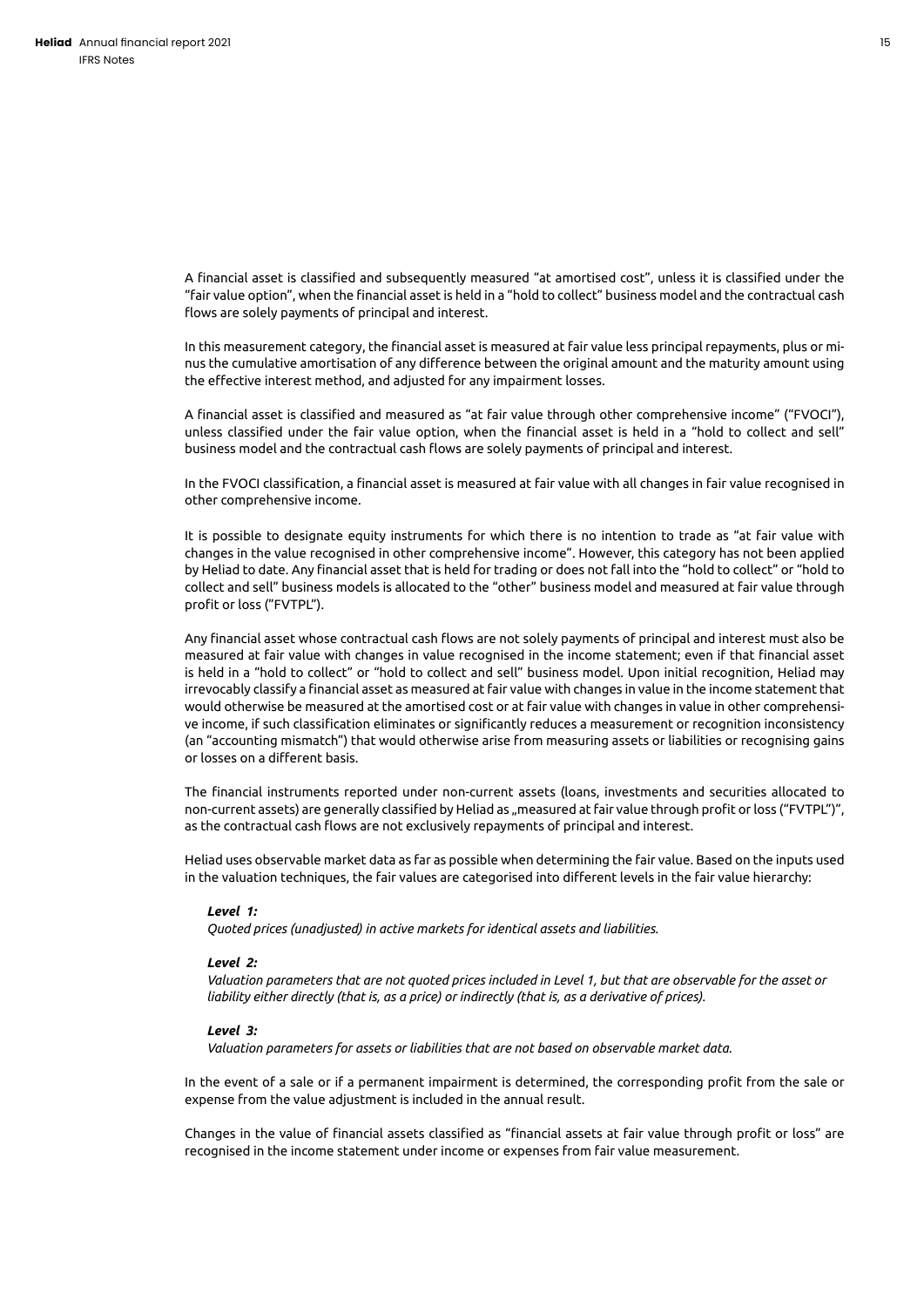Impairment generally leads to a direct reduction in the carrying amount of the financial assets concerned, with the exception of trade receivables, whose carrying amount is reduced through an impairment account. If a trade receivable is assessed as uncollectible, the consumption is made against the impairment account. Changes in impairment are generally recognised in profit or loss (in other operating income or expenses).

Heliad only derecognises a financial asset when the contractual rights to the cash flows from the financial asset expire or it transfers the financial asset and substantially all the risks and rewards of ownership of the asset to a third party.

# **4.2 Current and deferred taxes**

The basis for the calculations of deferred taxes are the current tax rates applicable for the period in which temporary differences are expected to reverse.

As in the previous year, a uniform tax rate of 31.9 % was applied. In addition to the corporate income tax of 15 % and the solidarity surcharge of 5.5 % thereon, the trade tax rate for Frankfurt am Main of 16.1 % was taken into account.

Offsetting deferred tax assets against deferred tax liabilities is carried out, as far as practicable, in accordance with the regulations of IAS 12.

Changes in deferred taxes are generally recognised in profit or loss to the extent that the underlying items are also recognised in profit or loss and are not offset against equity with no effect on profit or loss.

The temporal differences are as follows:

| in TEUR          | 31/12/2021 | Change | 31/12/2020 |
|------------------|------------|--------|------------|
| Financial assets | 97,714     | 25,237 | 72,477     |
|                  |            |        |            |

This results in deferred taxes as well as expenses and income as follows:

| in TEUR                 |        | <b>Deferred taxes</b> |            |          |      | Expense $(+)$ Income $(-)$ |  |
|-------------------------|--------|-----------------------|------------|----------|------|----------------------------|--|
|                         |        |                       |            |          |      |                            |  |
| <b>Financial assets</b> |        | 31/12/2021            | 31/12/2020 |          | 2021 | 2020                       |  |
|                         | Active | Passive               | Active     | Passive  |      |                            |  |
|                         | 0      | $-1,559$              | 0          | $-1,134$ | 425  | 801                        |  |
|                         |        |                       |            |          |      |                            |  |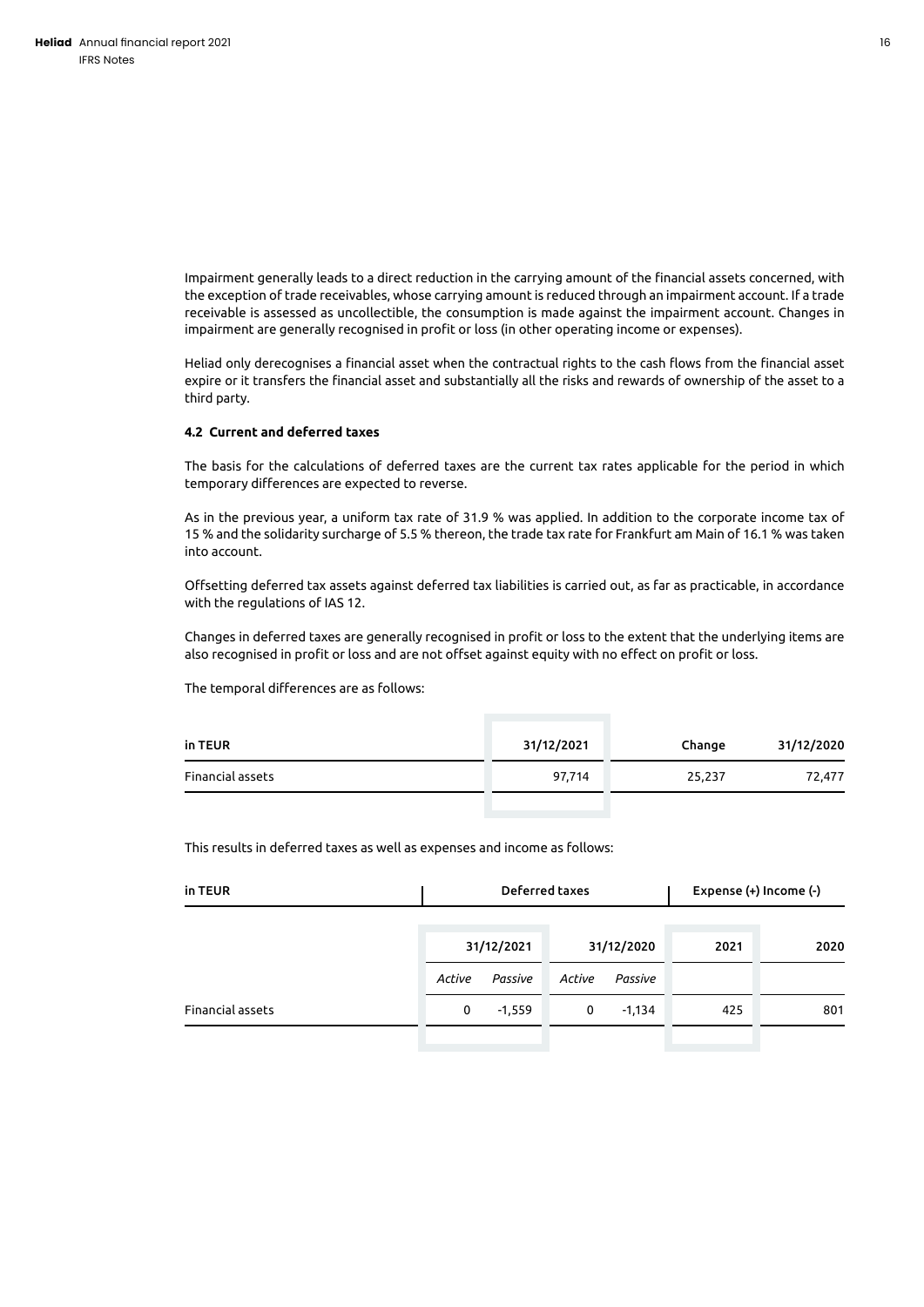The current tax expense is determined on the basis of the taxable income for the year. Taxable income differs from net income from the income statement due to expenses and income that are taxable or tax deductible in later years or never. The liability for current taxes is calculated on the basis of the applicable tax rates.

## **4.3 Receivables and other assets**

Receivables and other assets are initially measured at fair value, taking into account transaction costs where applicable, and subsequently measured at amortised cost using the effective interest method. Impairment losses are recognised under other operating expenses.

## **4.4 Cash and cash equivalents**

Cash and cash equivalents consist of bank balances.

## **4.5 Provisions**

Tax liabilities and provisions are recognised as liabilities in accordance with IAS 37 if there are current legal or constructive obligations arising from a past event that are associated with a probable outflow of resources and whose amount can be reliably estimated. Long-term provisions are discounted if the interest effect resulting from discounting is material.

# **4.6 Liabilities**

Liabilities are initially measured at fair value, taking into account transaction costs where applicable, and subsequently measured at amortised cost using the effective interest method.

# **4.7 Income realisation**

Proceeds from the sale of financial assets relate to proceeds realised from the sale of financial assets. The book value disposal of financial assets and securities relates to the book value existing at the time of the disposal of the financial assets.

The purchase or sale of assets is generally recognised on the trading day. Income from the sale is also recognised on this day. The trading day is the day on which the company entered into the obligation to buy or sell an asset. The disposals mainly relate to share transfers in portfolio companies.

Current income from dividend income is reported under income from investments. These are recognised on the date of the dividend resolution.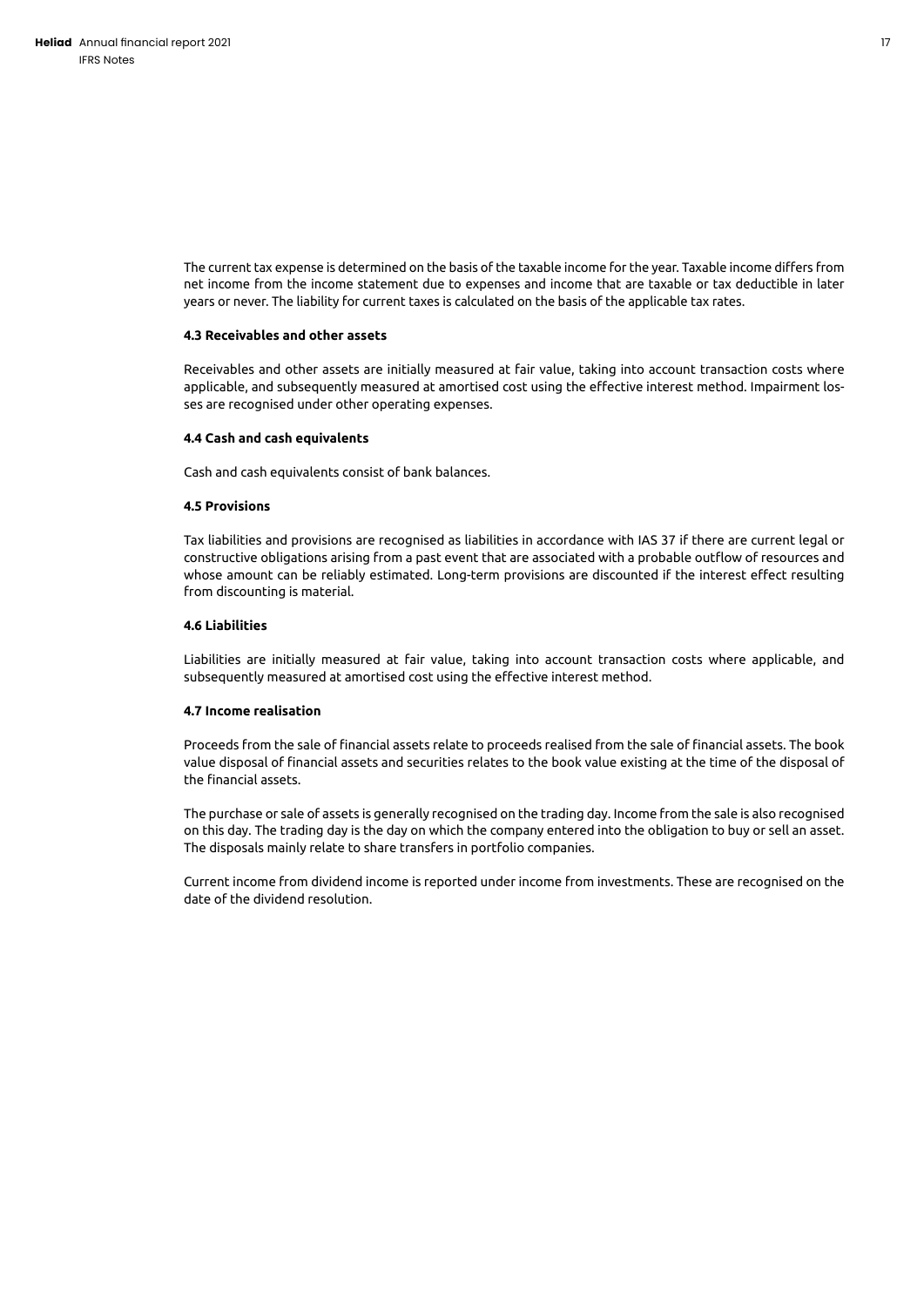## **4.8 Taxes on income**

Taxes on income and earnings contain current and deferred taxes.

#### **4.9 Currency conversion**

The financial statements were prepared in euros. Foreign currency transactions are translated into euros at the exchange rate valid on the day of the transaction.

# **4.10 Contingent liabilities and financial obligations**

Contingent liabilities are possible obligations to third parties or existing obligations for which an outflow of resources is unlikely or the amount of which cannot be reliably determined. Contingent liabilities are not recorded in the balance sheet.

The volume of contingent liabilities stated under item 7.3. Contingent liabilities and other financial obligations corresponds to the scope of liability existing on the balance sheet date and the residual payment obligations for contributions not yet called in for shares in partnerships.

# **4.11 Material assumptions and estimates**

The preparation of the financial statements requires assumptions and estimates to be made that affect the reported amounts of assets and liabilities, income and expenses and contingent liabilities. The assumptions and estimates used in the financial statements mainly relate to the valuation of unlisted investments and the recognition and measurement of provisions. The valuations of listed investments and securities can also be subject to significant short-term fluctuations.

Significant adjustments to the reported assets and provisions may be required in the next financial year for the following items due to a revaluation:

| in TEUR     | 31/12/2021 | 31/12/2020 |
|-------------|------------|------------|
| Securities  | 121,205    | 94,626     |
| Investments | 48,004     | 12,118     |
| Provisions  | 209        | 157        |
|             |            |            |

# 5. Explanations concerning the profit and loss account

# **5.1 Income from the sale of financial assets**

Shares in Elumeo SE and MagForce AG were sold.

## **5.2 Other operating income**

Other operating income mainly includes income from the reversal of provisions.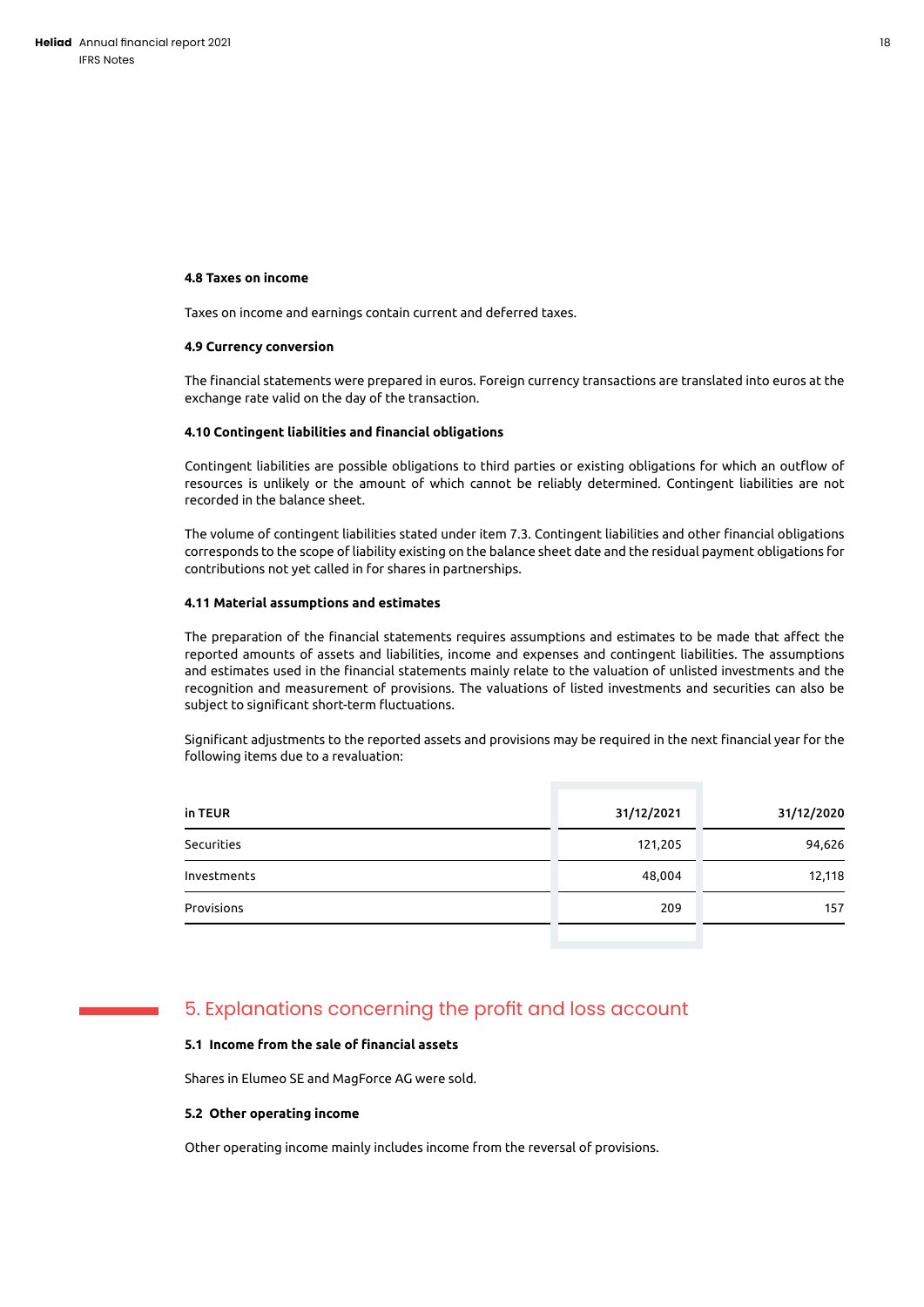# **5.3 Income from revaluation**

The revenues and expenses from the fair value valuation include changes in the value of financial assets that are to be recorded as affecting the net income in accordance with the IFRS 9.

Further disclosures are explained under item 7.1 Financial assets.

# **5.4 Book value disposal of financial assets**

The book value disposals are the corresponding disposal of the book values from the sale of shares in Elumeo SE and MagForce AG.

## **5.5 Depreciation of intangible assets**

Intangible assets in the amount of TEUR 1 (previous year TEUR 0) were subject to scheduled amortisation.

# **5.6 Other operating expenses**

Other operating expenses relate to the following items:

| in TEUR                                                       | 01/01-31/12/2021 | 01/01-31/12/2020 |
|---------------------------------------------------------------|------------------|------------------|
| Management and liability costs                                | -7,824           | $-2,107$         |
| Expenses for capital increases                                | -368             | $\mathbf 0$      |
| Consultancy costs within the scope of the investment business | $-254$           | 0                |
| Consulting and Audit costs                                    | $-152$           | $-92$            |
| Expenses within the scope of the management change            | $-129$           | $\Omega$         |
| Accounting and marketing                                      | $-127$           | $-123$           |
| Expense from options                                          | $-56$            | $-14$            |
| Remaining other operating expenses                            | -387             | $-279$           |
|                                                               | -9,297           | $-2,615$         |
|                                                               |                  |                  |

Miscellaneous other operating expenses mainly include costs for investor relations measures, capital provision costs and insurance. The costs for management and liability are calculated in accordance with the statutes. The expenses for options result mainly from the valuation of the share options issued within the framework of the Stock Options Program. As Heliad does not employ any staff of its own and therefore does not report any personnel expenses, the expenses for options are reported under other operating expenses, contrary to the usual recognition under personnel expenses. Additional information on the Stock Options Program is available under Item 7.10 Stock Options Program.

# **5.7 Income from investments**

Income from investments and securities exclusively comprises dividends. In calculating the cash flow from operating activities, no dividends, as in the previous year, have been taken into account.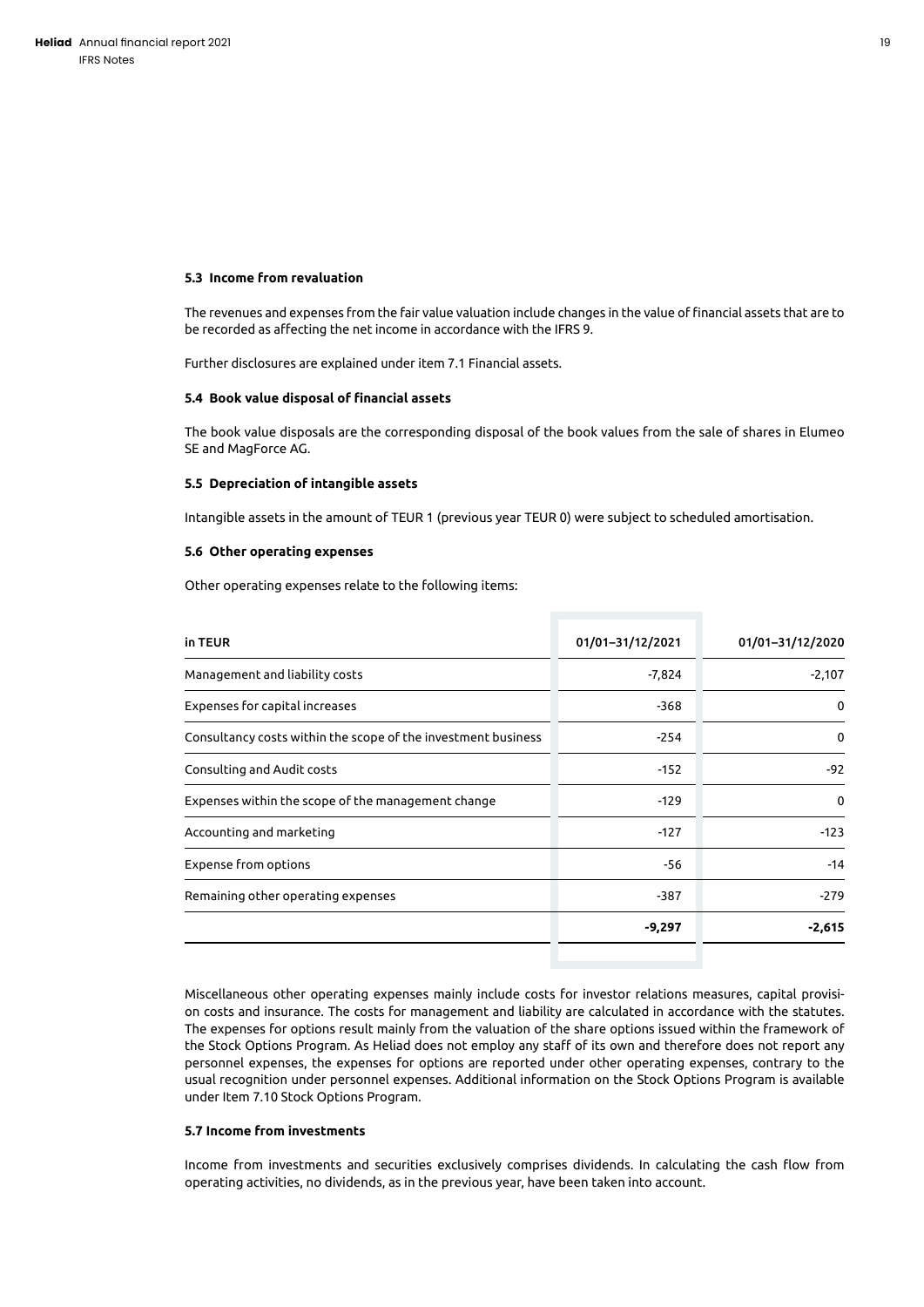#### **5.8 Financial income and financial expenses**

The data mainly represents interest expenses and income from loans and bank accounts.

In determining the cash flow from operating activities for the reporting period, interest received in the amount of TEUR 0 (previous year: TEUR 0) and interest paid in the amount of TEUR 0 (previous year: TEUR 0) were taken into account.

# **5.9 Taxes on income**

Taxes on income and profit relate to current and deferred taxes.

| in TEUR                                                            | 01/01-31/12/2021 | 01/01-31/12/2020 |
|--------------------------------------------------------------------|------------------|------------------|
| Actual tax expense for the period                                  | 0                | $\Omega$         |
| Deferred taxes from temporary differences<br>to the tax accounting | $-425$           | -801             |
|                                                                    | $-425$           | -801             |
|                                                                    |                  |                  |

The reconciliation of the theoretically expected tax burden of a corporation to the amount actually recognised in the financial statements is as follows:

| in TEUR                                                  | 01/01-31/12/2021 | 01/01-31/12/2020 |
|----------------------------------------------------------|------------------|------------------|
| Period result                                            | 17,461           | 58,080           |
| <b>Tax Rate</b>                                          | 31.9%            | 31.9%            |
| Expected tax expense                                     | -5,570           | $-18,527$        |
| Current tax expense                                      | $-425$           | $-801$           |
| Current tax rate                                         | 2.4%             | 1.4%             |
| Tax-free valuation and disposal result                   | 7,662            | $-18,188$        |
| Non-capitalised deferred taxes on tax loss carryforwards | $-2,086$         | $-347$           |
| Taxes on non-deductible expenses and other tax effects   | $-431$           | $-809$           |
| <b>CURRENT TAX EXPENSE</b>                               | -425             | -801             |
|                                                          |                  |                  |

Taxes of TEUR 0 (previous year: TEUR 0.00) were taken into account in the calculation of the cash flow from operating activities for the reporting period.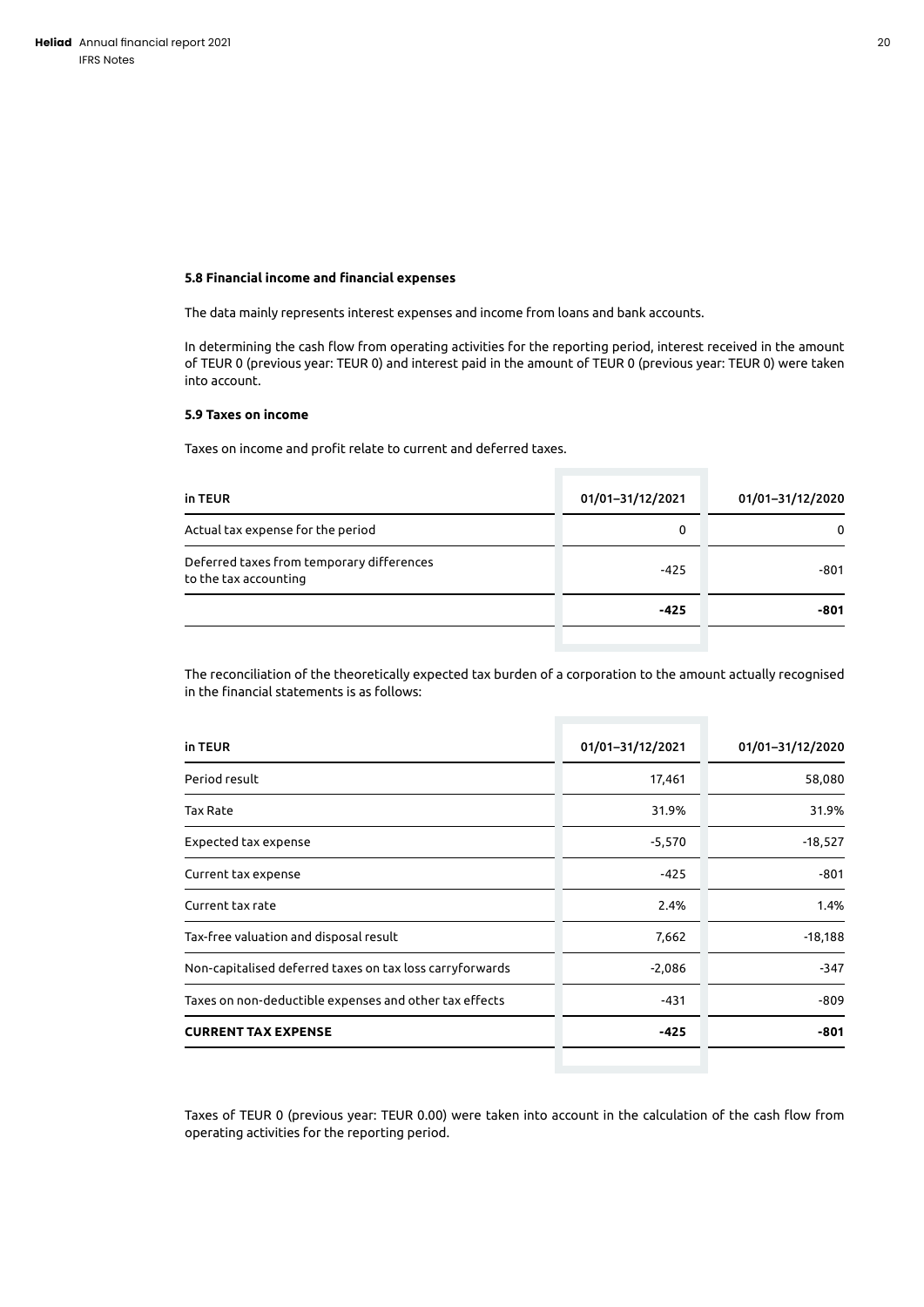The distribution of dividends is subject to the system of capital gains tax deduction applicable in Germany.

Expenses from deferred taxes mainly relate to the formation of deferred tax liabilities on the valuation of financial assets in deviation from the tax balance sheet.

Heliad mainly generates tax-free income as a result of its business activities. According to § 8b Corporate tax law (KStG), 5% of the tax-exempt income remains as non-deductible operating expenses.

Deferred tax assets on loss carryforwards are not capitalised because it is unlikely, based on the business activity carried out and its tax treatment, that sufficient taxable income will be generated in the future against which the unused tax loss carryforwards can be offset.

The tax loss carryforwards are as follows:

| in millions EUR                         | 31/12/2021 | 31/12/2020 |
|-----------------------------------------|------------|------------|
| Loss carryforwards Corporate income tax | 67         | 59         |
| thereof usable                          | 0          | $\Omega$   |
| Losses carried forward trade tax        | 27         | 19         |
| thereof usable                          | 0          | $\Omega$   |
|                                         |            |            |

The tax loss carryforwards as at 31 December 2020 have been determined subject to verification by the tax authorities. The tax loss carryforwards as at 31 December 2021 are also based on the expected tax losses for the financial year 2021. The tax loss carryforwards can be carried forward indefinitely, taking into account the minimum taxation.

## **5.10 Earnings per share**

Earnings per share are as follows:

| in T-EUR                                    | 01/01-31/12/2021 | 01/01-31/12/2020 |
|---------------------------------------------|------------------|------------------|
| Period result                               | 17,036           | 57,279           |
| Average number of shares issued (undiluted) | 10,189,434       | 9,872,941        |
| Average number of shares issued (diluted)   | 10,190,159       | 9,872,941        |
| Undiluted earnings per share (EUR)          | 1.67             | 5.80             |
| Diluted earnings per share (EUR)            | 1.67             | 5.80             |
|                                             |                  |                  |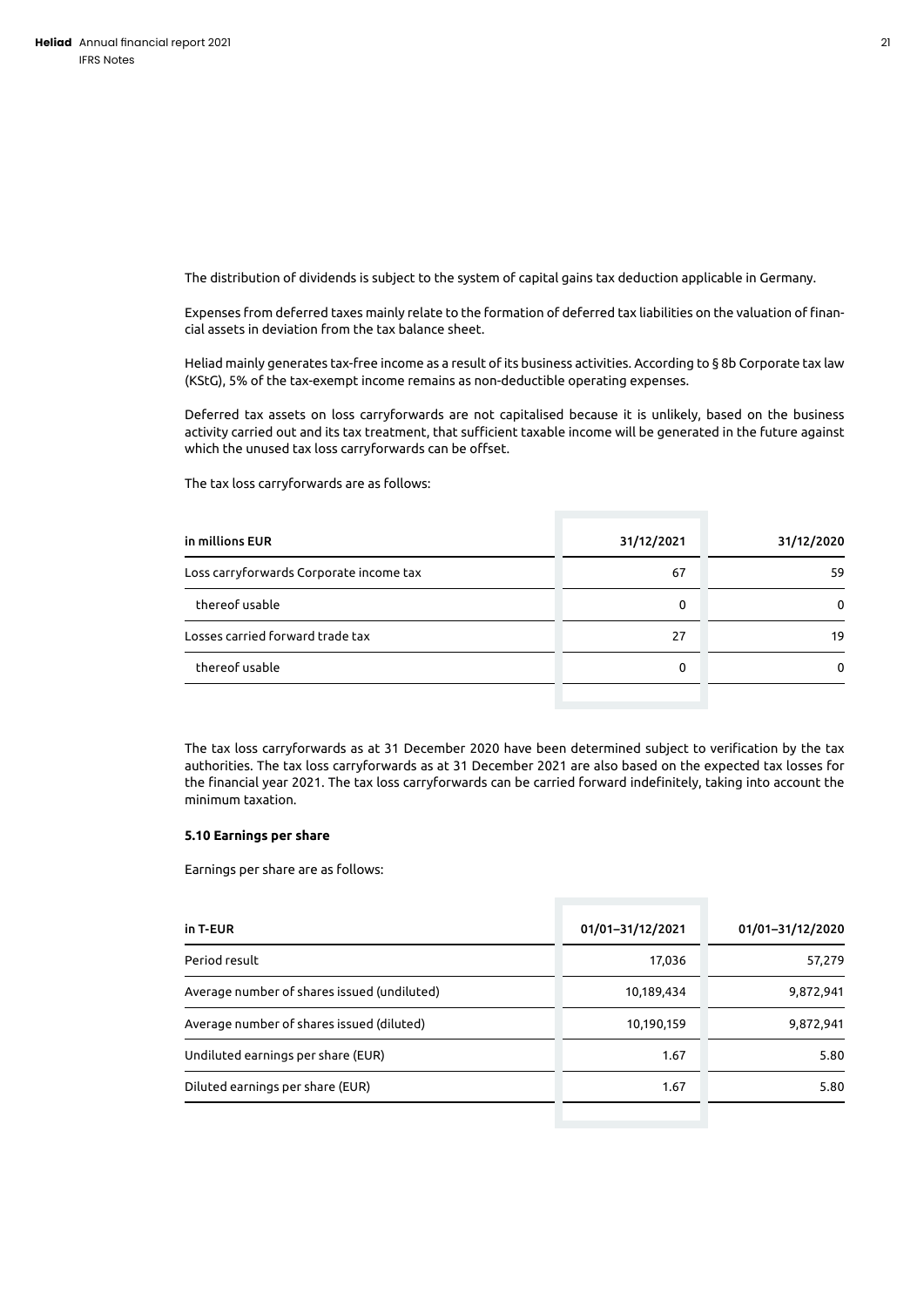The average number of shares in circulation is determined as follows after pro rata temporis weighting:

|                                         | financial year 2021  | financial year 2020 |
|-----------------------------------------|----------------------|---------------------|
|                                         | 9,872,941 x 185/365  |                     |
|                                         | 10,416,941 x 158/365 |                     |
|                                         | 11,216,941 x 22/365  | 9,872,941 x 365/365 |
| Average number of shares in circulation | 10,189,434           | 9,872,941           |
|                                         |                      |                     |

The management of the General Partner proposes to the Annual General Meeting not to distribute a dividend to the limited liability shareholders.

Dividends are subject to a capital gains tax in Germany of 25% plus a solidarity surcharge of 5.5%.

# 6. Explanations to the balance sheet

# **6.1 Financial assets**

Financial assets relate to the following items:

| in TEUR                                                         | 01/01-31/12/2021 | 01/01-31/12/2020 |
|-----------------------------------------------------------------|------------------|------------------|
| Investments                                                     | 48,004           | 12,118           |
| Securities                                                      | 121,205          | 94,626           |
| Loans to companies<br>in which a participating interest is held | 70               | 66               |
|                                                                 | 169,279          | 106,810          |
|                                                                 |                  |                  |

Heliad also finances its portfolio companies by granting debt capital. If it can be assumed that these loans will be converted into equity at a later date, they are reported under non-current assets as "loans to companies in which an equity interest is held". Due to the relatively short fixed-interest period, the amortised cost corresponds to the fair value ("financial assets at fair value through profit or loss" category).

The investments and securities are "measured at fair value through profit and loss" in the valuation category.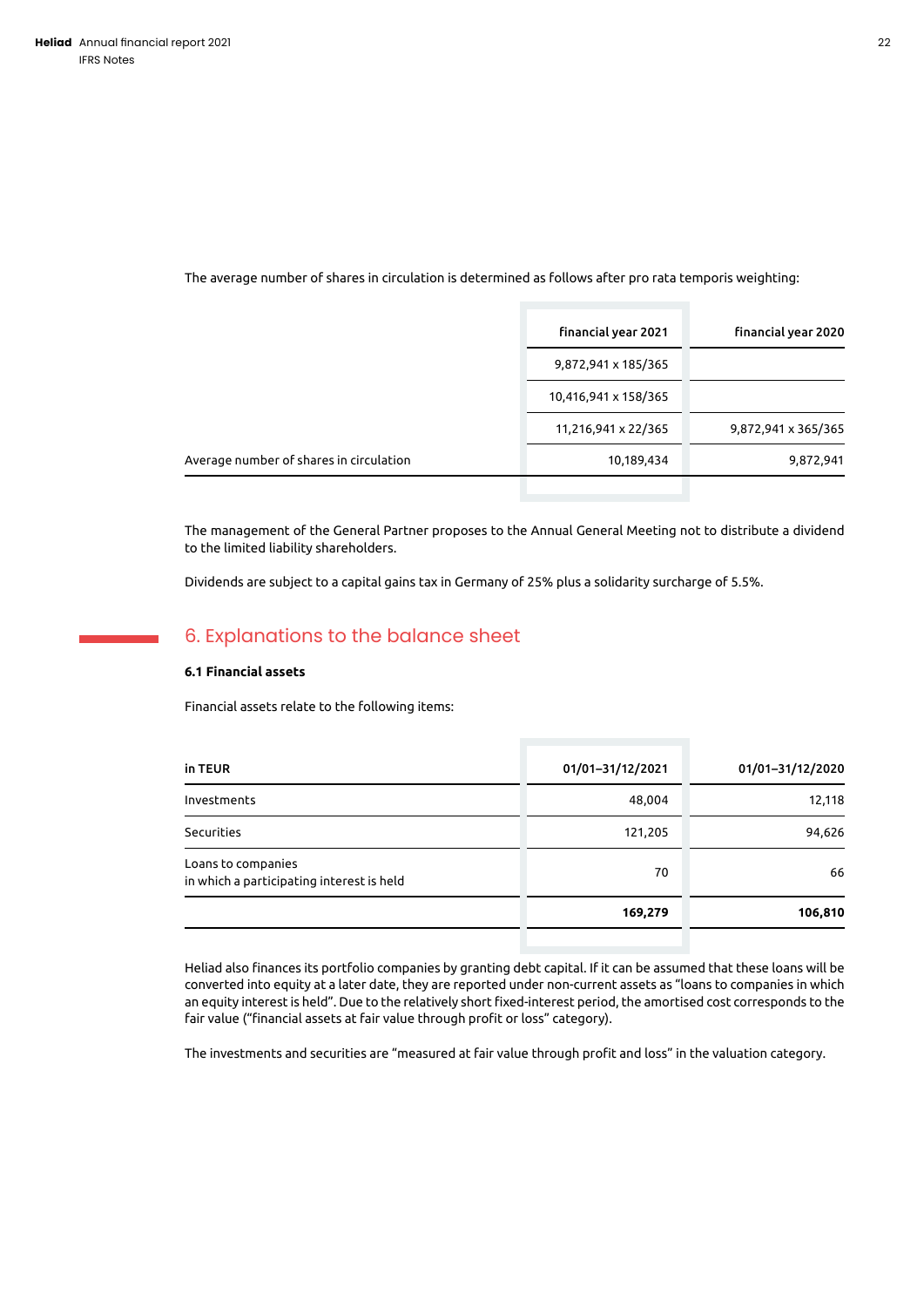The investments and securities for which a stock market price and regular trading on a stock exchange during the period under review existed on the reporting date were measured on the basis of this price on the reporting date (fair value hierarchy: level 1). The fair value determined in this way is not reduced by package premiums, by discounts for the sale of larger share packages or by discounts for costs of disposal.

| in TEUR                                        | 31/12/2021 | 31/12/2020 |
|------------------------------------------------|------------|------------|
| Carrying amount of the listed financial assets | 121.205    | 94.626     |
|                                                |            |            |

Result from their evaluation:

| in TEUR                                                    | 01/01-31/12/2021 | 01/01-31/12/2020 |
|------------------------------------------------------------|------------------|------------------|
| Increase in the fair value of the listed financial assets  | 25.602           | 56.789           |
| Reduction in the fair value of the listed financial assets | $-1.451$         | $\Omega$         |
|                                                            |                  |                  |

The valuation of non-listed investments "measured at fair value through profit or loss" is performed using inputs that are observable either directly (as prices) or indirectly (from prices) (fair value hierarchy: level 2). The valuation is based on relevant comparative values of recent transactions for the business capital of the portfolio company (financing rounds). If the observation of these influencing factors is at a greater time interval from the valuation date, a review of the determined valuation is carried out on the valuation date using an appropriate and consistent methodology.

Result from their evaluation:

| in TEUR                                                    | 01/01-31/12/2021 | 01/01-31/12/2020 |
|------------------------------------------------------------|------------------|------------------|
| Increase in the fair value of non-listed financial assets  | 3.212            | $\Omega$         |
| Reduction in the fair value of non-listed financial assets | $-1.973$         | -5.612           |
|                                                            |                  |                  |

Shares in private equity funds (fair value hierarchy: level 3) are valued as at the balance sheet date using the net asset values determined by the fund managers as at the previous quarter, with an individual discount of 15% being applied if there is a time lag in the net asset value valuation.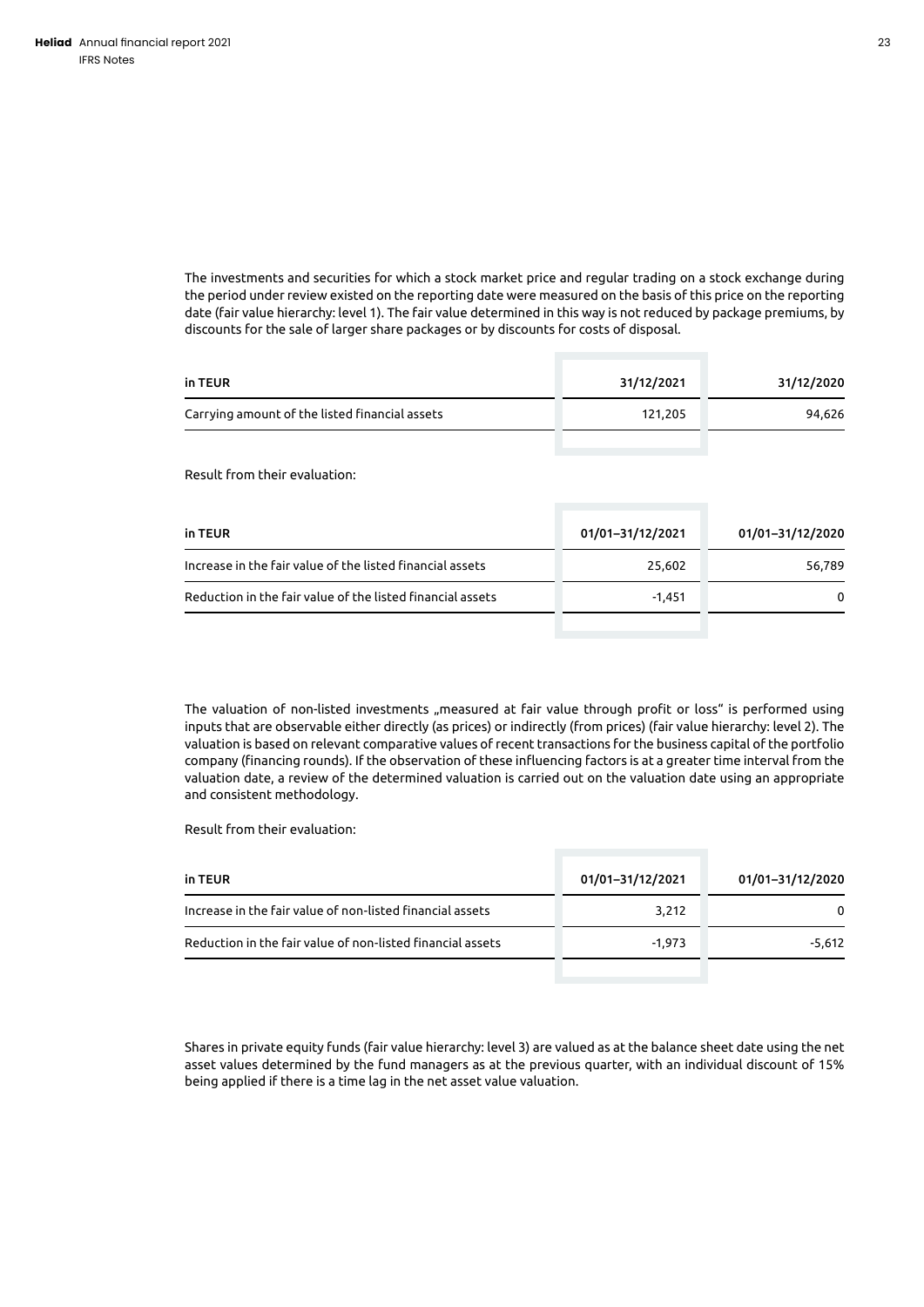# **6.2 Cash and cash equivalents**

Cash at banks corresponds in full to cash and cash equivalents and mainly consists of current accounts and savings accounts.

#### **6.3 Equity**

#### Subscribed capital

The share capital amounts to EUR 11,216,941.00 and is fully paid up. It consists of 11,216,941 (previous year: 9,872,941) no-par value shares with a notional value of EUR 1.00 each.

The share capital of the company increased by a total of EUR 1,344,000 compared to the previous year. As part of the share option programme, a total of 544,000 shares were issued to beneficiaries in July 2021. A further 800,000 shares were issued in December 2021 as part of the capital increases. The registration of the two capital increases in the commercial register took place in the financial year 2021.

The Annual General Meeting on 24 June 2019 authorised the General Partner to acquire treasury shares in the period until 23 June 2024 up to a total of ten per cent of the share capital existing at the time the resolution was adopted. The authorisation may be exercised in whole or in part. The stocks may be purchased via the stock exchange, by means of a public purchase offer or as a public invitation to submit offers for sale. With the consent of the Supervisory Board, the acquired stocks may be sold on the stock exchange or through a public offer and can be fully or partially retracted.

The general partner is authorised until 13 June 2023, subject to approval by the Supervisory Board, to increase the company's share capital by up to EUR 4,936,470.00 in total by issuing up to 4,936,470 new individual registered shares with a nominal value of EUR 1.00 per share in return for cash or non-cash contributions on one occasion or in partial amounts on several occasions (Authorised Capital 2018). The general partner is authorised to exclude limited shareholders' basic subscription rights in specified cases. Furthermore, the general partner is authorised, with the approval of the Supervisory Board, to determine the further details of the capital increase and the other conditions of the share issue.

Based on the above-mentioned authorisation and the resolution of the Supervisory Board of 10 December 2021, the share capital was increased by EUR 800,000 in the current financial year. After partial utilisation, the Authorised Capital 2018 still amounts to EUR 4,136,470.

The general partner was authorised until 30 June 2021, with the consent of the Supervisory Board, to issue bearer and/or registered bonds with warrants and/or convertible bonds, profit participation rights and/or participating bonds (or combinations of these instruments) (together "bonds") once or several times at the company or its domestic or foreign majority-owned subsidiaries in a total nominal amount of up to EUR 50,000,000.00 with or without a limited term and to grant the holders or creditors of bonds option or conversion rights (including with a conversion obligation) for new no-par value-registered shares of the Company with a proportionate amount of the share capital of up to EUR 3,803,261.00 in total in accordance with the more detailed provisions of the conditions of the bonds.

The share capital was conditionally increased by up to EUR 3,803,261.00 by issuing up to 3,803,261 new registered no-par value shares (Conditional Capital 2016/I). The conditional capital increase could only be carried out to the extent that the holders or creditors of bonds with warrants and/or convertible bonds, participating bonds and/or profit participation rights with option and/or conversion rights or obligations, which the Company or its domestic or foreign majority-owned subsidiaries issued before 30 June 2021 on the basis of the authorisation resolution of the Annual General Meeting of 12 July 2016, exercise their option or conversion rights from these bonds or fulfil their obligation to convert and in all cases, this shall apply to the extent that the Conditional Capital 2016/I was required in accordance with the terms and conditions of the bonds with warrants or convertible bonds.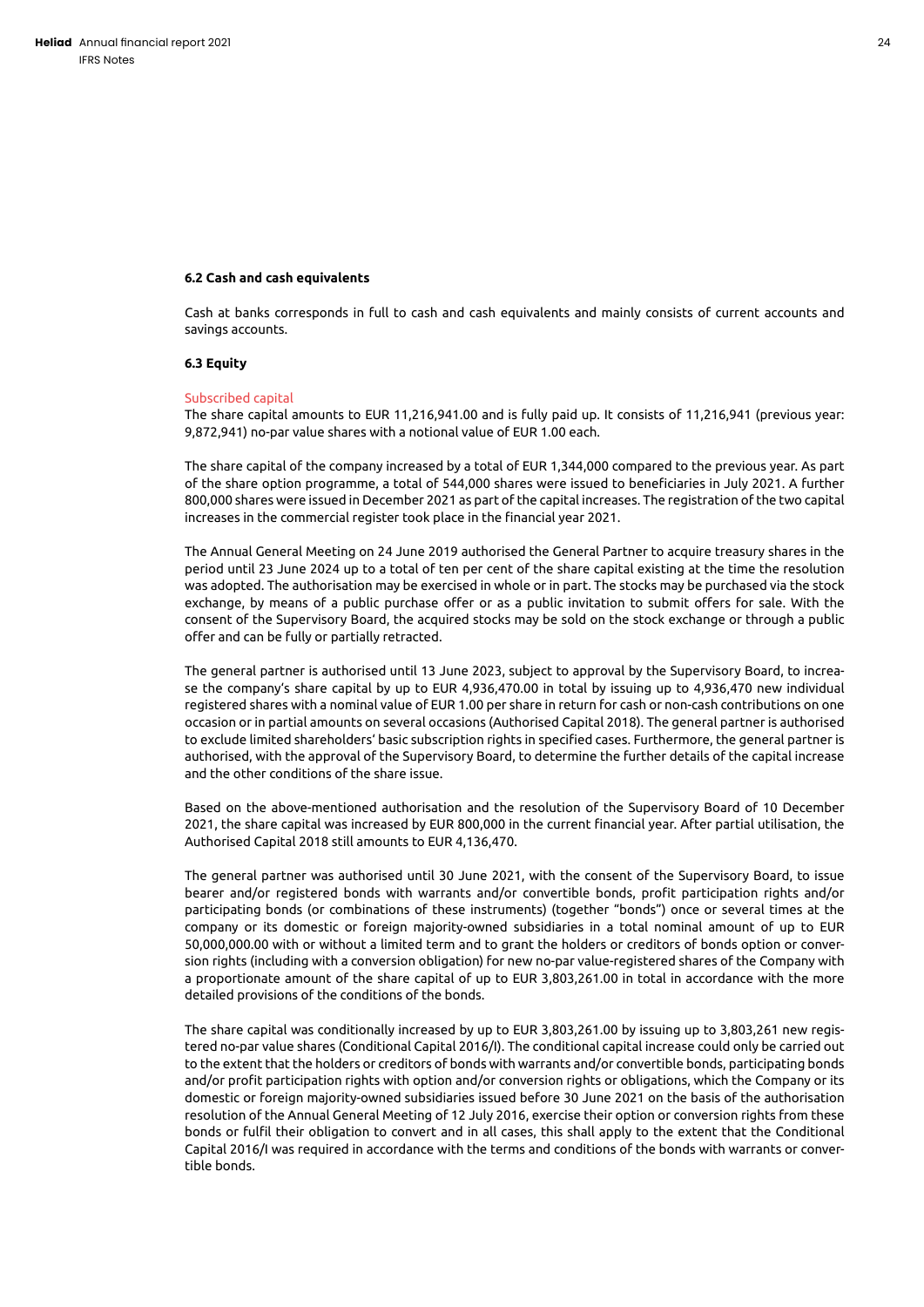No use was made of the possibility of utilising the conditional capital 2016/I.

The company's capital stock was conditionally increased by up to EUR 950,944.00 through the issuance of up to 950,944 new no par value shares (Contingent Capital 2016/II). The Conditional Capital 2016/II served exclusively to secure subscription rights issued on the basis of the authorization of the Annual General Meeting on 12 July 2016 under the Stock Options Program 2016 in the period up to and including 30 June 2021 to members of the management of the General Partner, to employees of the General Partner and employees of the Company, and to members of the management and employees of companies affiliated with the Company.

During the fiscal year 2016, a total of 412,000 share option rights and in fiscal year 2017, a total of 132,000 share option rights were issued to members of the senior management and employees of the general partner, which at the end of a four-year waiting period, authorize the subscription of one company share per option right.

After the expiry of the waiting period, a total of 544,000 shares were issued to beneficiaries from the share option programme in July 2021. The conditional capital 2016/II still amounts to EUR 406,944.00 after the issue of the subscription shares.

On 30 June 2021, 100,000 options were issued to a member of the management of the general partner, which entitle the holder to subscribe to one share of the Company for each option right after a four-year waiting period.

## Capital reserve

The capital reserve contains the amount that will be received from the issue of shares in addition to the (accounting) par value (offering premium).

The capital reserve also includes the amount resulting from the valuation of the share options issued. Additional information on the Stock Options Program is available under Item 7.10 Stock Options Program.

#### Retained earnings

Retained earnings include profits carried forward from previous periods.

# **6.4 Provisions**

#### Long-term provisions

Long-term provisions include archiving obligations of TEUR 6 (previous year: TEUR 6).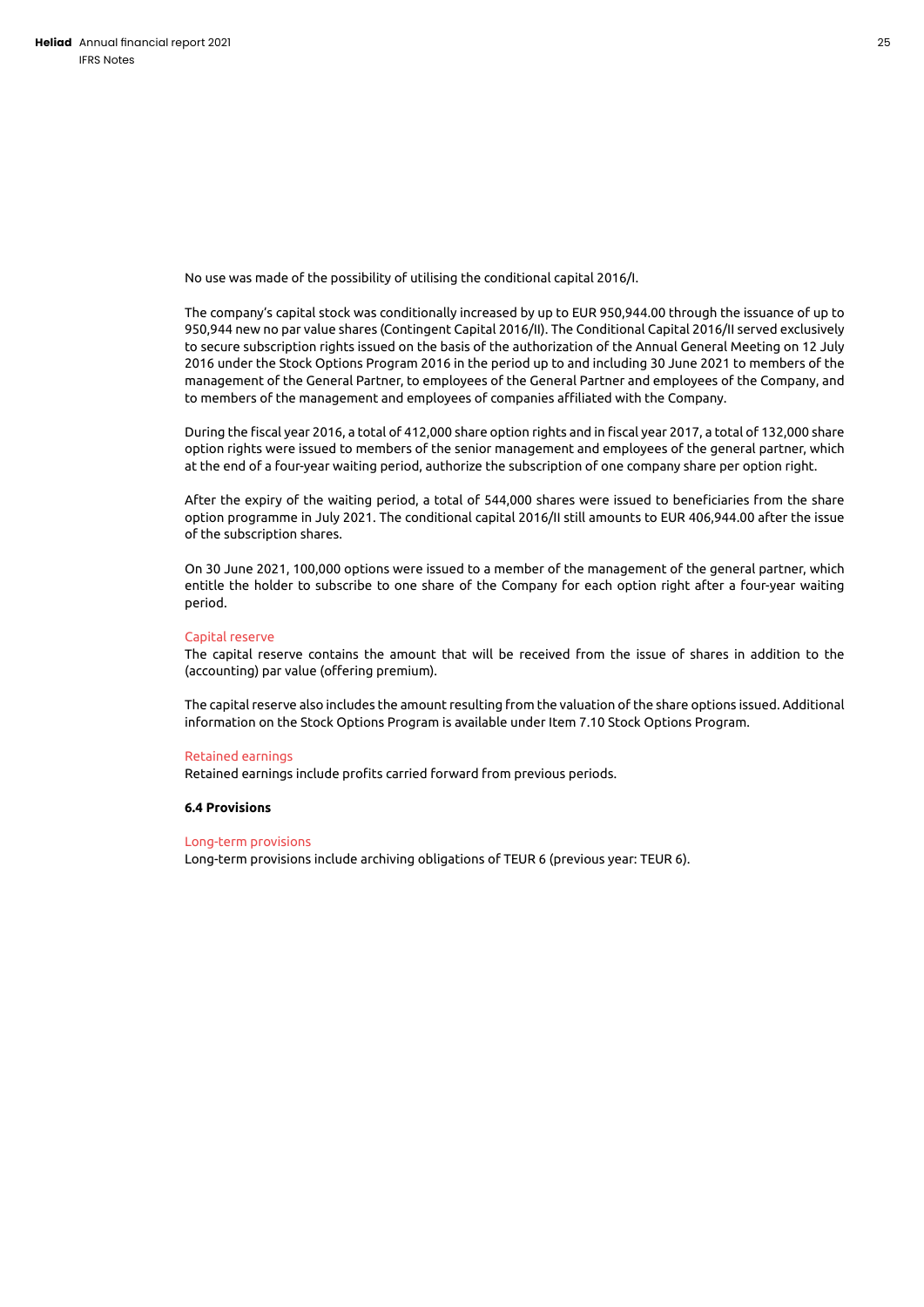# Tax provisions and current provisions

The other provisions are made up as follows:

| in TEUR                                  |     | 31/12/2020 Consumption | Resolution | Supply | 31/12/2021 |
|------------------------------------------|-----|------------------------|------------|--------|------------|
| Financial statement costs                | 56  | -56                    | 0          | 87     | 87         |
| <b>Supervisory Board</b><br>remuneration | 0   | 0                      | 0          | 10     | 10         |
| Other                                    | 96  | $-21$                  | $-2$       | 33     | 106        |
|                                          | 152 | $-77$                  | -2         | 130    | 203        |

It is highly likely that all the provisions will be utilised. The other provisions include, inter alia, provisions for the preparation of tax returns and for outstanding invoices.

## **6.5 Liabilities**

## Liabilities to banks

In order to obtain additional liquidity for new investments, several collar transactions were concluded with Morgan Stanley Europe SE in the second half of 2021, each involving the purchase of put options and the sale of call options on the shares of flatexDEGIRO AG held in the portfolio with a total term until March 2022. The options are exercisable at the end of the term.

Heliad has pledged shares in flatexDEGIRO AG with a market value of TEUR 26,694 as of the balance sheet date to secure potential obligations from the call options. Heliad received cash collateral of EUR 18,823 to secure possible claims from the put options. This cash collateral is recognised in liabilities to banks.

The Company has used the available and additional liquidity to enter into investments with a total volume in the double-digit millions in the second half of the year.

# Other liabilities and trade payables

The liabilities shown have a term of up to one year and are each assessed at the nominal value or the amount of expected utilisation. The carrying amounts of these liabilities correspond to the fair value due to their shortterm nature.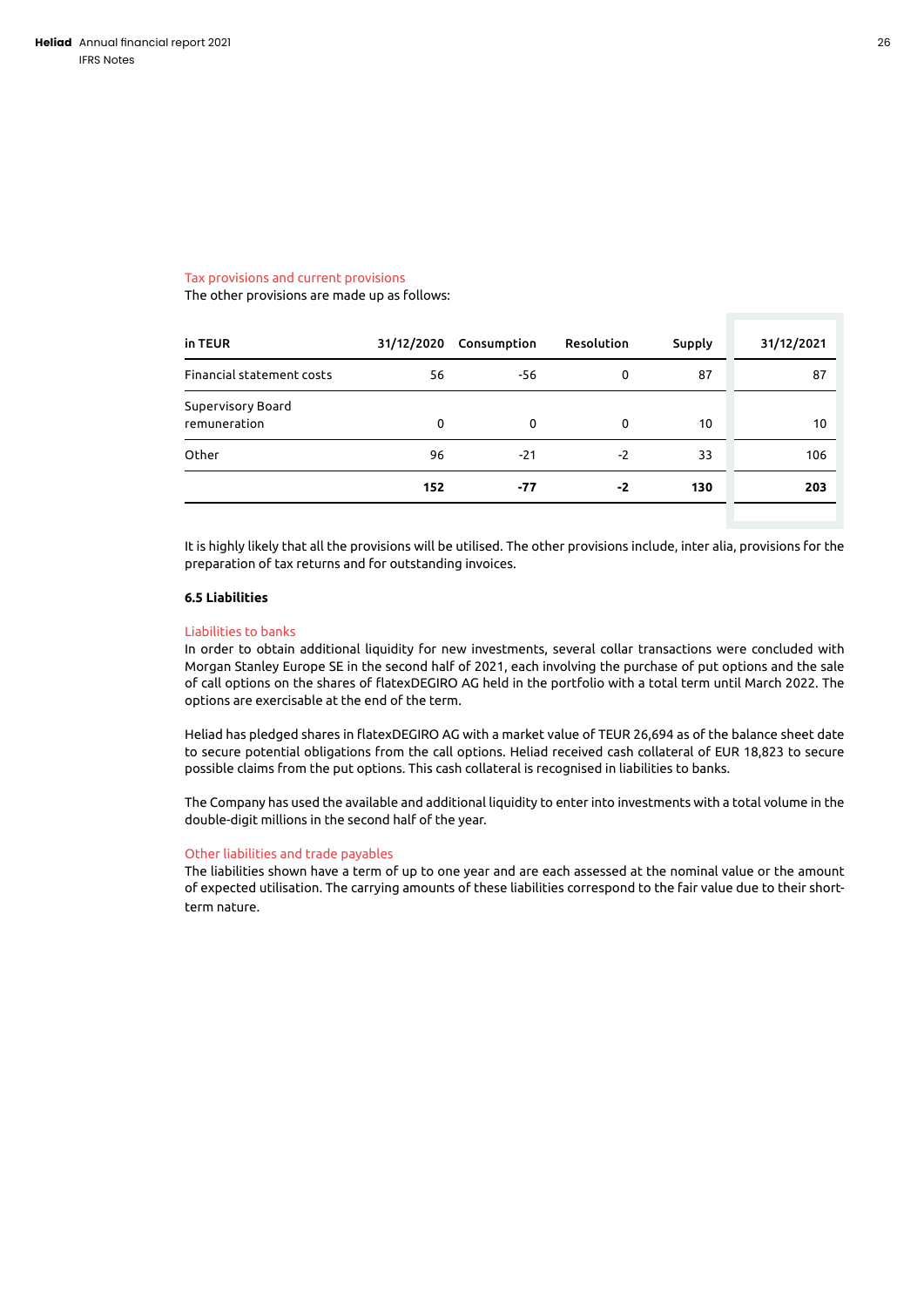# 7. Other disclosures

# **7.1 Segment reporting**

As the "chief operating decision maker" within the meaning of the IFRS 8.7, the managing directors of the general partner Heliad Management GmbH regularly inform themselves about the performance of the company at the level of the overall portfolio. They also make their decisions regarding the allocation of resources at this level.

Information relating to accounting is therefore only available for the company as a whole and is not allocated to individual segments. Accordingly, Heliad is managed as a single-segment entity (SSE), which means that the financial and other effects of its business activities can be seen from the available components of the financial statements. For these reasons, there is no need to report on operating segments.

The company's value is mainly determined on the basis of the market value of investments as reflected in equity according to the IFRS. The net asset value is a central measure of success control and monitoring of the company. Reference is made to item 7.8 Capital management.

Heliad operates exclusively in German-speaking countries; the proceeds were generated in Germany. The reported non-current assets are predominantly located in Germany.

## **7.2 Additional disclosures on financial instruments**

In the following tables, the carrying amounts of the financial instruments, broken down by category, are reconciled to the balance sheet for the reporting dates 31 December 2021 and 31 December 2020:

#### 31 December 2021

|         |         | statement |
|---------|---------|-----------|
|         |         |           |
|         |         |           |
| Level 2 | 48,004  | 48,004    |
| Level 1 | 121,205 | 121,205   |
|         |         |           |
| Level 3 | 70      | 70        |
|         | 169,279 | 169.279   |
|         |         |           |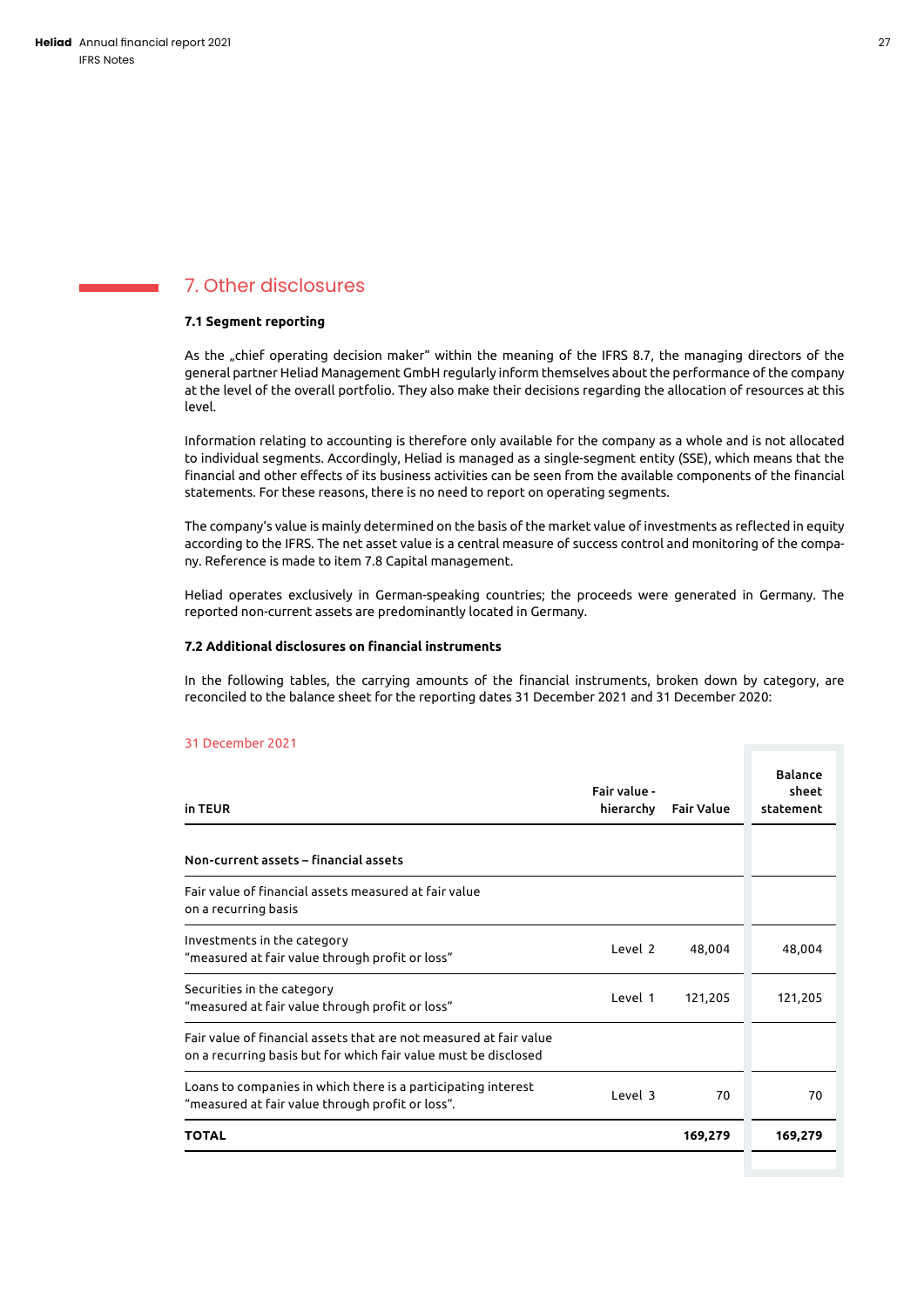# 31 December 2021

| in TEUR                                                                                                                               | Fair value -<br>hierarchy | <b>Fair Value</b> | <b>Balance</b><br>sheet<br>statement |
|---------------------------------------------------------------------------------------------------------------------------------------|---------------------------|-------------------|--------------------------------------|
| Short-term assets                                                                                                                     |                           |                   |                                      |
| Fair value of financial assets that are not measured at fair value on<br>a recurring basis but for which fair value must be disclosed |                           |                   |                                      |
| Trade receivables of the category "Loans and receivables"                                                                             | Level 2                   | 50                | 50                                   |
| Receivables from companies in which there is a participating<br>interest, in the category "Loans and receivables"                     | Level 2                   | 85                | 85                                   |
| Other assets "measured at amortised cost"                                                                                             | Level 2                   | 321               | 321                                  |
| Cash and cash equivalents "measured at amortised cost"                                                                                | Level 2                   | 9,696             | 9,696                                |
| <b>TOTAL</b>                                                                                                                          |                           | 10,152            | 10,152                               |
|                                                                                                                                       |                           |                   |                                      |

# 31 December 2021

| in TEUR                                            | Fair value -<br>hierarchy | <b>Fair Value</b> | Measured<br>at amortised cost | <b>Balance</b><br>sheet<br>statement |
|----------------------------------------------------|---------------------------|-------------------|-------------------------------|--------------------------------------|
| <b>Current liabilities</b>                         |                           |                   |                               |                                      |
| Trade payables<br>measured at amortised cost       | Stufe 2                   |                   | 113                           | 113                                  |
| Liabilities to banks<br>measured at amortised cost | Stufe 2                   |                   | 18,823                        | 18,823                               |
| Other liabilities                                  | Stufe 2                   |                   | 63                            | 63                                   |
| <b>TOTAL</b>                                       |                           |                   | 18,999                        | 18,999                               |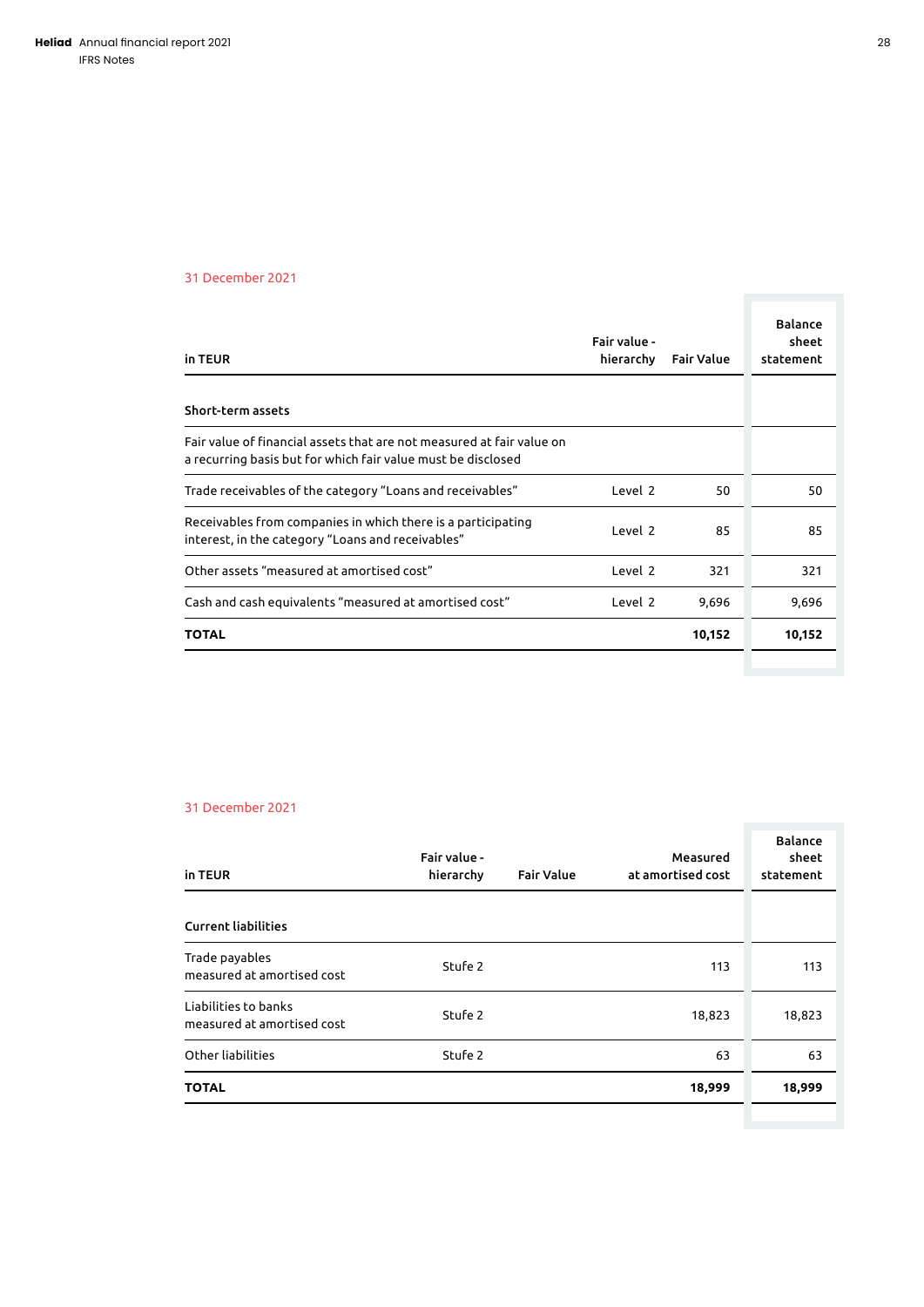# 31 December 2020

| Level 2 | 12,118  | 12,118  |
|---------|---------|---------|
| Level 1 | 94,626  | 94,626  |
|         |         |         |
| Level 3 | 66      | 66      |
|         | 106,810 | 106,810 |
|         |         |         |

# 31 December 2020

| in TEUR                                                                                                                               | Fair value -<br>hierarchy | <b>Fair Value</b> | <b>Balance</b><br>sheet<br>statement |
|---------------------------------------------------------------------------------------------------------------------------------------|---------------------------|-------------------|--------------------------------------|
| Short-term assets                                                                                                                     |                           |                   |                                      |
| Fair value of financial assets that are not measured at fair value<br>on a recurring basis but for which fair value must be disclosed |                           |                   |                                      |
| Trade receivables of the category "Loans and receivables"                                                                             | Level 2                   | 101               | 101                                  |
| Other assets "measured at amortised cost"                                                                                             | Level 2                   | 8                 | 8                                    |
| Cash and cash equivalents "measured at amortised cost"                                                                                | Level 2                   | 24,469            | 24,469                               |
| <b>TOTAL</b>                                                                                                                          |                           | 24,578            | 24,578                               |
|                                                                                                                                       |                           |                   |                                      |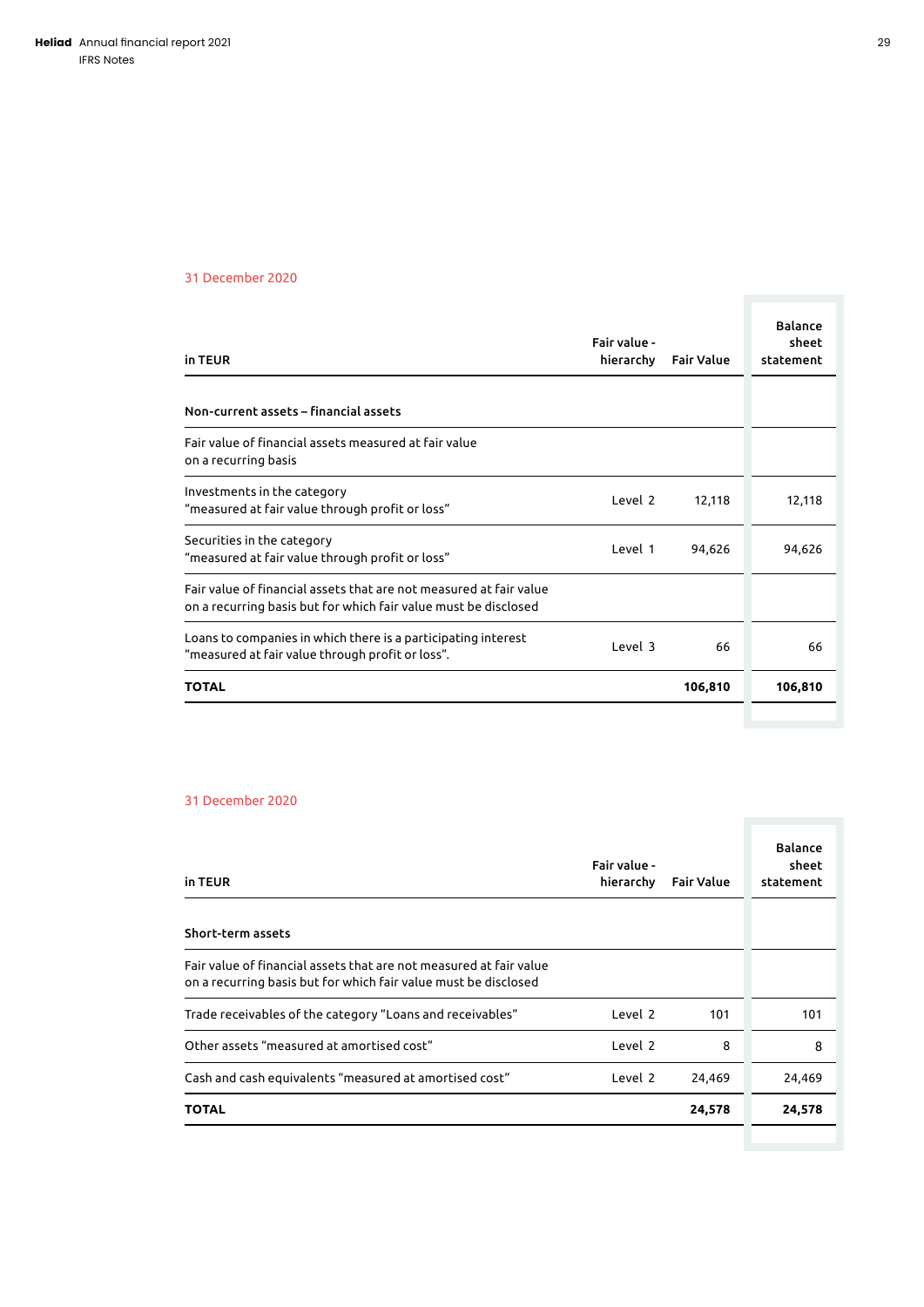#### 31 December 2020

| in TEUR                                      | Fair value-<br>hierarchy | <b>Fair Value</b> | Measured<br>at amortised cost | <b>Balance</b><br>sheet<br>statement |
|----------------------------------------------|--------------------------|-------------------|-------------------------------|--------------------------------------|
| <b>Current liabilities</b>                   |                          |                   |                               |                                      |
| Trade payables<br>measured at amortised cost | Level 2                  |                   | 90                            | 90                                   |
| Other liabilities                            | Level 2                  |                   | 61                            | 61                                   |
| <b>TOTAL</b>                                 |                          |                   | 152                           | 152                                  |
|                                              |                          |                   |                               |                                      |

Due to the short-term (remaining) maturity of the financial assets and liabilities that are not regularly measured at fair value, there are no differences between the carrying amount and the fair value.

If the price of the investments and securities measured in Level 1 of the fair value hierarchy were to increase (decrease) by 10%, non-current assets would increase (decrease) by TEUR 12,121 (previous year: TEUR 9,463). These changes would lead to an effect on earnings in the income statement in the same amount.

Non-current assets do not include any financial instruments denominated in foreign currencies.

There would be no significant changes in the valuation of the investments "measured at fair value through profit or loss", which are measured in Level 2, if this had been carried out with plausible alternative assumptions.

The fair values of the above financial assets and liabilities in Levels 2 and 3 are determined in accordance with generally accepted valuation techniques.

Gains recognised in the income statement are reported in other financial income.

In extreme cases, the value of financial investments can fall to zero in the event of an unfavourable business development of the portfolio of the company concerned.

There were no reclassifications between the levels of the fair value hierarchy.

#### **7.3 Contingent liabilities and other financial commitments**

The residual payment obligations for the agreed contingent contributions for stocks in partnerships not yet claimed amounted to TEUR 121 on the reporting date (previous year: TEUR 63).

Future liabilities from service contracts total TEUR 126 (previous year: TEUR 126). As in the previous year, there were no guarantees, warranty obligations or leasing obligations at Heliad as at the balance sheet date.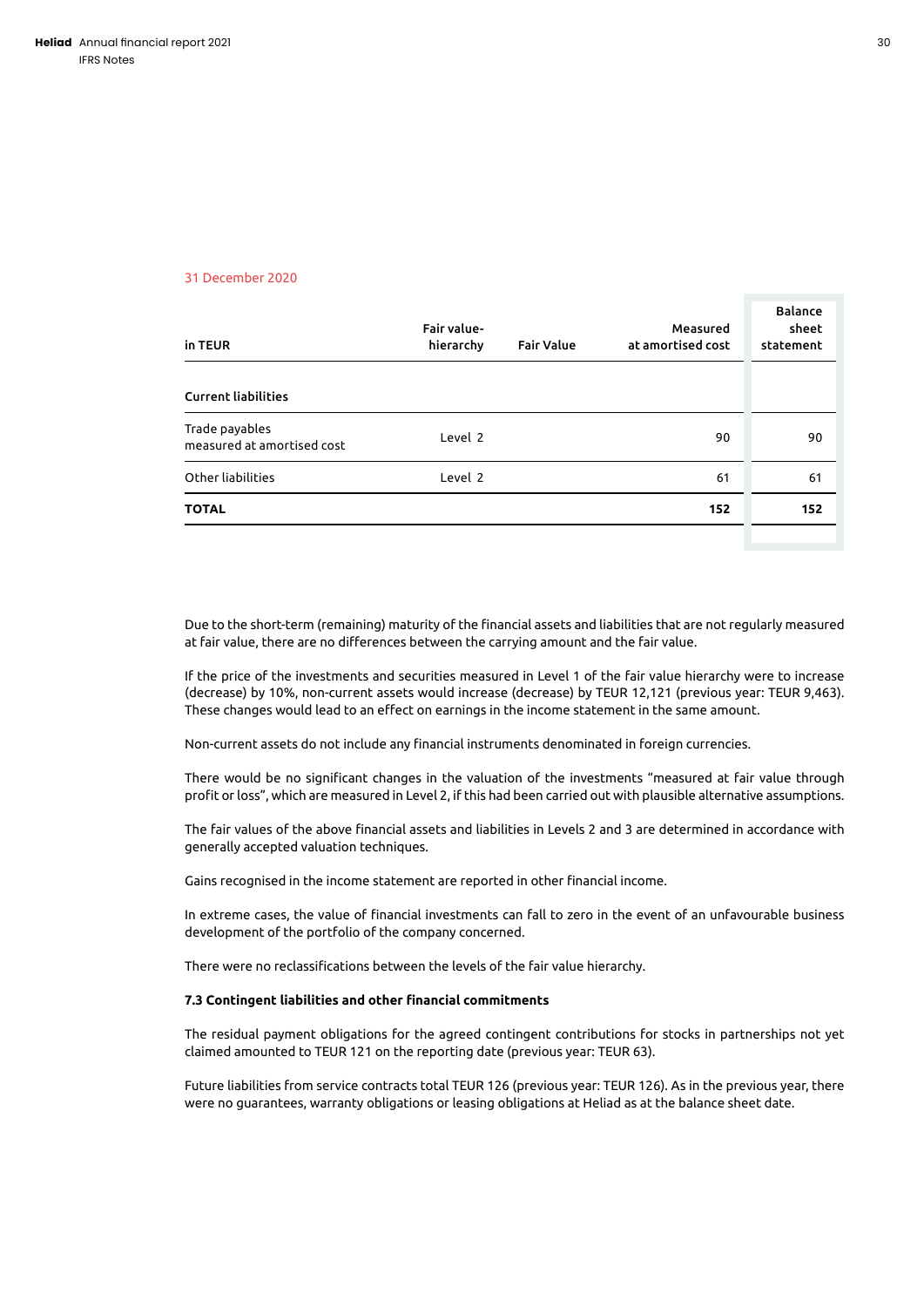#### **7.4 Information on corporate bodies**

The general partner, Heliad Management GmbH, Frankfurt am Main, is alone authorised and obliged to manage the company.

The managing directors of the general partner are or were:

- *· Falk Schäfers, Frankfurt am Main Managing Director of Heliad Management GmbH (since 01/05/2021)*
- *· Matthias Kröner, Munich Managing Director of Heliad Management GmbH (from 01/05/2021 to 31/10/2021) Managing Director of Tradelite Solutions GmbH, Munich*
- *· Juan Rodriguez, Bad Vilbel Managing Director of Heliad Management GmbH (until 30/04/2021) Managing Director of C3 Management GmbH, Frankfurt am Main*
- *· Stefan Schütze, Lindau Managing Director of Heliad Management GmbH (until 30/04/2021) Managing Director of C3 Management GmbH, Frankfurt am Main*

The following persons have been appointed as members of the Supervisory Board:

- *· Volker Rofalski, Munich (Chairman) Managing Director of only natural munich GmbH, Munich*
- *· Stefan Müller, Küps (Deputy Chairman) Executive Vice President of Börsenmedien AG, Kulmbach*
- *· Herbert Seuling, Kulmbach Managing Director of M & S Monitoring GmbH, Kulmbach*

#### **7.5 Auditor's fees**

A fee of TEUR 55 was recognised as an expense for the auditor's services (previous year: TEUR 50). In addition, the auditor charged fees for other services of TEUR 129 (previous year: TEUR 0).

## **7.6 Related companies and persons**

FinLab AG, Frankfurt am Main, as of 31 December 2021 held more than 25% of the shares of the company. FinLab AG is also the sole stockholder of the general partner of the Company, Heliad Management GmbH, Frankfurt am Main. On the basis of the voting majority presence at the General Meetings of Thursday, 9 June 2021, FinLab AG was able to exert what amounted to a controlling influence over the Company. Furthermore, it is expected that the voting majority presence will also occur at future shareholders' meetings, so Heliad Equity Partners GmbH & Co. KGaA was a business controlled by FinLab AG within the meaning of § 17 (1) and (2) German Stock Corporation Act (AktG) as of 31 December 2021.

The directly controlling company (FinLab AG, Frankfurt am Main) was categorised as an associated enterprise with respect to other companies as of 31 December 2021 within the meaning of § 15 German Stock Corporation Act (AktG). Mr Bernd Förtsch, Kulmbach, Germany, is the indirectly controlling shareholder within the meaning of § 17 (1) of the German Stock Corporation Act (AktG).

Börsenmedien AG provided advertising services and specialist literature for Heliad Equity Partners GmbH & Co. KGaA, Frankfurt am Main, and provided specialist literature, for which it invoiced an amount of TEUR 7 (previous year: TEUR 0) including VAT.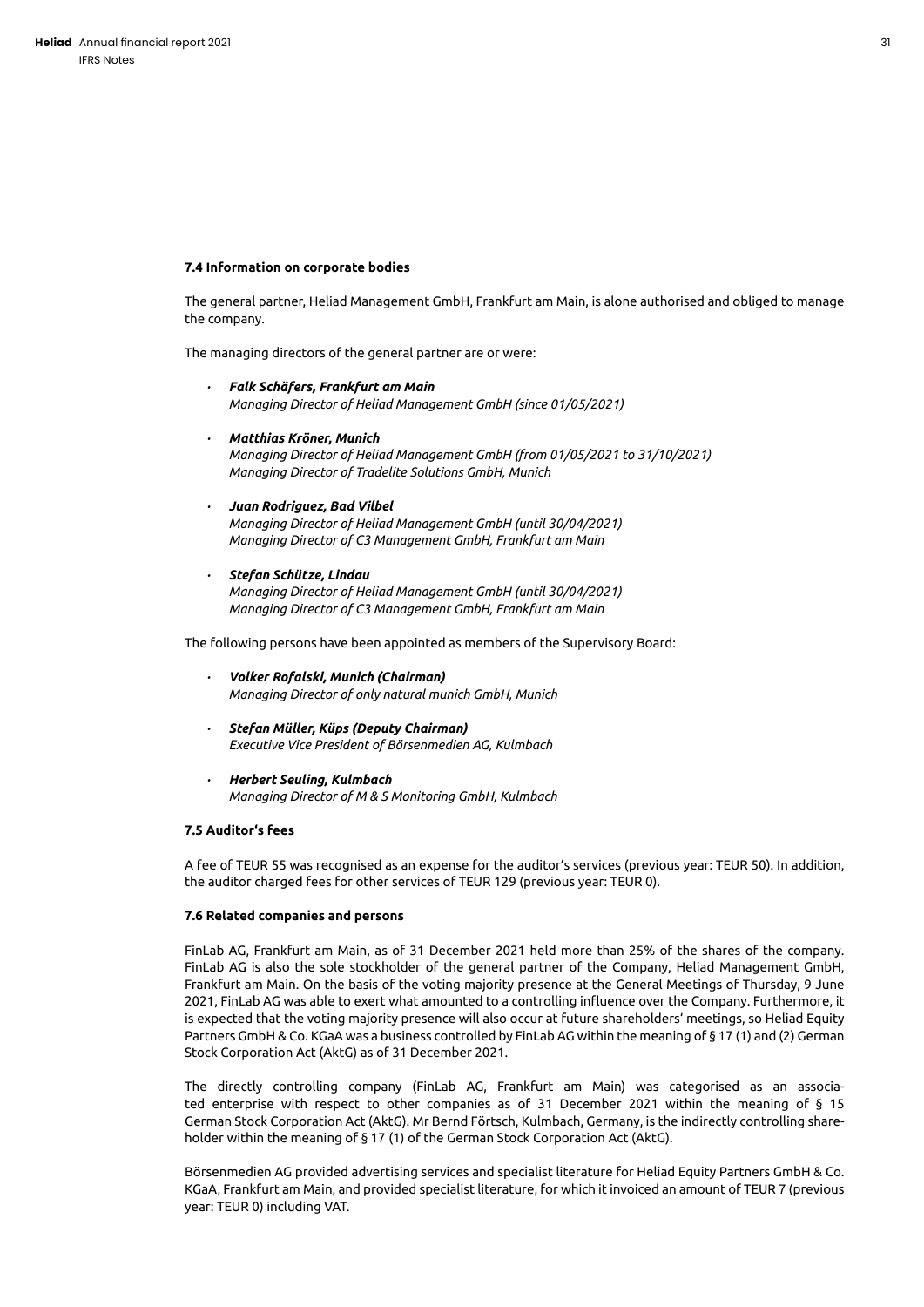Börsenmedien AG sold to Heliad Equity Partners GmbH & Co. KGaA, Frankfurt am Main, exclusively shares and warrants of the "468 SPAC I" acquired on its behalf for TEUR 3,000 (previous year: TEUR 0). In the first two quarters of 2021, personnel changes were made to the management team at Heliad Management GmbH and the strategic and operational focus was redefined. Due to the associated changes, the company's ability to act was limited for a short time, so that a not inconsiderable amount of additional work was required with regard to management decisions.

The Company had great interest in acquiring the above shares and warrants. The majority shareholder has agreed to acquire these shares and warrants and to sell them to the Company following the completion of the changes to the management of Heliad Management GmbH.

The Werbefritz! GmbH provided services for Heliad Equity Partners GmbH & Co. KGaA, Frankfurt am Main, in connection with the redesign of its logo and brand presence and the development of its website, for which it invoiced an amount of TEUR 30 (previous year: TEUR 0) including VAT.

According to § 8a of the Articles of Association, the general partner receives an activity and liability remuneration of 2.5% p.a. of the value of the balance sheet equity as of the reporting date of the previous financial year according to the IFRS accounting rules, plus any VAT. In addition, the general partner receives a profit-related remuneration amounting to 20% of the company's approved net income for the year before taxes (German Commercial Code (HGB)).

Heliad Management GmbH, Frankfurt am Main, received TEUR 7,824 (previous year: TEUR 2,107) including VAT from Heliad Equity Partners GmbH & Co KGaA, Frankfurt am Main, for the remuneration of its activities and liability in accordance with the Articles of Association.

In accordance with § 8b of the Articles of Association, the general partner or an associated company can also provide consulting services for Heliad or its subsidiaries in place of those provided by a third company, at the same level as would be paid to a third party.

FinLab AG, Frankfurt am Main, received invoices for marketing and accounting services provided by it and invoices from third parties to Heliad Equity Partners GmbH & Co. KGaA in the amount of TEUR 205 (previous year: TEUR 213), including any sales tax incurred.

As of the balance sheet date, there were receivables from related parties in the amount of TEUR 0 (previous year: TEUR 0) and liabilities in the amount of TEUR 63 (previous year: TEUR 90).

The members of the Supervisory Board were entitled to Supervisory Board remuneration of TEUR 50 in the reporting year (previous year: TEUR 48).

# **7.7 Risk Management**

The risk management objectives and methods were defined and documented in a risk manual. Three groups of risks were formed for systematisation:

#### *1. Strategic risks:*

- *· Performance of the investment portfolio*
- *· Funding*
- *· Human Resources*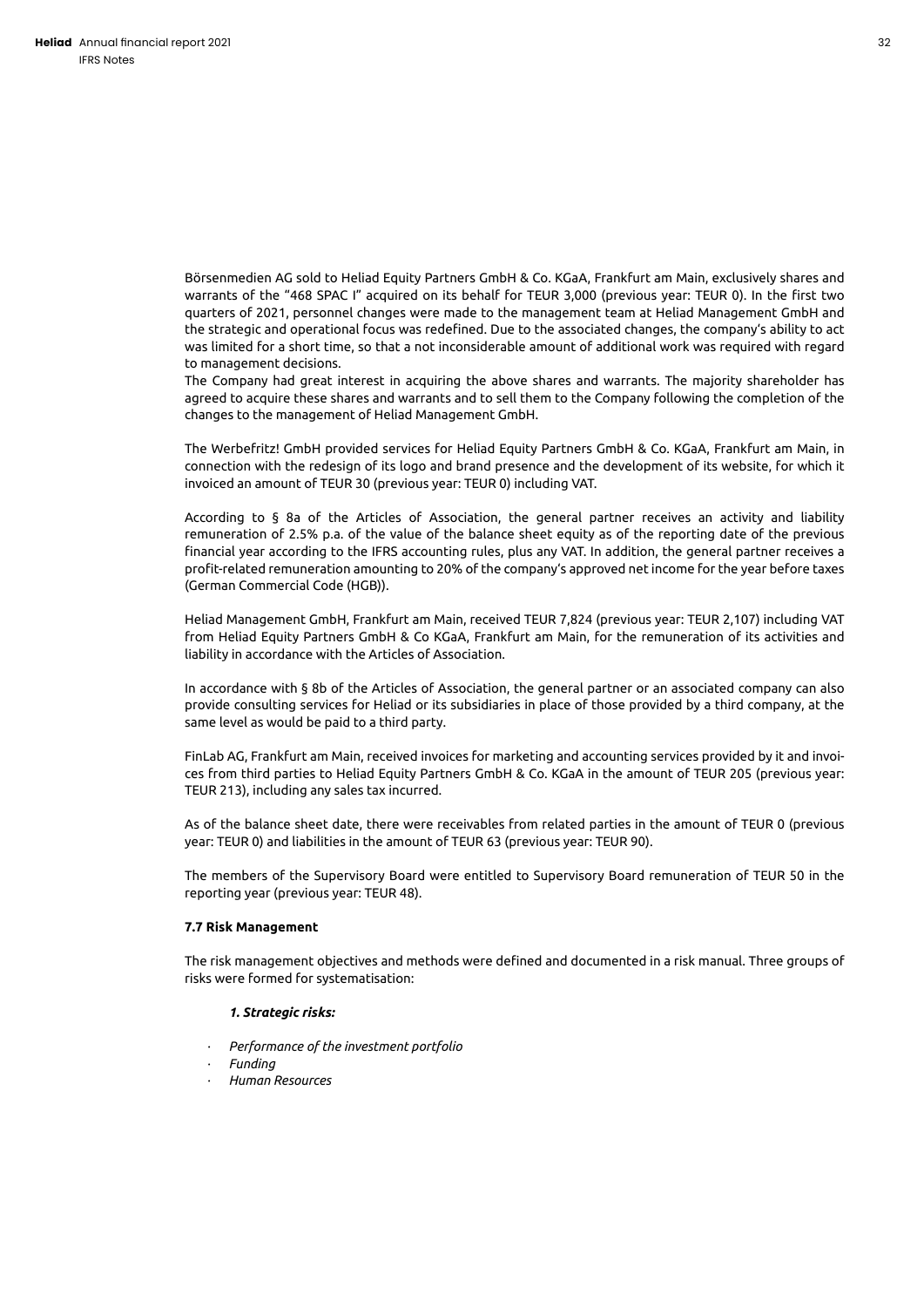#### *2. Financial risks, among others concerning:*

- *· Valuation risk from new investments*
- *· Performance of existing investments*
- *· Currency risk*
- *· Exposure to liquidity risk*
- *· Risks from guarantees, sureties and other off-balance sheet obligations*
- *· Legal risks*

# *3. Operational risks:*

- *· Financial accounting, controlling and accounting*
- *· Cash flows*
- *· Data loss and other risks from electronic data processing*

For each of the possible risk areas, the early identification of risks, communication and risk management through the definition and implementation of appropriate countermeasures are regulated. Of particular importance are the risks from financial instruments. The valuation risk concerns the risk that the fair value of investments will develop unfavourably. If the continued existence of an investment is in doubt, that investment or claims against the investee concerned may become worthless. The fair value of an investment may depend on the individual business development of the investee itself, as well as on the overall economic situation, exchange rates and interest rate changes. As Heliad's portfolio companies focus their activities on different sectors, this sector mix ensures that Heliad's overall portfolio is relatively independent of sector-specific economic fluctuations.

However, the value of individual portfolio companies can depend heavily on developments in individual sectors or sector-related value influences.

There is only a minor dependence on fluctuating exchange rates, as exchange rate-related fluctuations in value could, however, also have an indirect effect on the value of portfolio companies if they experience significant effects on earnings or assets as a result of changes in exchange rates.

The cash collateral of TEUR 18,823 provided as part of the collar transactions to secure potential claims from the put options in the liabilities to banks with a total term until March 2022 increased Heliad's debt financing. Heliad generally aims to extend these collar transactions; possible alternatives to this are the sale of shares or taking out a loan with a pledge of shares in flatexDEGIRO AG.

Heliad's liquidity risk over and above this is assessed as subordinate due to the available liquid funds, the high equity ratio and the available credit line.

#### **7.8 Capital management**

Heliad Management GmbH, as the managing director, manages Heliad's capital, whereby capital is deemed to be the total equity shown in the balance sheet.

Heliad manages its capital with the aim of maximising returns for the company's stakeholders. The net asset value (NAV) per share is an important control parameter. A continuous increase of the NAV is aimed for. As of the reporting date, the NAV was EUR 14.28/share (previous year: EUR 13.28/share).

The management's aim is to enable the limited liability shareholders to participate in the performance of these portfolio companies, which is reflected in Heliad's NAV, by investing in high-performing investments and developing these investments.

Investments are only made if it can be ensured that Heliad is able to meet its payment obligations at all times. To this end, the company's management monitors cash and cash equivalents and planned cash inflows and outflows on a daily basis.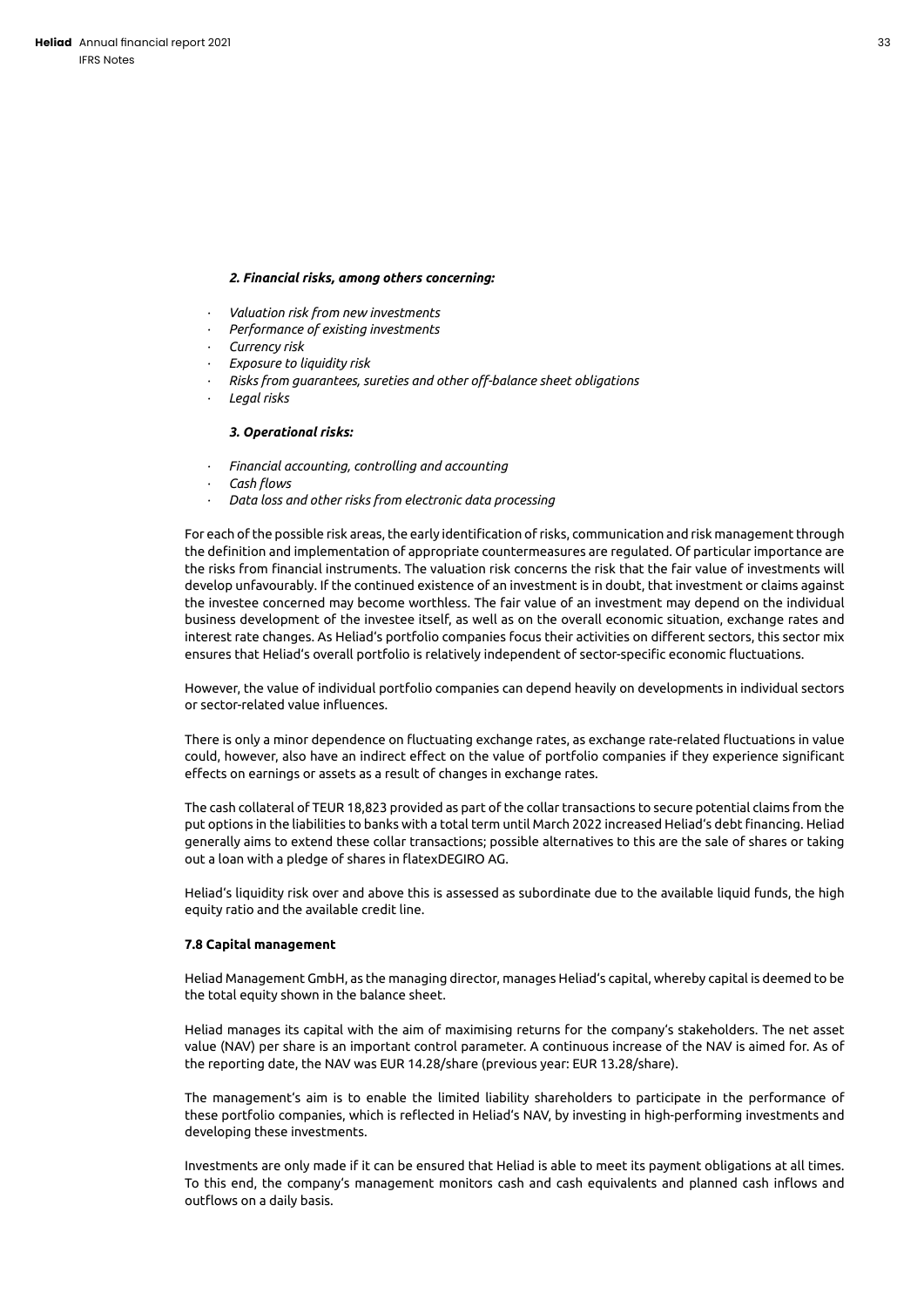As Heliad does not seek long-term debt financing, no further control measures are planned with regard to capital management.

Detailed information on the components of equity is presented in the balance sheet and in the notes under item 6.3. Equity explained.

# **7.9 Staff**

As in the previous year, Heliad did not employ any staff.

# **7.10 Stock Options Program**

The Annual General Meeting of Heliad resolved on 29 June 2016 that the Management Board may, with the approval of the Supervisory Board, issue subscription rights to shares in the company on one or more occasions until 30 June 2021, which entitle the holders to subscribe to up to 950,944 no-par value registered shares in the company with a term of up to 6 years as part of a 2016 Stock Options Program.

The subscription rights from the stock options may be exercised for the first time after the expiry of the statutory waiting period of four years pursuant to § 193 (2) No. 4 German Stock Corporations Act (AktG). It begins after the respective share options have been issued.

After the expiry of the waiting period, a total of 544.000 shares were issued to beneficiaries from the share option programme in July 2021. The conditional capital 2016/II still amounts to EUR 406,944.00 after the issue of subscription shares.

On 30 June 2021, 100.000 options were issued to a member of the management of the general partner, which entitle the holder to subscribe to one share of the Company for each option right after a four-year waiting period.

The condition for exercising the options is, in addition to the expiry of the waiting period, the achievement of the performance targets. Each beneficiary may exercise their subscription rights if the market price of the Company's share on any trading day:

# *Goal 1:*

*within the period from the date of issue of the subscription rights until the expiry of two years after that date, increases by at least 50% or*

## *Goal 2:*

within the period from the date of issue of the subscription rights until the expiry of three years after that *date, increases by at least 75% or*

#### *Goal 3:*

*whithin the period from the day on which the subscription rights are issued until the expiration of four years after this day is increased by at least 100%.*

In the event of the exchange of option rights into shares, the subscription price shall be paid for each share to be obtained by exchange.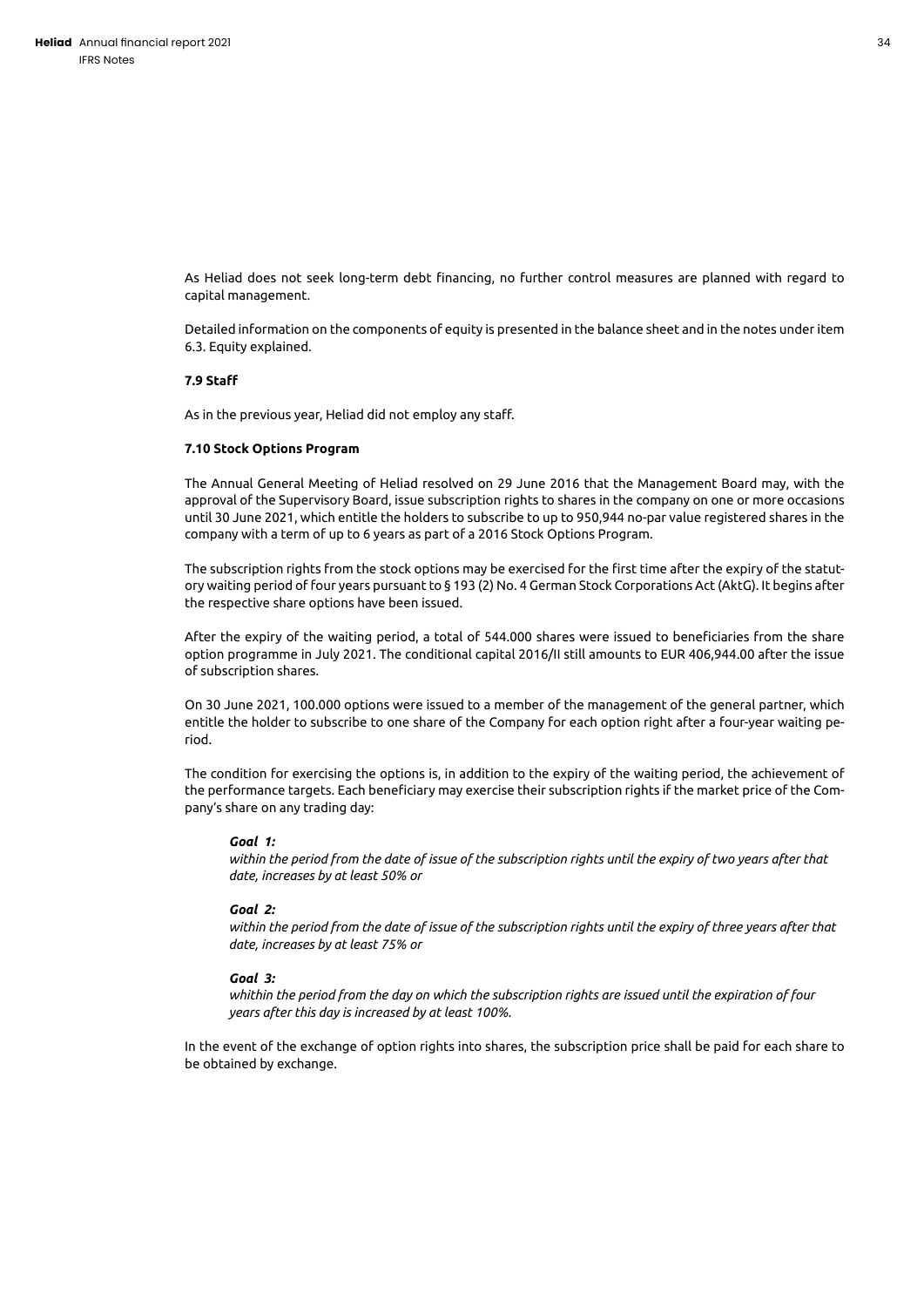The fair value was calculated at the issue date (30 June 2021) using a binomial model. In addition to the criteria specified in the option terms and conditions (e.g. waiting period, performance targets, vesting), dividend expectations of 3,0%, the volatility of the last 250 trading days of 37,44% (calculated on the basis of log returns) and a risk-free interest rate of -0,52% (yield of six-year German government bonds) were taken into account.

The expense from the option valuation is recognised on a monthly basis over the vesting period of four years under other operating expenses and reported in the capital reserve.

As at the reporting date, none of the new options issued on 30 June 2021 are exercisable, forfeited, exercised or expired.

| Issuance   | <b>Number</b> | Refer-<br>ence<br>price in<br><b>EUR</b> | Under-<br>lying<br>value in<br><b>EUR</b> | Perfor-<br>mance<br>target 1<br>in EUR | Perfor-<br>mance<br>target 2<br>in EUR | Perfor-<br>mance<br>target 3<br>in EUR | Fair value in<br><b>EUR</b> | <b>Fair value</b><br>per share<br>option in<br><b>EUR</b> |
|------------|---------------|------------------------------------------|-------------------------------------------|----------------------------------------|----------------------------------------|----------------------------------------|-----------------------------|-----------------------------------------------------------|
| 30/06/2021 | 100.000       | 6.50                                     | 13.10                                     | 19.65                                  | 22.93                                  | 26.20                                  | 431,029.70                  | 4.31                                                      |
|            |               |                                          |                                           |                                        |                                        |                                        |                             |                                                           |

# **7.11 Events after the balance sheet date**

There were no significant events after the balance sheet date.

#### **7.12 Other disclosures**

The financial statements were prepared by the Company. It is expected that the Supervisory Board will approve the financial statements and issue the Supervisory Board's report at the Supervisory Board meeting on 31 March 2022. Upon approval by the Supervisory Board, the financial statements are released for publication.

*Frankfurt am Main, 28 February 2022*

*Falk Schäfers Managing Director of the General Partner Heliad Management GmbH*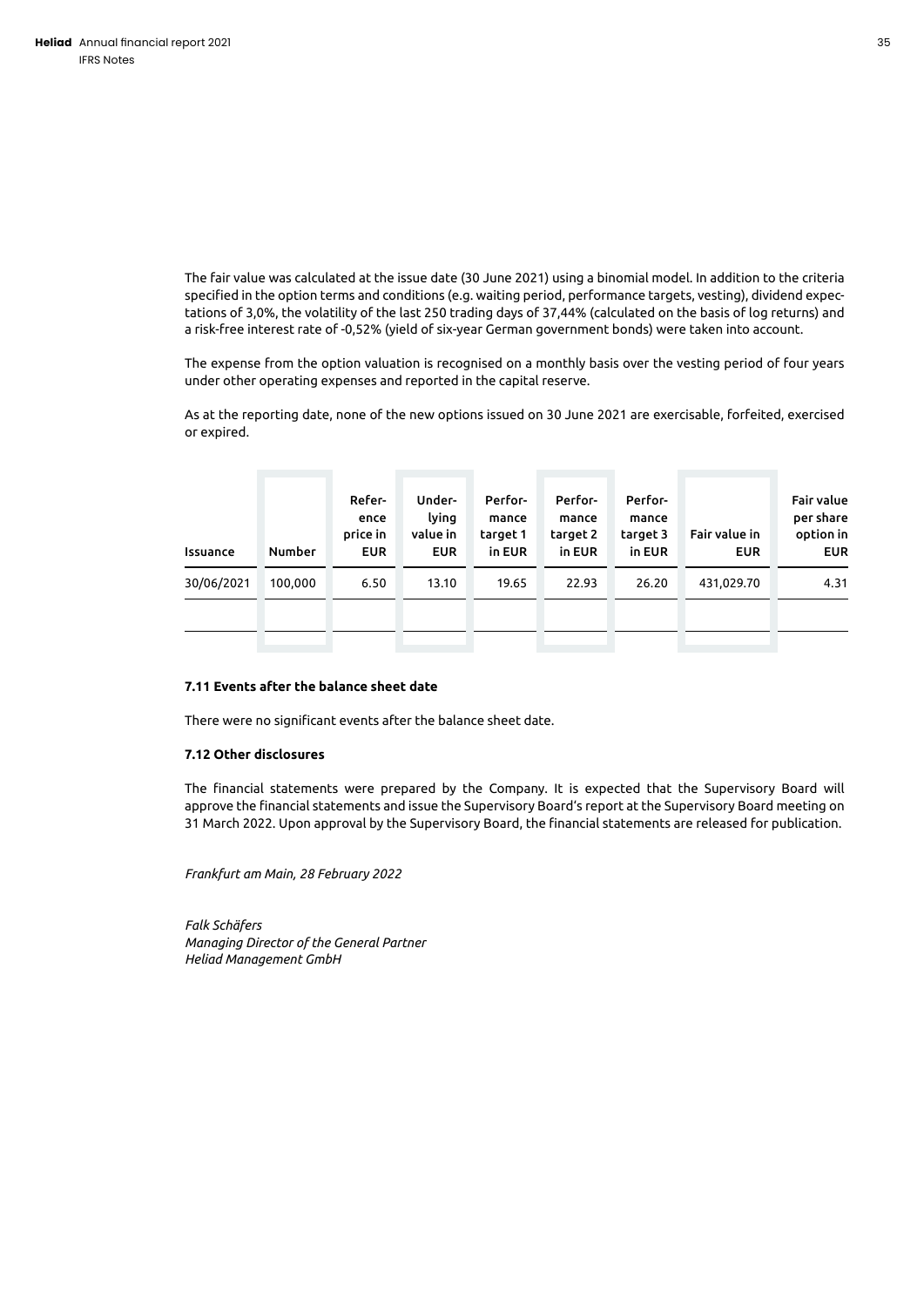# **IFRS Fixed Assets Schedule**

# **2021**

| in TEUR              | <b>Acquisition costs</b> |            |                                        | Value adjustment |            |                            |                                    | Carrying amounts           |            |            |            |
|----------------------|--------------------------|------------|----------------------------------------|------------------|------------|----------------------------|------------------------------------|----------------------------|------------|------------|------------|
|                      | 01/01/2021               | the period | Addition of Disposal for<br>the period | 31/12/2021       | 01/01/2021 | Disposal for<br>the period | <b>Reductions in</b><br>the period | Increases in<br>the period | 31/12/2021 | 31/12/2021 | 31/12/2020 |
| I. Intangible assets | 169                      | 30         | $-117$                                 | 82               | $-169$     | 117                        | $-1$                               | $\mathbf{0}$               | $-53$      | 29         | 0          |
| II. Financial assets | 39,322                   | 38,104     | $-5,862$                               | 71,565           | 67,488     | 5,289                      | $-3,877$                           | 28,814                     | 97,714     | 169,279    | 106,810    |
| <b>TOTAL</b>         | 39,492                   | 38,134     | $-5,979$                               | 71,647           | 67,319     | 5,406                      | $-3,878$                           | 28,814                     | 97,661     | 169,308    | 106,810    |

# **2020**

| in TEUR              |            |                           | <b>Acquisition costs</b>   |            | Value adjustment |                            |                                    | Carrying amounts           |            |             |            |
|----------------------|------------|---------------------------|----------------------------|------------|------------------|----------------------------|------------------------------------|----------------------------|------------|-------------|------------|
|                      | 01/01/2020 | Addition of<br>the period | Disposal for<br>the period | 31/12/2020 | 01/01/2020       | Disposal for<br>the period | <b>Reductions in</b><br>the period | Increases in<br>the period | 31/12/2020 | 31/12/2020  | 31/12/2019 |
| Intangible assets    | 169        | $\mathbf 0$               | 0                          | 169        | $-169$           | 0                          | 0                                  | 0                          | $-169$     | $\mathbf 0$ | 0          |
| II. Financial assets | 63,364     | 929                       | $-24,971$                  | 39,322     | 8,716            | 7,595                      | $-5,612$                           | 56,789                     | 67,488     | 106,810     | 72,081     |
| <b>TOTAL</b>         | 63,534     | 929                       | $-24,971$                  | 39,492     | 8,547            | 7,595                      | $-5,612$                           | 56,789                     | 67,319     | 106,810     | 72,081     |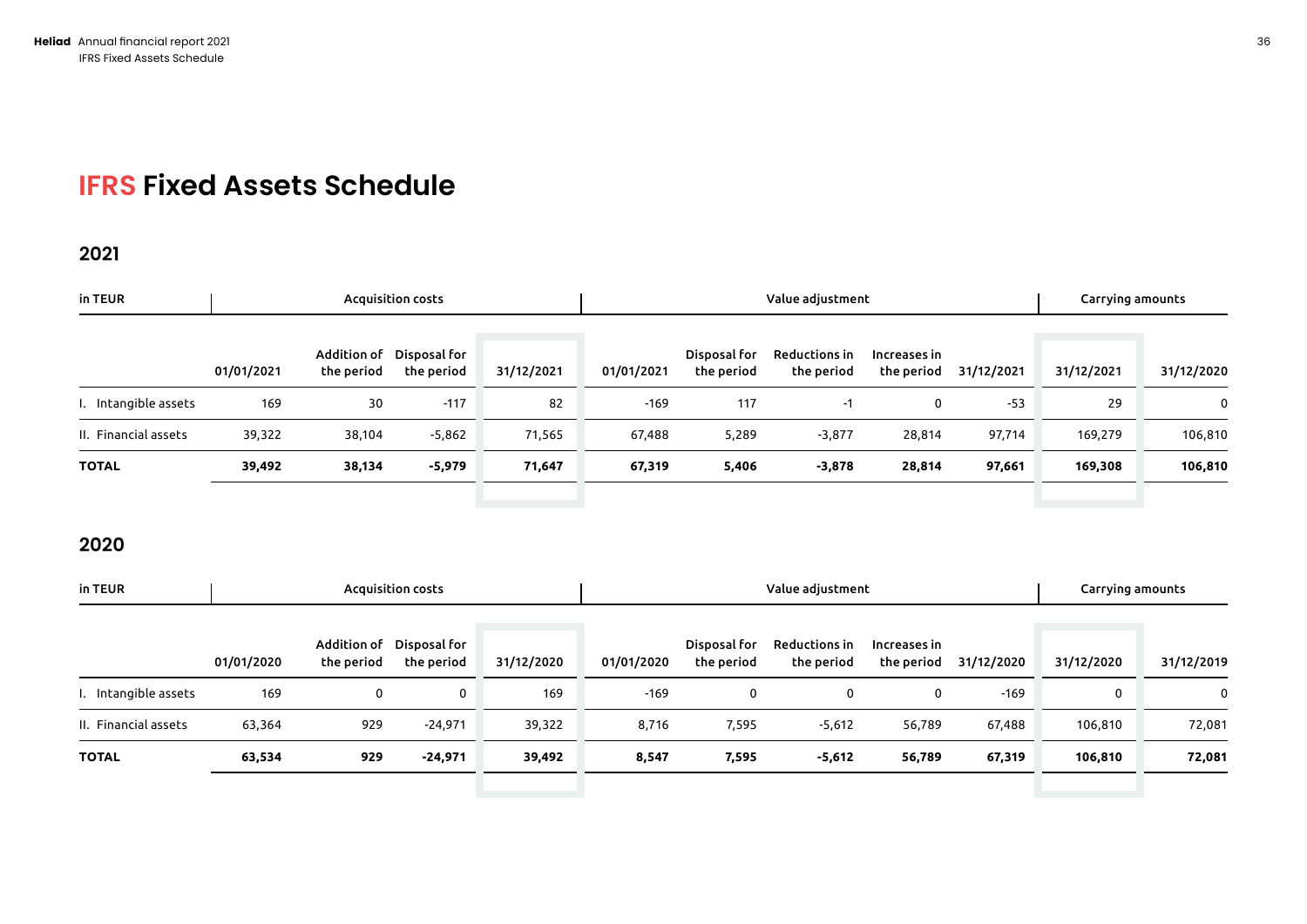# **IFRS Independent Auditor's Report**

#### *To Heliad Equity Partners GmbH & Co. KGaA, Frankfurt am Main*

## **Audit Opinion**

We have audited the annual financial statements of Heliad Equity Partners GmbH & Co. KGaA, Frankfurt am Main, which comprise the balance sheet as at 31 December, 2021, and the income statement, the statement of comprehensive income, the statement of changes in equity and the statement of cash flows for the financial year from 1 January to 31 December, 2021, and notes to the financial statements, including the presentation of the recognition and measurement policies.

In our opinion, on the basis of the knowledge obtained in the audit, the accompanying annual financial statements comply, in all material respects, with the IFRSs as adopted by the EU, and in compliance with these requirements, give a true and fair view of the assets, liabilities and financial position of the Company as at 31 December, 2021, and of its financial performance for the financial year from 1 January to 31 December, 2021.

Pursuant to § 322 (3) Cl. 1 German Commercial Code (HGB), we declare that our audit has not led to any reservations relating to the legal compliance of the annual financial statements.

#### **Basis for the Audit Opinion**

We conducted our audit of the annual financial statements in accordance with § 317 German Commercial Code (HGB) and in compliance with German Generally Accepted Standards for Financial Statement Audits promulgated by the Institut der Wirtschaftsprüfer [Institute of Public Auditors in Germany] (IDW). Our responsibilities under those requirements and principles are further described in the "Auditor's Responsibilities for the Audit of the Annual Financial Statements" section of our auditor's report. We are independent of the Company in accordance with the requirements of German commercial and professional law, and we have fulfilled our other German professional responsibilities in accordance with these requirements. We believe that the audit evidence we have obtained is sufficient and appropriate to provide a basis for our audit opinions on the annual financial statements.

# **Responsibilities of the Executive Directors and the Supervisory Board for the Annual Financial Statements**

The executive directors are responsible for the preparation of the annual financial statements that comply, in all material respects, with the IFRSs as adopted by the EU, and in compliance with these requirements, give a true and fair view of the assets, liabilities, financial position and financial performance of the Company. In addition, the executive directors are responsible for such internal control as they, have determined necessary to enable the preparation of financial statements that are free from material misstatement, whether due to fraud or error.

In preparing the annual financial statements, the executive directors are responsible for assessing the Company's ability to continue as a going concern. They also have the responsibility for disclosing, as applicable, matters related to going concern. In addition, they are responsible for financial reporting based on the going concern basis of accounting, provided no actual or legal circumstances conflict therewith.

The supervisory board is responsible for overseeing the Company's financial reporting process for the preparation of the annual financial statements.

## **Auditor's Responsibilities for the Audit of the Annual Financial Statements**

Our objectives are to obtain reasonable assurance about whether the annual financial statements as a whole are free from material misstatement, whether due to fraud or error, as well as to issue an auditor's report that includes our audit opinions on the annual financial statements.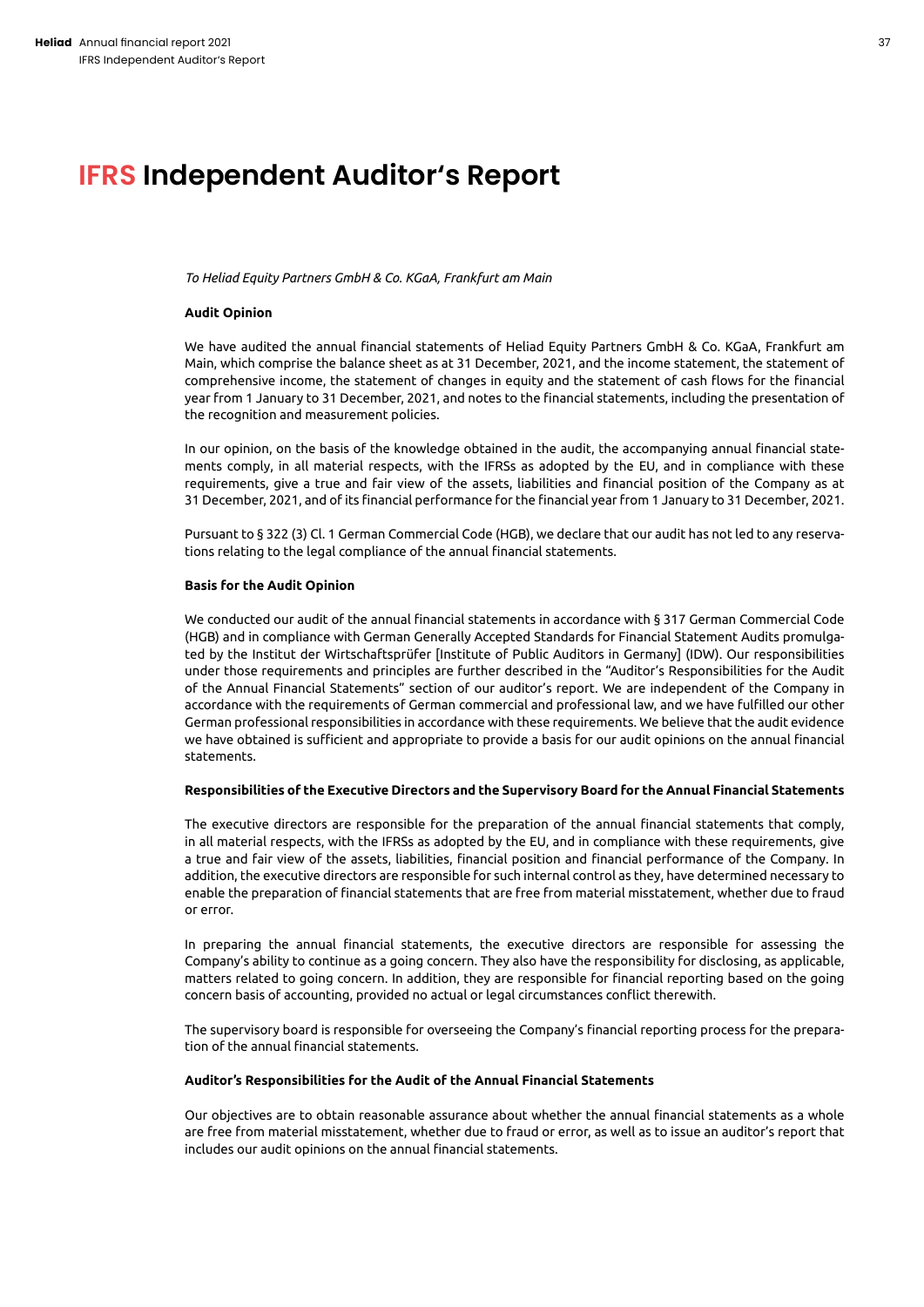Reasonable assurance is a high level of assurance, but is not a guarantee that an audit conducted in accordance with § 317 German Commercial Code (HGB) and in compliance with German Generally Accepted Standards for Financial Statement Audits promulgated by the Institut der Wirtschaftsprüfer (IDW) will always detect a material misstatement. Misstatements can arise from fraud or error and are considered material if, individually or in the aggregate, they could reasonably be expected to influence the economic decisions of users taken on the basis of these annual financial statements.

We exercise professional judgment and maintain professional skepticism throughout the audit. We also:

- Identify and assess the risks of material misstatement of the annual financial statements, whether due to fraud or error, design and perform audit procedures responsive to those risks, and obtain audit evidence that is sufficient and appropriate to provide a basis for our audit opinions. The risk of not detecting a material misstatement resulting from fraud is higher than for one resulting from error, as fraud may involve collusion, forgery, intentional omissions, misrepresentations, or the override of internal controls.
- Obtain an understanding of internal control relevant to the audit of the annual financial statements in order to design audit procedures that are appropriate in the circumstances, but not for the purpose of expressing an audit opinion on the effectiveness of these systems of the Company.
- · Evaluate the appropriateness of accounting policies used by the executive directors and the reasonableness of estimates made by the executive directors and related disclosures.
- · Conclude on the appropriateness of the executive directors' use of the going concern basis of accounting and, based on the audit evidence obtained, whether a material uncertainty exists related to events or conditions that may cast significant doubt on the Company's ability to continue as a going concern. If we conclude that a material uncertainty exists, we are required to draw attention in the auditor's report to the related disclosures in the annual financial statements or, if such disclosures are inadequate, to modify our respective audit opinions. Our conclusions are based on the audit evidence obtained up to the date of our auditor's report. However, future events or conditions may cause the Company to cease to be able to continue as a going concern.
- · Evaluate the overall presentation, structure and content of the annual financial statements, including the disclosures, and whether the annual financial statements present the underlying transactions and events in a manner that the annual financial statements give a true and fair view of the assets, liabilities, financial position and financial performance of the Company in compliance with the IFRSs as adopted by the EU.

We communicate with those charged with governance regarding, among other matters, the planned scope and timing of the audit and significant audit findings, including any significant deficiencies in internal control that we identify during our audit.

*Grünwald, 15 March 2022*

*ifb Treuhand GmbH Wirtschaftsprüfungsgesellschaft*

*Steffen Urban Wirtschaftsprüfer [German Public Auditor]*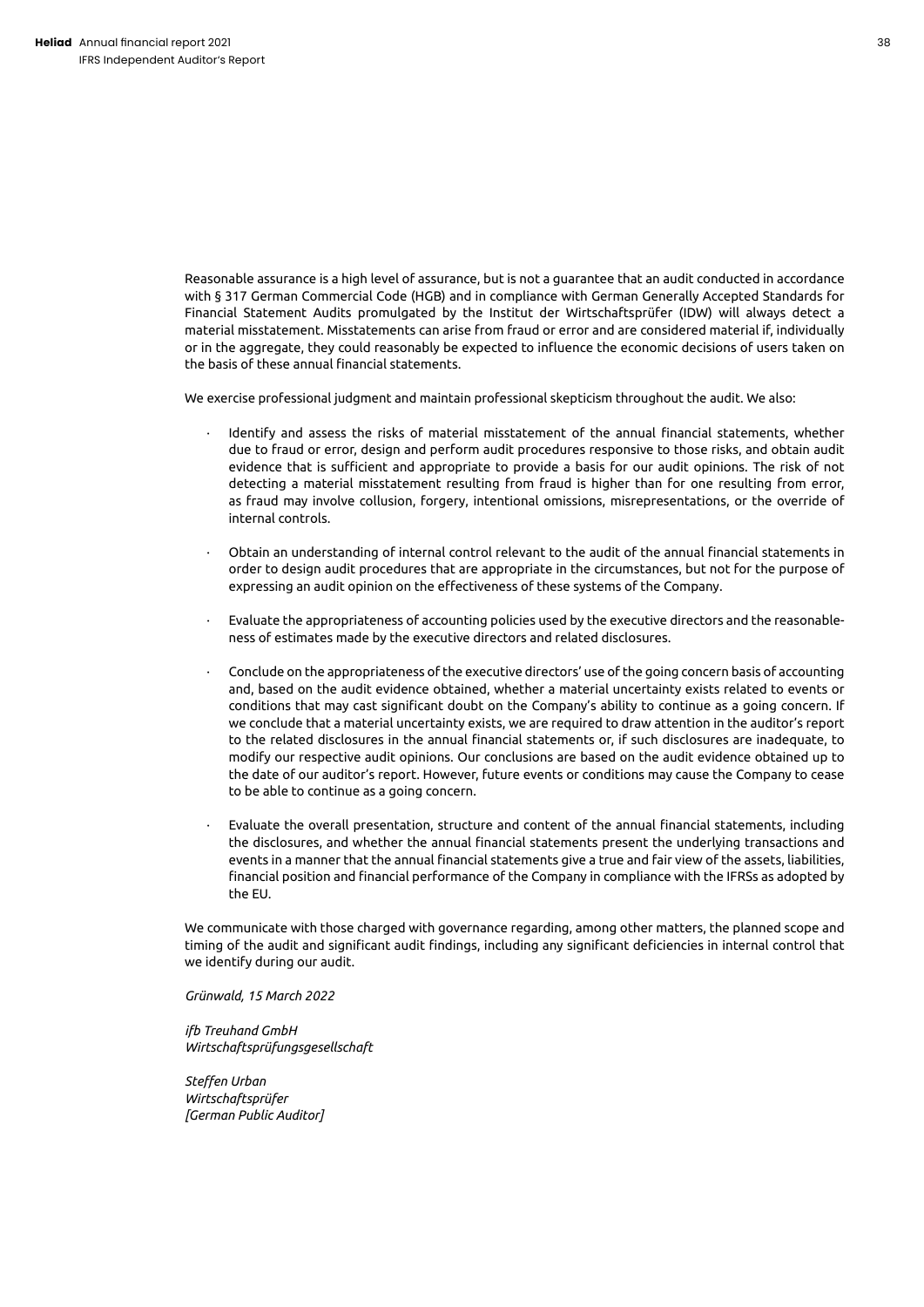# **HGB Financial statements as of 31 December 2021**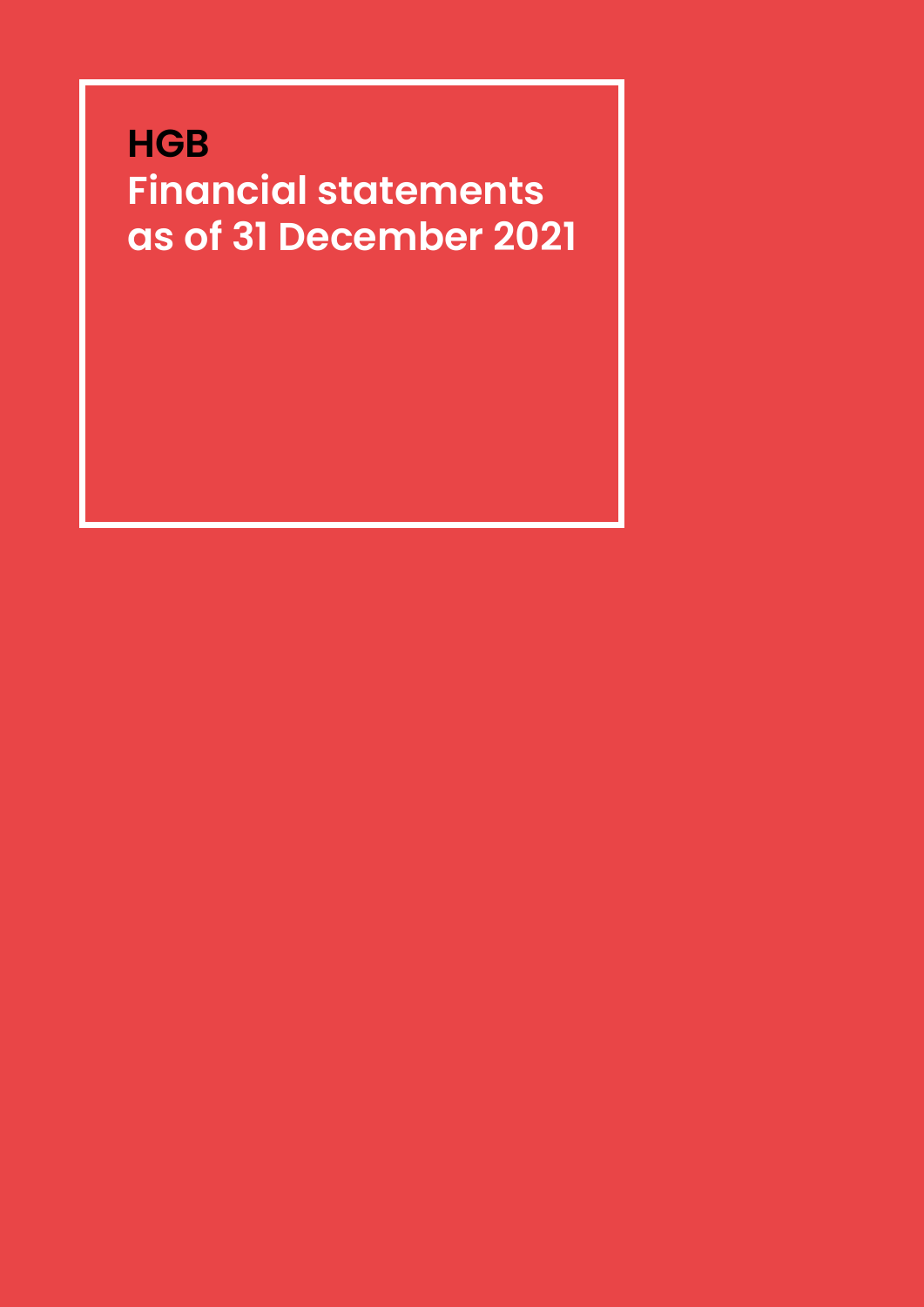# **HGB Balance Sheet as of 31 December 2021**

# **Assets**

| in EUR                                                                                                                                                   | 31/12/2021    | 31/12/2020    |
|----------------------------------------------------------------------------------------------------------------------------------------------------------|---------------|---------------|
| A. Non-current assets                                                                                                                                    | 60,810,855.99 | 25,880,300.66 |
| I. Intangible assets                                                                                                                                     |               |               |
| 1. Concessions, industrial property rights acquired for a consideration, and<br>similar rights and values, as well as licences to such rights and values | 28,923.00     | 0.00          |
| II. Financial assets                                                                                                                                     |               |               |
| 1. Investments                                                                                                                                           | 45,505,556.44 | 11,584,210.12 |
| 2. Loans to companies in which a participating interest is held                                                                                          | 70,384.22     | 65,770.98     |
| 3. Securities held for investment                                                                                                                        | 15,234,915.33 | 14,230,319.56 |
| <b>B. Current assets</b>                                                                                                                                 | 10,140,854.20 | 24,570,277.18 |
| I. Receivables and other assets                                                                                                                          |               |               |
| Trade receivables<br>$1_{-}$                                                                                                                             | 50,000.00     | 101,225.00    |
| Receivables from companies in which a participating interest is held<br>2.                                                                               | 85,016.44     | 0.00          |
| Other assets<br>3.                                                                                                                                       | 309,683.41    | 18.00         |
| II. Cash and cash equivalents                                                                                                                            | 9,696,154.37  | 24,469,034.18 |
| C. Accruals and prepayments                                                                                                                              | 11,503.58     | 8,106.83      |
| <b>BALANCE SHEET TOTAL</b>                                                                                                                               | 70,992,136.79 | 50,458,684.67 |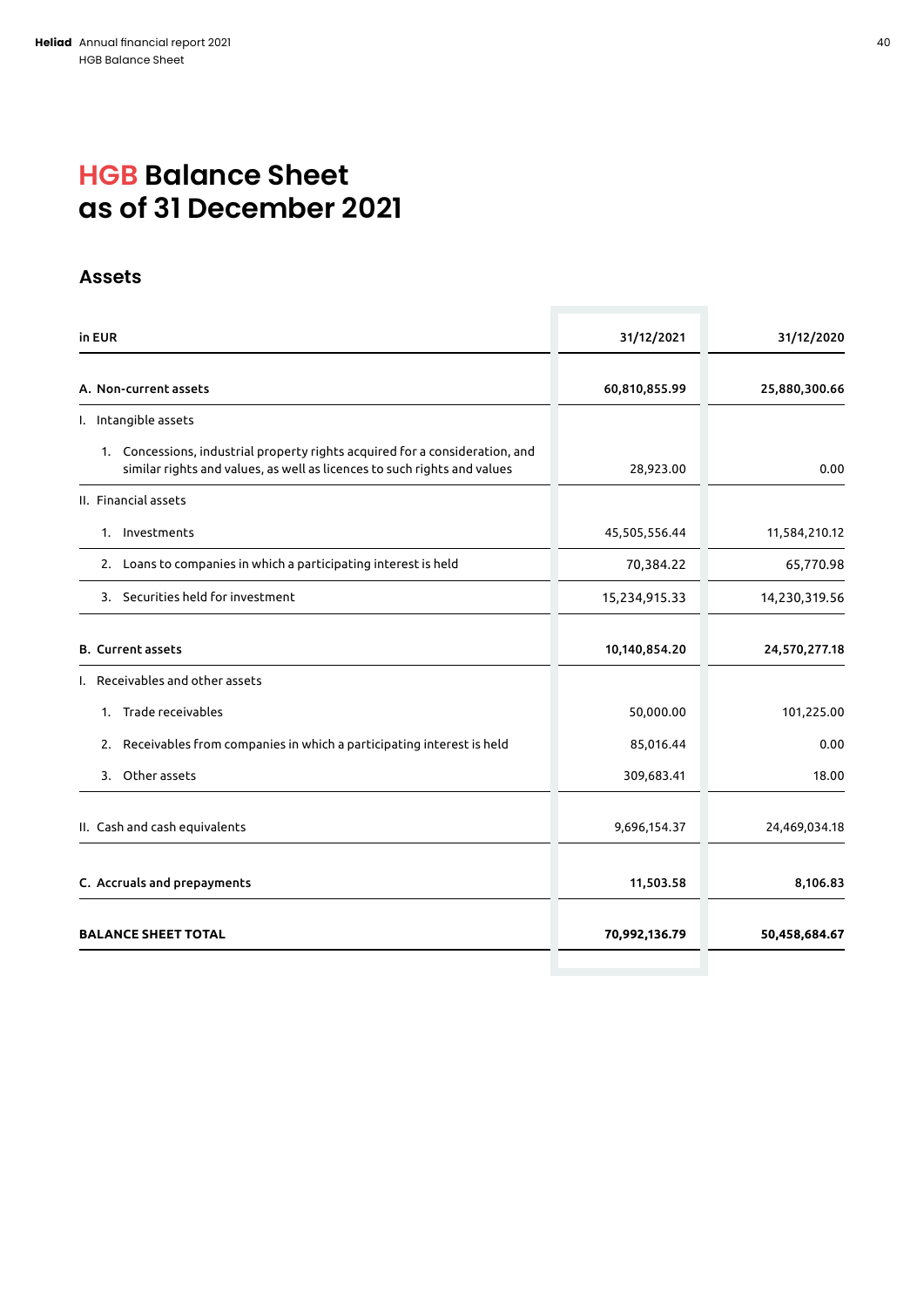# **HGB Balance Sheet as of 31 December 2021**

# **Equity and liabilities**

| in EUR                                                 | 31/12/2021      | 31/12/2020    |
|--------------------------------------------------------|-----------------|---------------|
| A. Equity                                              | 51,784,666.45   | 50,149,857.74 |
| I. Subscribed capital                                  | 11,216,941.00   | 9,872,941.00  |
| II. Capital reserve                                    | 46,245,238.48   | 35,933,238.48 |
| III. Accumulated loss/retained earnings                | $-5,677,513.03$ | 4,343,678.26  |
| <b>B. Provisions</b>                                   | 208,380.00      | 157,075.00    |
| Other provisions                                       | 208,380.00      | 157,075.00    |
| C. Liabilities                                         | 18,999,090.34   | 151,751.93    |
| I. Liabilities to banks (up to one year)               | 18,822,759.17   | 0             |
| II. Trade payables (up to one year)                    | 112,675.85      | 50,294.52     |
| III. Payables to affiliated companies (up to one year) | 347.32          | 39,979.75     |
| IV. Other liabilities (up to one year)                 | 63,308.00       | 61,477.66     |
| <b>BALANCE SHEET TOTAL</b>                             | 70,992,136.79   | 50,458,684.67 |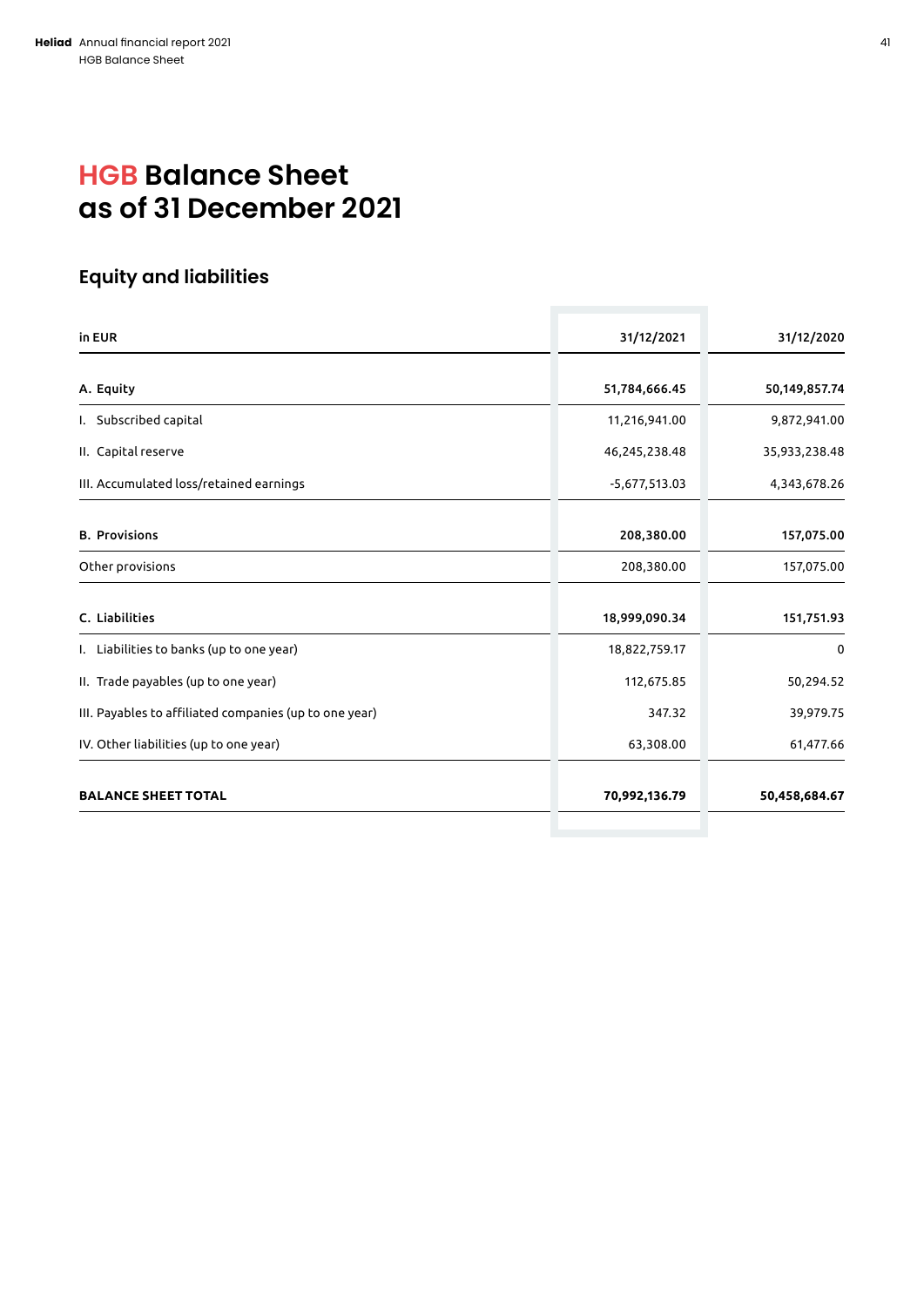# **HGB Income Statement for the year 2021**

| in EUR                                                                                                  | 01/01-31/12/2021   | 01/01-31/12/2020   |  |
|---------------------------------------------------------------------------------------------------------|--------------------|--------------------|--|
| 1. Other operating income                                                                               | 1,402,980.00       | 24,250,579.73      |  |
| 2. Cost of materials                                                                                    | 119.00             | 0.00               |  |
| 3. Depreciation and amortisation of                                                                     |                    |                    |  |
| Intangible assets<br>a)                                                                                 | $-827.00$          | 0.00               |  |
| Current assets<br>b)                                                                                    | $-229,500.00$      | -2,930,899.62      |  |
| 4. Other operating expenses                                                                             | -8,991,497.02      | $-2,710,006.08$    |  |
| Income from investments and other financial assets<br>5.                                                | 979,801.68         | 83,879.76          |  |
| 6. Income from other securities and loans held as financial assets<br>thereof from affiliated companies | 237,879.68<br>0.00 | 335,941.32<br>0.00 |  |
| 7. Other interest and similar income                                                                    | 3,534.01           | 7,924.11           |  |
| 8. Write-downs of financial assets and securities classified as current assets                          | $-3,423,681.64$    | $-3,075,458.98$    |  |
| 9. Result after taxes                                                                                   | $-10,021,191.29$   | 15,961,959.64      |  |
| 10. Period result                                                                                       | -10,021,191,29     | 15,961,959.64      |  |
| 11. Profit carried forward/loss carried forward                                                         | 4,343,678.26       | $-11,618,281.38$   |  |
| 12. ACCUMULATED LOSS / RETAINED EARNINGS                                                                | $-5,677,513.03$    | 4,343,678.26       |  |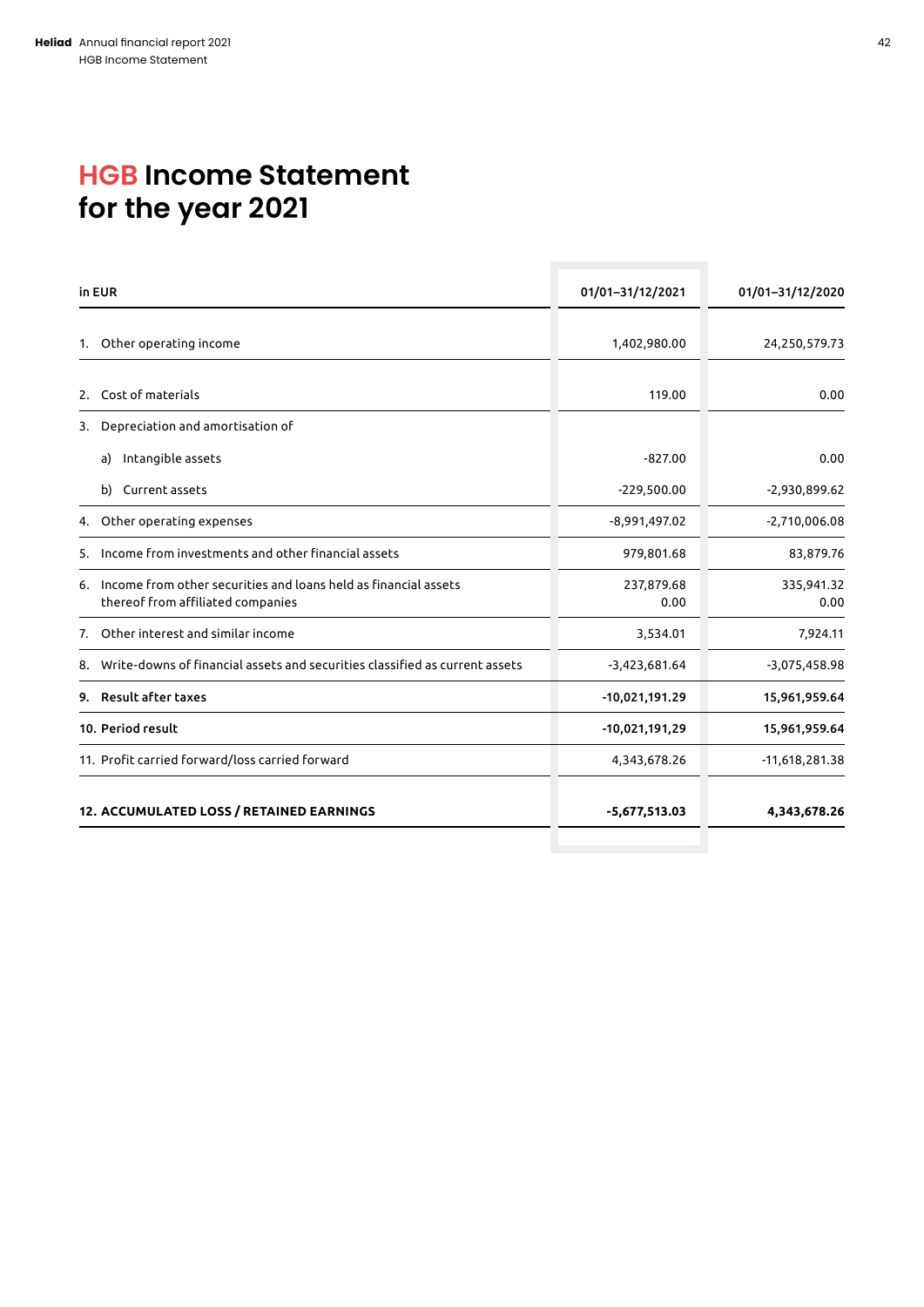# **HGB Notes for the year 2021**

# 1. General disclosures

Heliad Equity Partners GmbH & Co. KGaA (Heliad) is based at Grüneburgweg 18, Frankfurt am Main, and is registered in the district trade register for Frankfurt am Main under the number HRB 73524.

The annual financial statements of Heliad Equity Partners GmbH & Co. KGaA have been prepared in accordance with the provisions of the Third Book of the German Commercial Code (HGB) and the German Stock Corporation Act (AktG).

The company is a small corporation pursuant to § 267 (1) of the German Commercial Code (HGB) and has made use of the simplification provisions for small corporations.

The Income Statement was prepared according to the total cost method.

# 2. Accounting and valuation principles

The balance sheet of Heliad Equity Partners GmbH & Co. KGaA is structured in accordance with the provisions of § 266 seqq. HGB. Assets and liabilities are valued in accordance with commercial law valuation regulations, taking into account the generally accepted accounting principles.

Financial assets are valued at the lower of acquisition cost or fair value. Acquisitions of shares in companies with share capital in a currency other than the euro were also accounted for at the acquisition cost and thus using the mean spot exchange rate applicable at the time of acquisition.

Depending on the type of company to be valued, the valuation of participations and other financial assets is based on common valuation methods such as the discounted cash flow method or multiple valuations. All available information, including information provided by the company, is taken into account.

Investments in funds are valued on the basis of the information provided by the funds, in particular the net asset value, where available.

The receivables, other assets, bank balances and prepaid expenses are recognised at nominal value. Individual value adjustments were made where necessary.

Provisions are measured at the settlement amount required in accordance with prudent business judgement, taking into account all identifiable risks.

Liabilities are recognised at the settlement amounts.

Assets and liabilities denominated in foreign currencies are valued at the average spot exchange rate on the balance sheet date in accordance with § 256a German Commercial Code (HGB)

# 3. Explanations concerning the balance sheet

# **Financial assets**

Financial assets include participations, securities and loans to companies in which a participating interest is held.

## **Receivables and other assets**

Receivables and other assets have a remaining term of up to one year.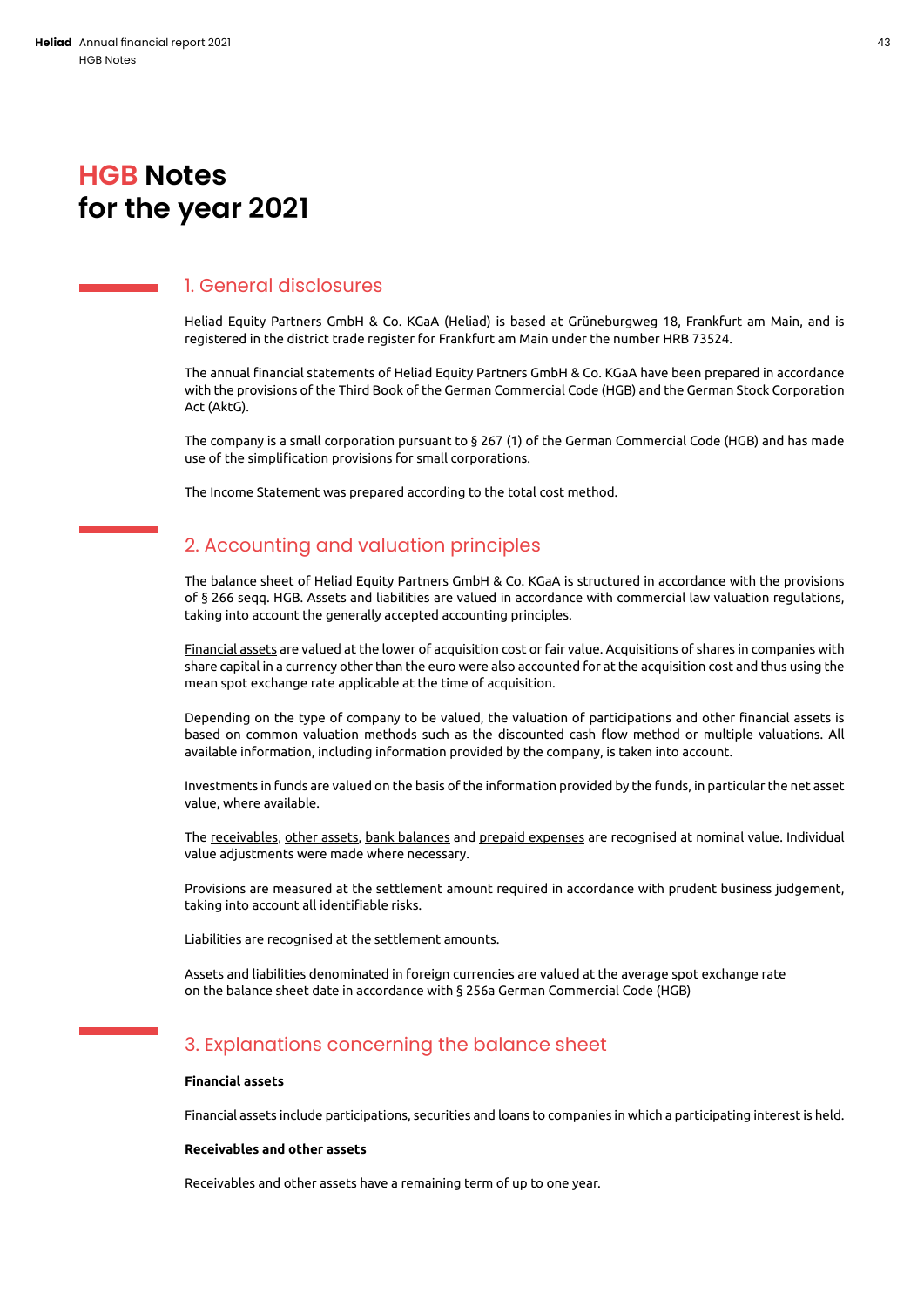# **Equity**

The share capital amounts to EUR 11,216,941.00 and is fully paid up. It consists of 11,216,941 (previous year: 9,872,941) no-par value shares with a notional value of EUR 1.00 each.

The share capital of the company increased by a total of EUR 1,344,000 compared to the previous year. As part of the share option programme, a total of 544,000 shares were issued to beneficiaries in July 2021. A further 800,000 shares were issued in December 2021 as part of the capital increase. The registration of the two capital increases in the commercial register took place in the financial year 2021.

The Annual General Meeting on 24 June 2019 authorised the General Partner to acquire treasury shares in the period until 23 June 2024 up to a total of ten per cent of the share capital existing at the time the resolution was adopted. The authorisation may be exercised in whole or in part. The stocks may be purchased via the stock exchange, by means of a public purchase offer or as a public invitation to submit offers for sale. With the consent of the Supervisory Board, the acquired stocks may be sold on the stock exchange or through a public offer and can be fully or partially retracted.

The general partner was authorised until 13 June 2023, subject to approval by the Supervisory Board, to increase the company's share capital by up to EUR 4,936,470.00 in total by issuing up to 4,936,470 new individual registered shares with a nominal value of EUR 1.00 per share in return for cash or non-cash contributions on one occasion or in partial amounts on several occasions (Authorised Capital 2018). The general partner is authorised to exclude limited shareholders' basic subscription rights in specified cases. Furthermore, the general partner is authorised, with the approval of the Supervisory Board, to determine the further details of the capital increase and the other conditions of the share issue.

Based on this authorisation and the resolution of the Supervisory Board of 10 December 2021, the share capital was increased by EUR 800,000 in the financial year. This capital increase reduced the Authorised Capital in 2018 to EUR 4,136,470.

The general partner was authorised until 30 June 2021, with the approval of the Supervisory Board, to issue bonds with warrants and/or convertible bonds, profit participation rights and/or participating bonds (or combinations of such instruments) (together "debt securities") with a total nominal value of up to EUR 50,000,000.00 with or without a limited term and to grant the holders or creditors of bonds option or conversion rights (also with conversion obligation) for new no-par value registered shares of the Company with a pro rata amount of the share capital of up to EUR 3,803,261.00 in total in accordance with the more detailed terms and conditions of the bonds.

The share capital was conditionally increased by up to EUR 3,803,261.00 by issuing up to 3,803,261 new registered no-par value shares (Conditional Capital 2016/I). The conditional capital increase could only be carried out to the extent that the holders or creditors of option and/or convertible bonds, participating bonds, and/or participation rights with option and/or conversion rights or obligations that the company or its domestic or foreign majority shareholdings issued in accordance with the authorization resolution of the Annual General Meeting of July 12, 2016, through June 30, 2021, exercise their option or conversion rights under these debt securities or fulfil their obligation to convert them, in each case to the extent that the Conditional Capital 2016/I was required in accordance with the terms and conditions of the option or convertible loan.

No use was made of the possibility of utilising the Conditional Capital 2016/I.

The company's capital stock has been conditionally increased by up to EUR 950,944.00 through the issuance of up to 950,944 new no par value shares (Contingent Capital 2016/II). The Conditional Capital 2016/II served exclusively to secure subscription rights issued on the basis of the authorization of the Annual General Meeting on 12 July 2016 under the Stock Options Program 2016 in the period up to and including 30 June 2021 to members of the management of the General Partner, to employees of the General Partner and employees of the Company, and to members of the management and employees of companies affiliated with the Company.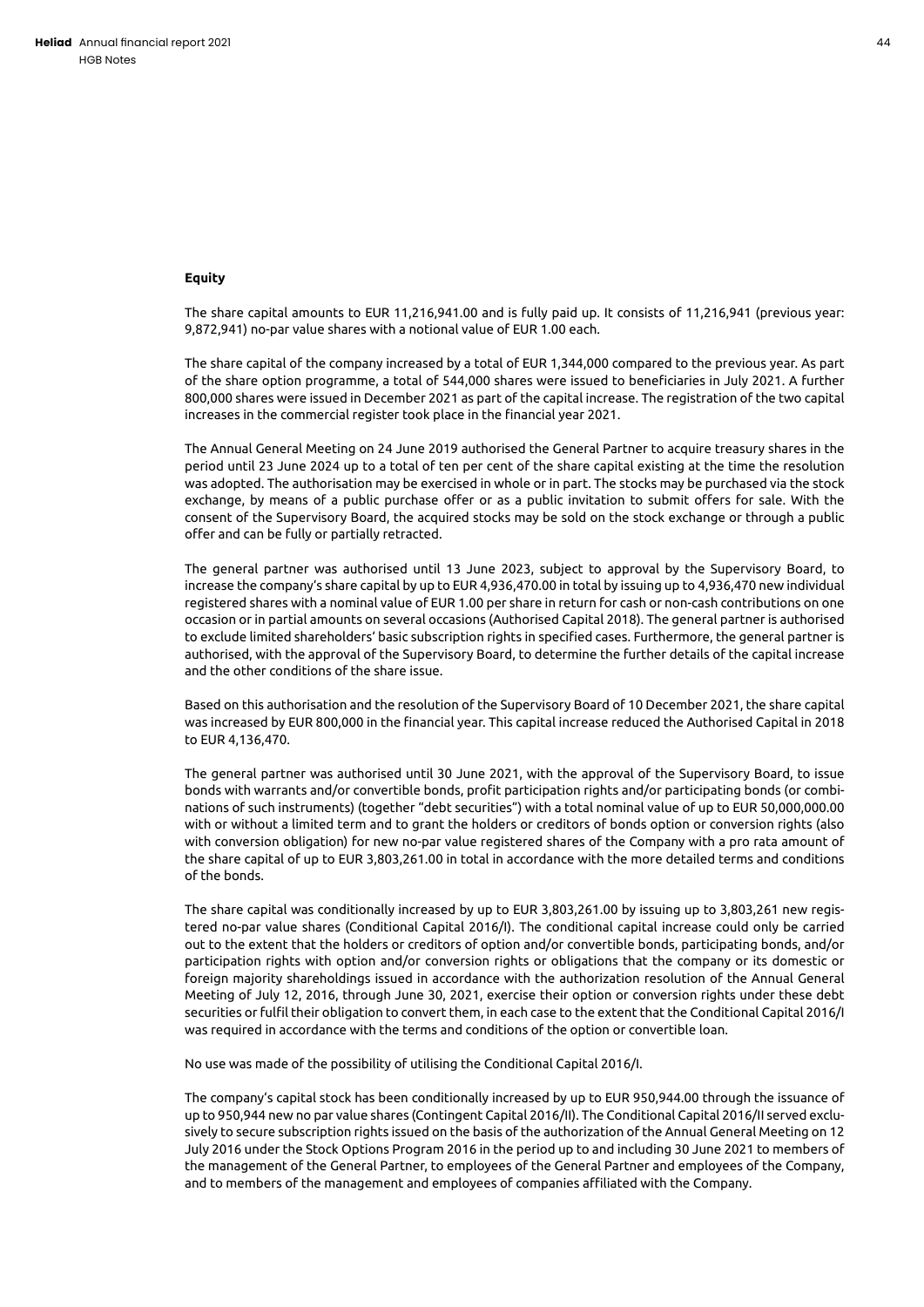In the financial year 2016, a total of 412,000 stock option rights were issued to members of the management of the General Partner, to employees of the General Partner and employees of the Company, and to members of the management and employees of companies affiliated with the Company, and in the financial year 2017, a total of 132,000 stock option rights were issued, which entitle the holder to subscribe to one share of the Company for each option right after a four-year waiting period.

After the expiry of the waiting period, a total of 544,000 shares were issued to beneficiaries from the share option programme in July 2021. The Conditional Capital 2016/II still amounts to EUR 406,944.00 after the issue of subscription shares.

On 30 June 2021, 100,000 options were issued to a member of the management of the general partner, which entitle the holder to subscribe to one share of the Company for each option right after a four-year waiting period.

The accumulated loss in the financial year 2021 amounts to EUR 5,667,513.03.

## **Liabilities**

In order to obtain additional liquidity for new investments, several collar transactions were concluded with Morgan Stanley Europe SE in the second half of 2021, each involving the purchase of put options and the sale of call options on the shares of flatexDEGIRO AG held in the portfolio with a total term until March 2022. The options are exercisable at the end of the term.

Heliad has pledged shares in flatexDEGIRO AG with a market value of TEUR 26,694 as of the balance sheet date to secure potential obligations from the call options.

Heliad received cash collateral of EUR 18,823 to secure possible claims from the put options. This cash collateral is recognised in liabilities to banks.

In this context, valuation units were formed, in which the following transactions were included in total:

- Underlying transaction: 1,318,880 shares in flatexDEGIRO AG (market value of EUR 20.24/share as of 31/12/2021)
- Hedging transaction: Call options (writer) on 1,318,880 shares in flatexDEGIRO AG held by Heliad

With the conclusion of the call options, the counterparty of the hedging transaction was granted the right to purchase shares of flatexDEGIRO AG at the exercise date at an average exercise price of EUR 30.92/share (range of EUR 27.32 to EUR 36.96).

The valuation unit was formed in the form of a micro hedge (freezing method) and enables Heliad to net out opposing changes in the value of the share or the call option (writer) in the balance sheet and income statement in the event that the share price rises above the respective exercise price. The value of the call option (writer) is determined as the difference between the current market price of the share minus the exercise price of the call option. The hedging transactions have a term until March 2022.

The Company has used the available and additional liquidity to enter into investments with a total volume in the double-digit millions in the second half of the year.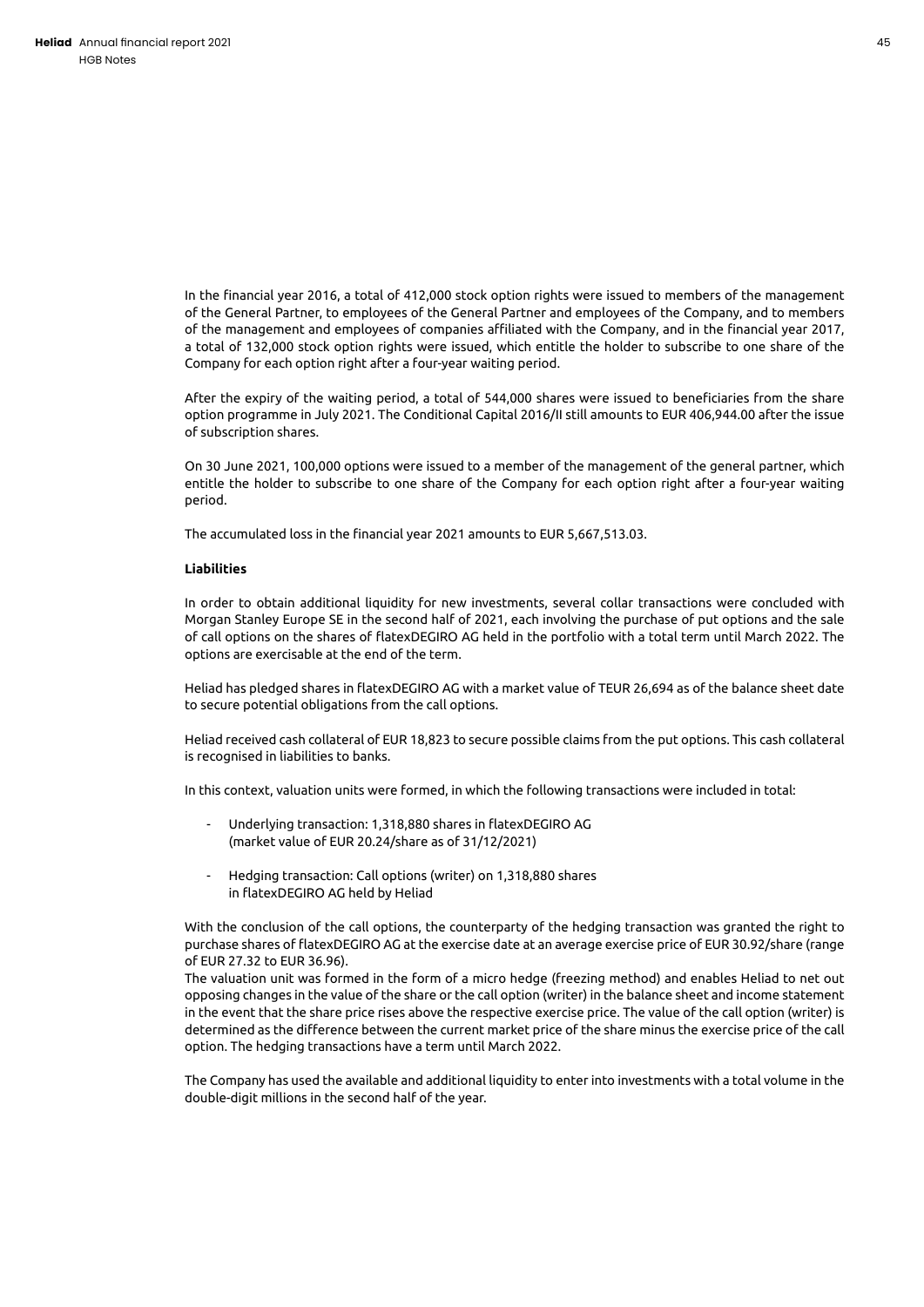# 4. Explanations concerning the profit and loss account

In the reporting year, write-downs on financial assets in accordance with § 253 (3) Cl. 6 German Commercial Code (HGB) were made in the amount of TEUR 3,424 (previous year: TEUR 3,075).

Other operating income mainly includes reversals of impairment losses on financial assets of TEUR 1,026 (previous year: TEUR 5,511) and gains from the sale of securities held as fixed assets of TEUR 374 (previous year: TEUR 17,994).

Other operating expenses mainly include costs for activity and liability compensation for Heliad Management GmbH of TEUR 3,866 (previous year: TEUR 2,107) and statutory profit-related compensation of TEUR 3,799 (previous year: EUR 0). A statutory entitlement of Heliad Management GmbH to a profit-related remuneration ("performance fee" in the amount of 20% of the HGB-annual net profit) arose in the reporting year of 2021 because a net profit was generated in the financial year 2020 in accordance with HGB (a net loss in the financial year 2019).

# 5. Other financial commitments and contingencies

The residual payment obligations for the agreed contingent contributions for stocks in partnerships not yet claimed amounted to TEUR 121 on the reporting date (previous year: TEUR 63).

Future liabilities from service contracts total TEUR 126 (previous year: TEUR 126).

# 6. Other disclosures

# **Result appropriation**

The net loss for the year of EUR 10,021,191.29 will be carried forward.

#### **Information on the existence of a shareholding in the company**

On 10 February 2012, FinLab AG, Frankfurt am Main, reported the existence of an investment in Heliad Equity Partners GmbH & Co. KGaA via various allocations of 25.147%.

The managing directors of the general partner are or were:

*· Falk Schäfers, Frankfurt am Main* 

*Managing Director of Heliad Management GmbH (since 01/05/2021)*

*· Matthias Kröner, Munich*

*Managing Director of Heliad Management GmbH (from 01/05/2021 to 31/10/2021) Managing Director of Tradelite Solutions GmbH, Munich*

*· Juan Rodriguez, Bad Vilbel Managing Director of Heliad Management GmbH (until 30/04/2021) Managing Director of C3 Management GmbH, Frankfurt am Main*

# *· Stefan Schütze, Lindau*

*Managing Director of Heliad Management GmbH (until 30/04/2021) Managing Director of C3 Management GmbH, Frankfurt am Main*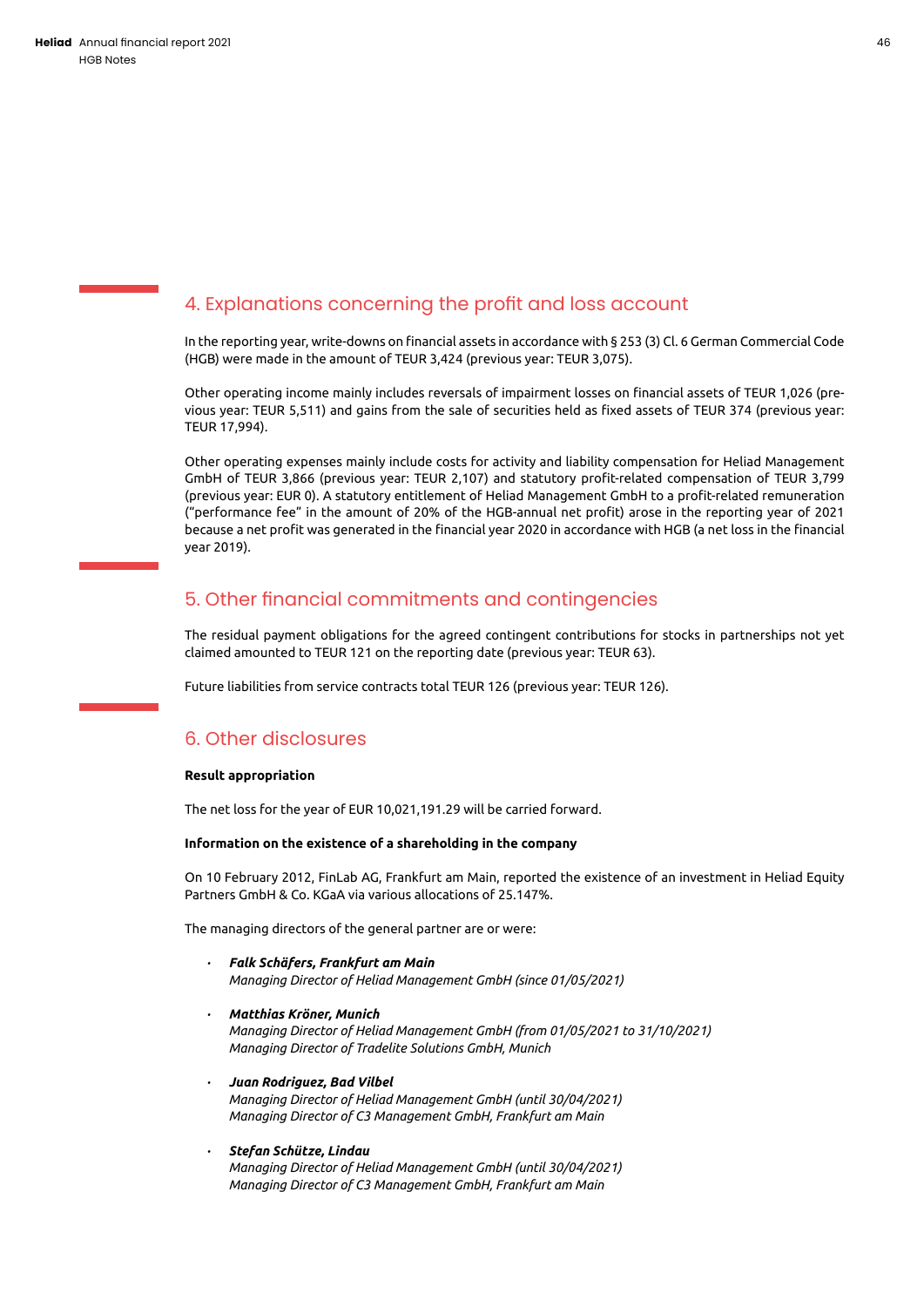The following persons have been appointed as members of the Supervisory Board:

- *· Volker Rofalski, Munich (Chairman) Managing Director of only natural munich GmbH, Munich*
- *· Stefan Müller, Küps (Deputy Chairman) Executive Vice President of Börsenmedien AG, Kulmbach*
- *· Herbert Seuling, Kulmbach Managing Director of M & S Monitoring GmbH, Kulmbach*

## **Events after the balance sheet date**

There were no significant events after the balance sheet date.

#### **Dependency report**

FinLab AG, Frankfurt am Main, as of 31 December 2021 held more than 25% of the shares of the company. FinLab AG is also the sole stockholder of the general partner of the Company, Heliad Management GmbH, Frankfurt am Main. On the basis of the voting majority presence at the General Meetings of Thursday, 9 June 2021, FinLab AG was able to exert what amounted to a controlling influence over the Company. Furthermore, it is expected that the voting majority presence will also occur at future shareholders' meetings, so Heliad Equity Partners GmbH & Co. KGaA was a business controlled by FinLab AG within the meaning of § 17 (1) and (2) German Stock Corporation Act (AktG) as of 31 December 2021.

The directly controlling company (FinLab AG, Frankfurt am Main) was categorised as an associated enterprise with respect to other companies as of 31 December 2021 within the meaning of § 15 German Stock Corporation Act (AktG). Mr Bernd Förtsch, Kulmbach, Germany, is the indirectly controlling shareholder within the meaning of § 17 (1) of the German Stock Corporation Act (AktG).

The management of the general partner has therefore prepared a report on relations with affiliated companies for the financial year 2021 in accordance with § 312 of the German Stock Corporation Act (AktG). This report concludes with the following statement:

*"I declare that, in the legal transactions listed in the report on relations with affiliated companies from 1 January to 31 December 2021, the Company received appropriate consideration for each legal transaction according to the circumstances known at the time when the legal transactions were carried out or measures were taken, and that the Company was not disadvantaged by the fact that measures were taken or omitted."*

*Frankfurt am Main, 28 February 2022*

*Falk Schäfers*

*Managing Director of the General Partner Heliad Management GmbH*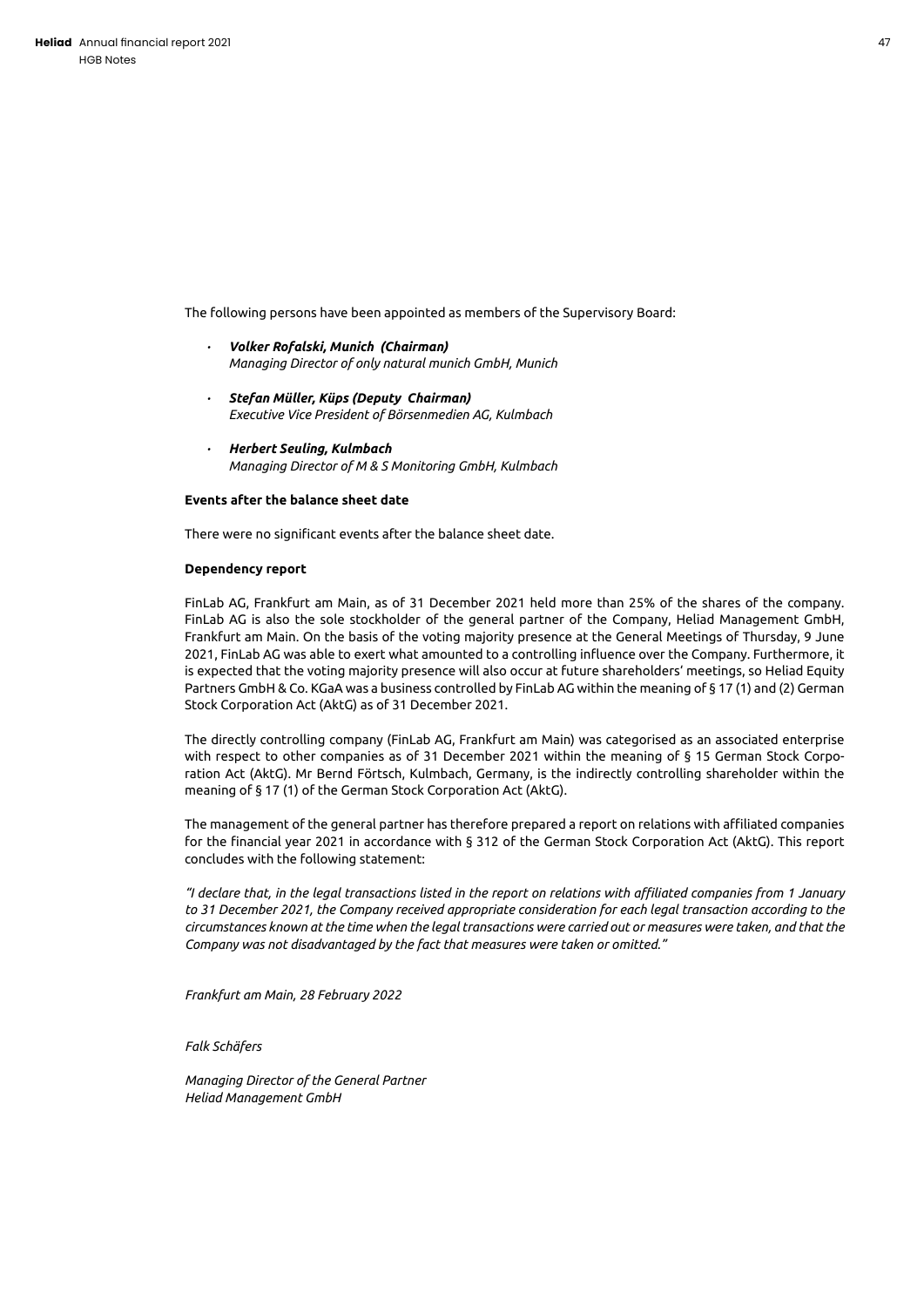# **HGB Independent auditor's report**

*To Heliad Equity Partners GmbH & Co. KGaA, Frankfurt am Main*

## **Audit opinion**

We have audited the annual financial statements of Heliad Equity Partners GmbH & Co. KGaA, which comprise the balance sheet as at 31 December, 2021, and the statement of profit and loss for the financial year from 1 January to 31 December, 2021, and notes to the financial statements, including the presentation of the recognition and measurement policies.

In our opinion, on the basis of the knowledge obtained in the audit, the accompanying annual financial statements comply, in all material respects, with the requirements of German commercial law applicable to business corporations and give a true and fair view of the assets, liabilities and financial position of the Company as at 31 December, 2021 and of its financial performance for the financial year from 1 January to 31 December, 2021 in compliance with German Legally Required Accounting Principles.

Pursuant to § 322 (3) Cl. 1 German Commercial Code (HGB), we declare that our audit has not led to any reservations relating to the legal compliance of the annual financial statements.

## **Basis for the Audit Opinion**

We conducted our audit of the annual financial statements in accordance with § 317 German Commercial Code (HGB) and in compliance with German Generally Accepted Standards for Financial Statement Audits promulgated by the Institut der Wirtschaftsprüfer [Institute of Public Auditors in Germany] (IDW). Our responsibilities under those requirements and principles are further described in the "Auditor's Responsibilities for the Audit of the Annual Financial Statements" section of our auditor's report. We are independent of the Company in accordance with the requirements of German commercial and professional law, and we have fulfilled our other German professional responsibilities in accordance with these requirements. We believe that the audit evidence we have obtained is sufficient and appropriate to provide a basis for our audit opinion on the annual financial statements.

#### **Responsibilities of the Executive Directors and the Supervisory Board for the Annual Financial Statements**

The executive directors are responsible for the preparation of the annual financial statements that comply, in all material respects, with the requirements of German commercial law applicable to business corporations, and that the annual financial statements give a true and fair view of the assets, liabilities, financial position and financial performance of the Company in compliance with German Legally Required Accounting Principles. In addition, the executive directors are responsible for such internal control as they, in accordance with German Legally Required Accounting Principles, have determined necessary to enable the preparation of annual financial statements that are free from material misstatement, whether due to fraud or error.

In preparing the annual financial statements, the executive directors are responsible for assessing the Company's ability to continue as a going concern. They also have the responsibility for disclosing, as applicable, matters related to going concern. In addition, they are responsible for financial reporting based on the going concern basis of accounting, provided no actual or legal circumstances conflict therewith.

The supervisory board is responsible for overseeing the Company's financial reporting process for the preparation of the annual financial statements.

# **Auditor's Responsibilities for the Audit of the Annual Financial Statements**

Our objectives are to obtain reasonable assurance about whether the annual financial statements as a whole are free from material misstatement, whether due to fraud or error, as well as to issue an auditor's report that includes our audit opinion on the annual financial statements.

Reasonable assurance is a high level of assurance, but is not a guarantee that an audit conducted in accordance with § 317 German Commercial Code (HGB) and in compliance with German Generally Accepted Standards for Financial Statement Audits promulgated by the Institut der Wirtschaftsprüfer (IDW) will always detect a mate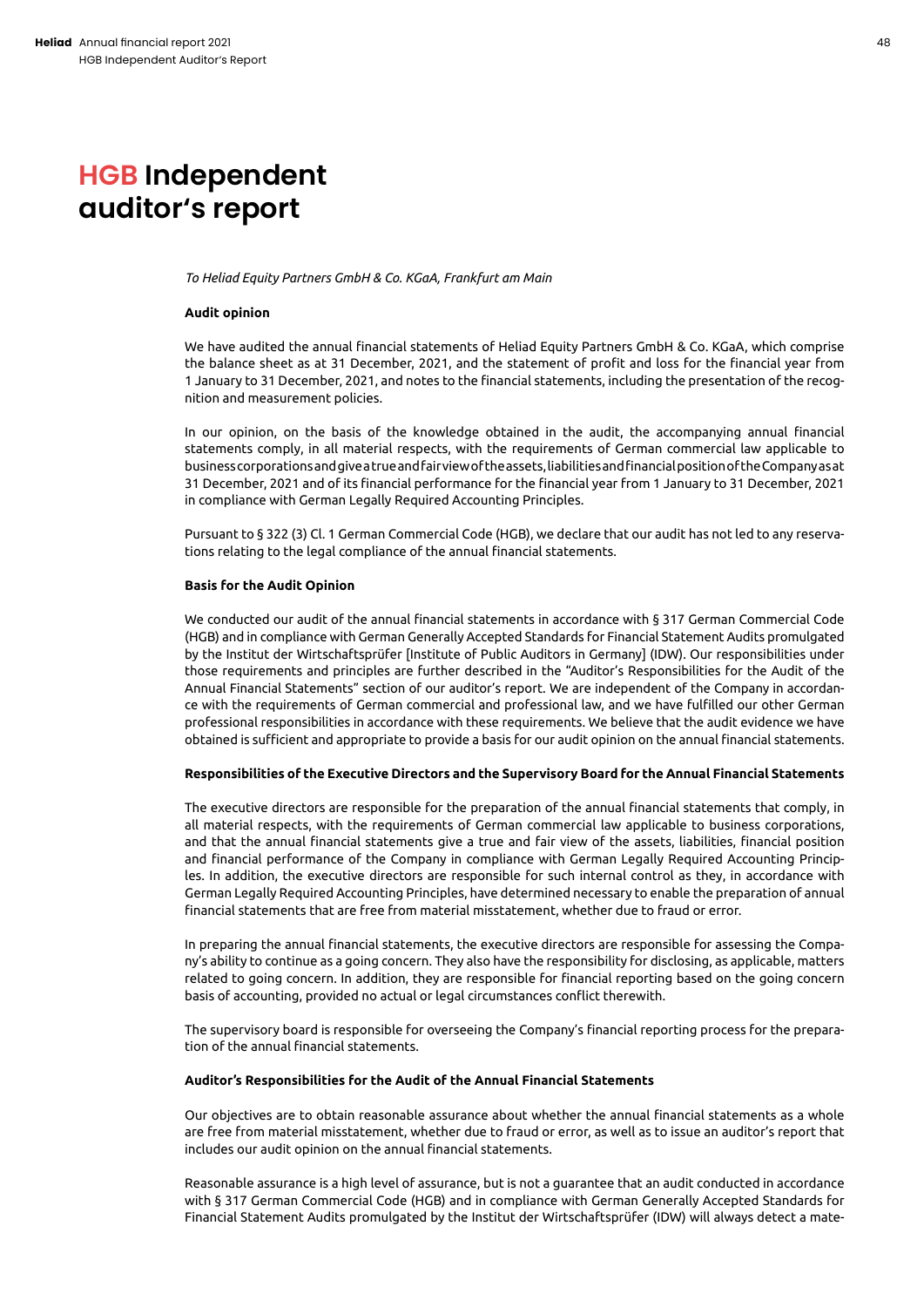rial misstatement. Misstatements can arise from fraud or error and are considered material if, individually or in the aggregate, they could reasonably be expected to influence the economic decisions of users taken on the basis of these annual financial statements.

We exercise professional judgment and maintain professional skepticism throughout the audit. We also:

- · Identify and assess the risks of material misstatement of the annual financial statements, whether due to fraud or error, design and perform audit procedures responsive to those risks, and obtain audit evidence that is sufficient and appropriate to provide a basis for our audit opinion. The risk of not detecting a material misstatement resulting from fraud is higher than for one resulting from error, as fraud may involve collusion, forgery, intentional omissions, misrepresentations, or the override of internal controls.
- Obtain an understanding of internal control relevant to the audit of the annual financial statements in order to design audit procedures that are appropriate in the circumstances, but not for the purpose of expressing an audit opinion on the effectiveness of these systems of the Company.
- · Evaluate the appropriateness of accounting policies used by the executive directors and the reasonableness of estimates made by the executive directors and related disclosures.
- Conclude on the appropriateness of the executive directors' use of the going concern basis of accounting and, based on the audit evidence obtained, whether a material uncertainty exists related to events or conditions that may cast significant doubt on the Company's ability to continue as a going concern. If we conclude that a material uncertainty exists, we are required to draw attention in the auditor's report to the related disclosures in the annual financial statements or, if such disclosures are inadequate, to modify our respective audit opinion. Our conclusions are based on the audit evidence obtained up to the date of our auditor's report. However, future events or conditions may cause the Company to cease to be able to continue as a going concern.
- Evaluate the overall presentation, structure and content of the annual financial statements, including the disclosures, and whether the annual financial statements present the underlying transactions and events in a manner that the annual financial statements give a true and fair view of the assets, liabilities, financial position and financial performance of the Company in compliance with German Legally Required Accounting Principles.

We communicate with those charged with governance regarding, among other matters, the planned scope and timing of the audit and significant audit findings, including any significant deficiencies in internal control that we identify during our audit.

*Grünwald, 15 March 2022*

*ifb Treuhand GmbH Wirtschaftsprüfungsgesellschaft*

*Steffen Urban Wirtschaftsprüfer [German Public Auditor]*